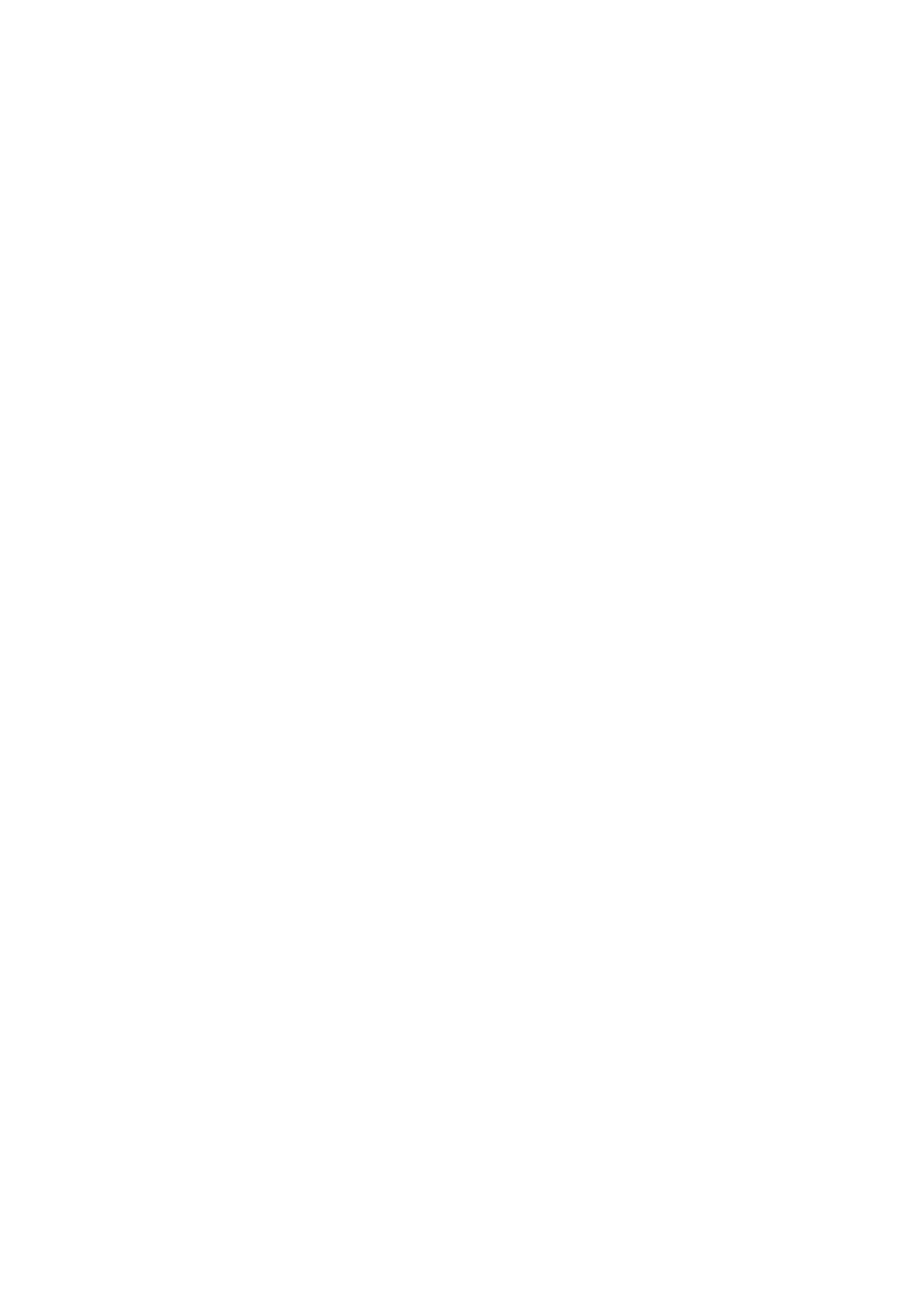# **Contents**

| <b>Section</b>                                                     | Page |
|--------------------------------------------------------------------|------|
| 1<br><b>Executive summary</b>                                      |      |
| 2<br>Purpose and scope of this consultation                        | 8    |
| 3<br>Future mobile broadband spectrum requirements                 | 15   |
| Future DTT spectrum requirements<br>4                              | 35   |
| 5<br>Other uses of UHF band IV and V                               | 46   |
| 6<br>Securing long term benefits for citizens and consumers        | 51   |
| 7<br>The wider impacts of changing the use of the 700 MHz band     | 65   |
| 8<br>Proposed approach for securing future benefits and next steps | 71   |

| Annex |                                                       | Page |
|-------|-------------------------------------------------------|------|
| 1     | Responding to this consultation                       | 75   |
| 2     | Ofcom's consultation principles                       | 77   |
| 3     | Consultation response cover sheet                     | 78   |
| 4     | <b>Consultation questions</b>                         | 80   |
| 5     | Summary of responses to the April 2011 Call for Input | 83   |
| 6     | Glossary of abbreviations                             | 88   |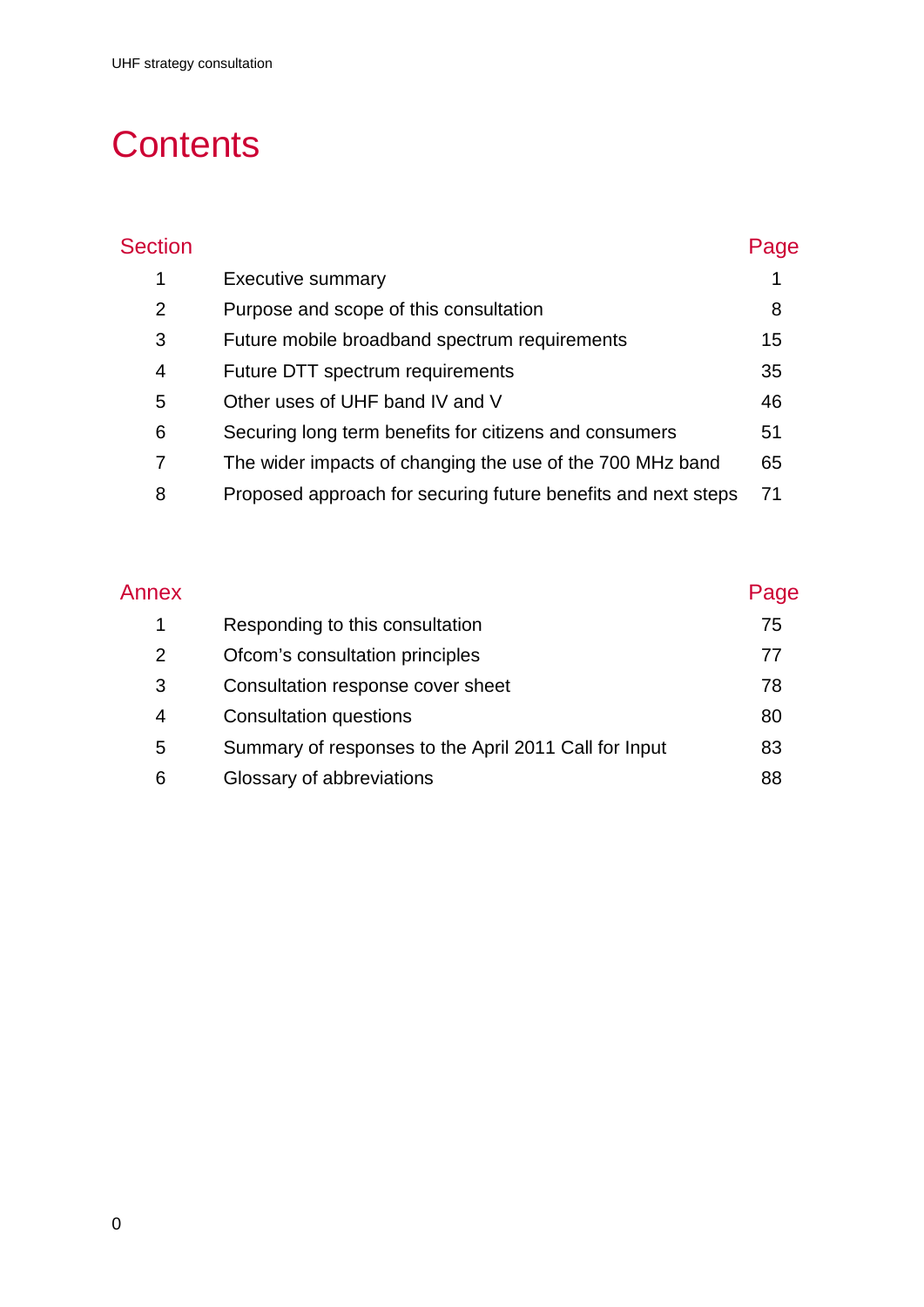### **Section 1**

## <span id="page-3-0"></span>**Executive summary**

### **In this consultation we are aiming to secure long term benefits from scarce spectrum resources in UHF spectrum bands IV and V**

- 1.1 Spectrum is an essential building block in the communications sector, enabling the delivery of a wide range of services spanning television and radio through to mobile telephony, emergency services and outside broadcast event coverage.
- 1.2 Changing the use of spectrum from one service to another can take several years and in some cases more than a decade, especially where new international agreements are required and where there are existing users of the spectrum whose requirements need to be taken into account.
- 1.3 In contrast the pace of innovation and change in the communications sector is accelerating. In particular, there is an unprecedented growth in the demand for mobile broadband capacity.
- 1.4 This tension raises the need for a long term strategic approach which can help both:
	- Matching the future supply of spectrum with demand for services capable of delivering significant benefits to citizens and consumers; and
	- Retaining sufficient flexibility to respond to uncertain future service, market and international harmonisation developments.
- 1.5 The need for this approach is particularly relevant for UHF band IV and V spectrum (shown in figure 1) because:
	- This spectrum is in scarce supply and is in demand by a wide range of services including: digital terrestrial television (DTT), mobile broadband, local TV, programme making and special events (PMSE), emergency services, and applications using white space devices (WSD);
	- The use of high power DTT transmitters in this spectrum requires international agreements to co-ordinate any significant changes to its use.
- 1.6 In this consultation we set out a proposed strategic approach for this spectrum capable of achieving positive outcomes over the long term. These are:
	- Sustaining the delivery of DTT and other services which make shared use of its spectrum; and
	- Enabling the future release of potentially valuable harmonised mobile broadband spectrum in the 700 MHz band to meet the growth in demand for mobile data capacity.
- 1.7 We consider that this strategic approach is a crucial step towards ensuring the best possible use for these important bands over the long term. However, it is important to recognise that decisions on the most appropriate processes and timescales for any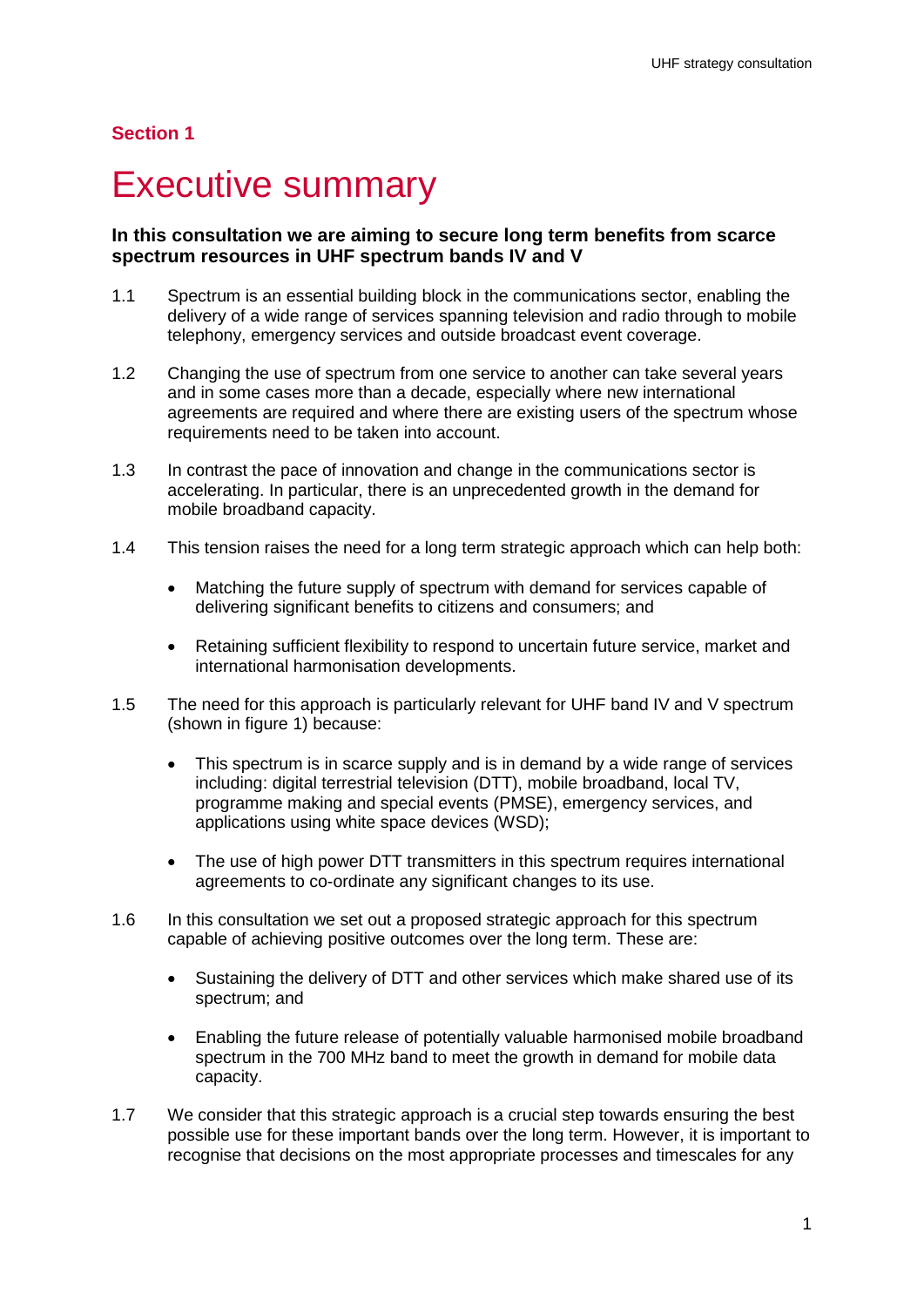future change of use in the 700 MHz band need to be taken closer to the time of implementation and will need to be informed by more detailed work.



#### **Figure 1 - UHF bands IV and V and the 700 MHz band**

### **Demand for mobile broadband capacity is increasing rapidly**

- 1.8 There is a rapid growth in the demand for mobile broadband capacity driven by the increasing use of video and data services on smart phones and tablet PCs. Under a mid-level growth scenario, mobile data capacity demand will experience an 80 fold increase between 20[1](#page-0-0)2 and 2030<sup>1</sup>, and a 300 fold increase under a high-growth scenario.
- 1.9 Meeting this growth in demand could deliver significant benefits to citizens and consumers by:
	- Enabling the future delivery of higher capacity mobile services, supporting further innovation in mobile applications;
	- Ensuring that the UK's mobile infrastructure is capable of supporting future growth in the wider economy; and
	- Enabling the future delivery of next generation video and data based emergency service applications.

### **Additional mobile broadband spectrum will be needed to meet this growth in demand**

<span id="page-4-0"></span>1.10 Mobile operators can use a range of different approaches to increase the capacity of their networks. These include:

 $1$  See Real Wireless report on techniques for increasing the capacity of wireless broadband network: <http://www.ofcom.org.uk/static/uhf/real-wireless-report.pdf>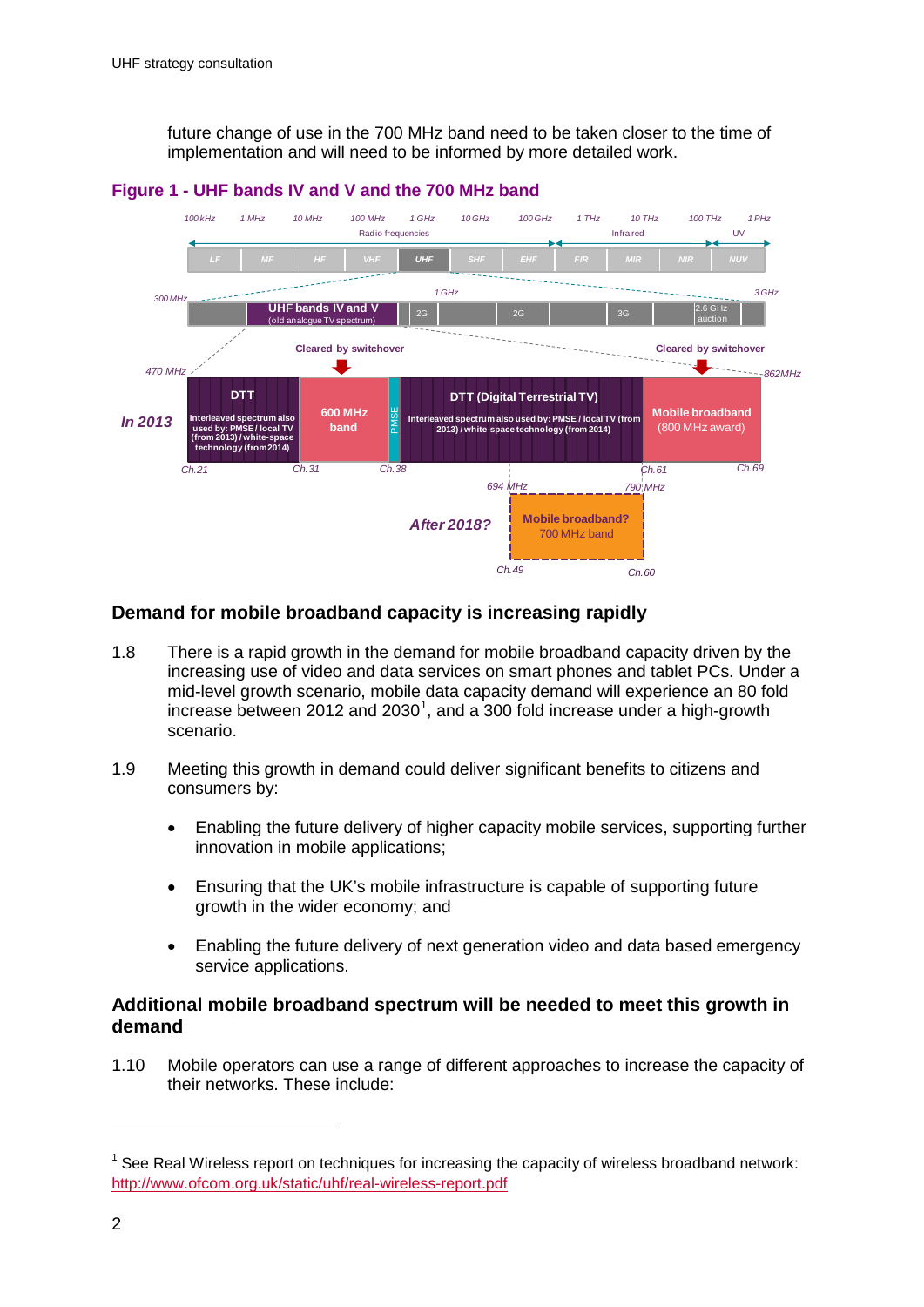- Using more high and low frequency spectrum. We estimate this could provide between a 7 and 13 times increase in mobile data capacity by 2030;
- Upgrading existing mobile networks to more efficient mobile broadband technologies, including LTE (Long Term Evolution). We estimate this could provide between a 3 and 10 times increase in mobile data capacity by 2030;
- Offloading mobile data onto fixed networks using Wi-Fi and Femtocells. We estimate that this could serve over half of the predicted increased demand for mobile data capacity; and
- Building more mobile sites. This tends to be a higher cost option for mobile operators and can be constrained by the need to secure planning consent for new sites.
- 1.11 To meet the expected increase in mobile capacity demand a combination of these approaches is likely to be needed.
- 1.12 The use of additional mobile broadband spectrum can play a special role in reducing the number of new mobile sites that need to be built, reducing network deployment costs and the need to secure planning consent for a large number of new sites.
- 1.13 In practice, only additional spectrum which has been internationally harmonised for mobile broadband is likely to be used because harmonisation increases economies of scale, widening the availability of handsets and reducing prices.
- 1.14 Additional harmonised spectrum is likely to be made available by:
	- The planned 800 MHz and 2.6 GHz spectrum awards;
	- The re-farming of existing 2G mobile bands to 3G and LTE;
	- Government's plans to release 500 MHz of public spectrum, part of which could provide a significant amount of additional higher frequency harmonised spectrum including the 2.3 GHz and 3.4 to 3.6 GHz bands; and
	- Other emerging higher frequency spectrum options include the 1.452 to 1.492 GHz and 3.6 to 3.8 GHz bands, which are subject to ongoing harmonisation work in Europe.

#### **Additional lower frequency mobile broadband spectrum in the 700 MHz band could be particularly valuable**

- 1.15 The availability of additional harmonised mobile broadband spectrum at lower frequencies is likely to be limited. Lower frequency spectrum can be particularly valuable for mobile broadband use because its good propagation characteristics mean that it can:
	- Deliver important savings in the number of new mobile sites that will need to be built to meet the expected growth in demand for mobile data capacity; and
	- Provide better quality of service in difficult to reach indoor and outdoor locations.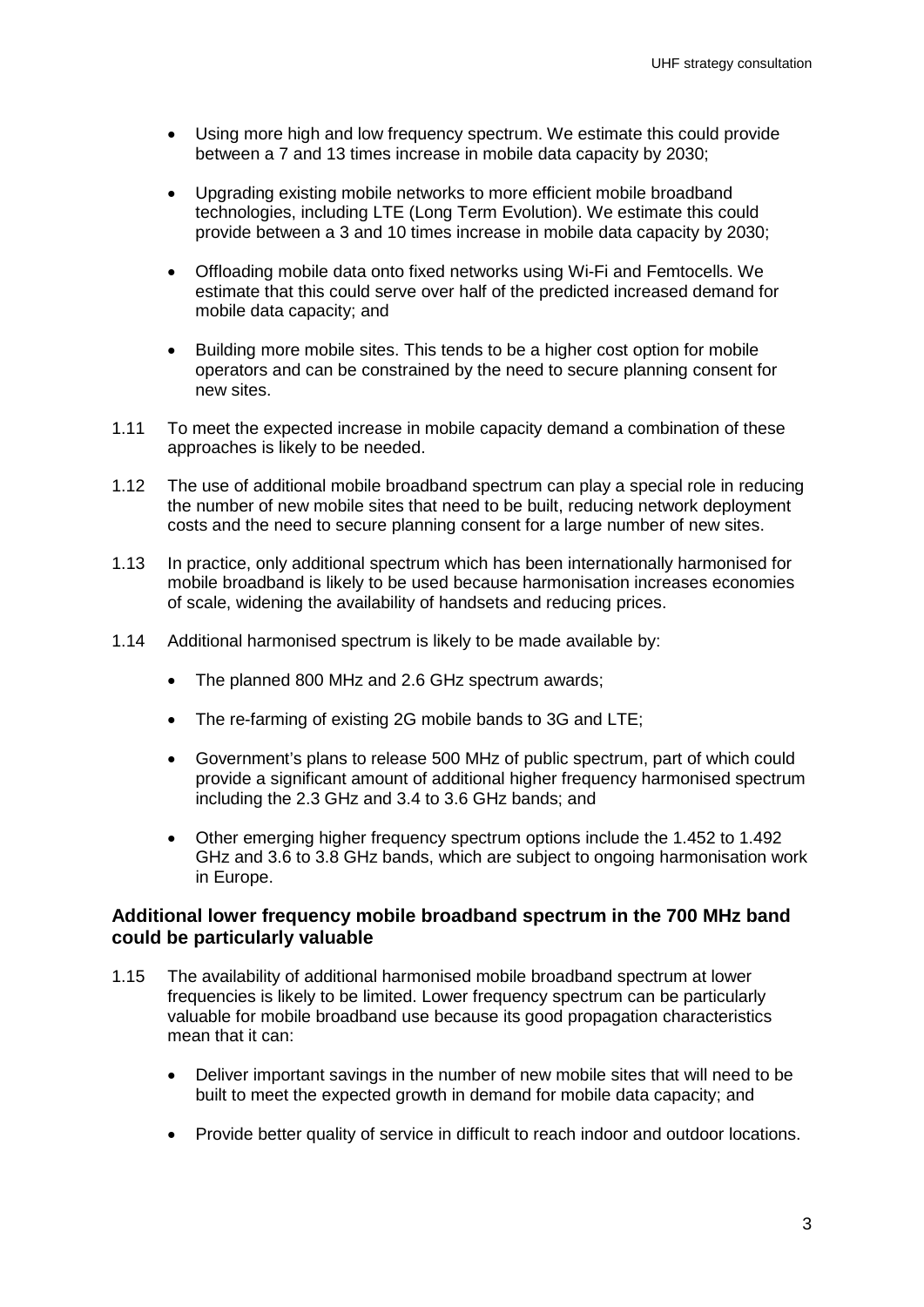- 1.16 The 700 MHz band, which is currently used to deliver DTT and other services on an interleaved basis, represents the most attractive option for providing additional lower frequency spectrum. This is because there is now global momentum behind it being harmonised for mobile broadband:
	- In the US, the 700 MHz band is being used for mobile broadband LTE services;
	- In Asia, Australia and New Zealand are planning to use the 700 MHz band for LTE, whilst India as well as various other countries are exploring a similar approach;
- 1.17 In Europe, Africa and the Middle East a resolution was passed at the 2012 World Radio Conference (WRC 12) paving the way to a decision to enable the 700 MHz band to be used for mobile broadband after the next World Radio Conference in 2015. A key driver for this was a strong desire by several African countries to launch LTE services in the 700 MHz band.
- 1.18 Enabling the use of the 700 MHz band for mobile broadband in the UK would require a new international frequency co-ordination agreement. This could take several years to complete and will depend on the position adopted by other European countries. Our current view is that the earliest date this could be achieved is 2018, provided there is sufficient agreement in Europe.

### **The use of the 700 MHz band for mobile broadband could affect DTT and other services sharing the spectrum it uses**

- 1.19 The DTT platform currently performs a very important public policy role in providing universal low cost access to Public Service Broadcasting (PSB) content, whilst also providing a wider consumer choice of channels, receiver equipment and platforms.
- 1.20 These roles are likely to remain relevant at the time when the 700 MHz band could be released for mobile broadband. This is because it is likely that the DTT platform will continue to be the platform of choice for many viewers, and switching to alternative platforms at this time would require DTT viewers who have no broadband subscription or satellite dish installation to incur additional costs.
- 1.21 Over a much longer (post 2030) timeframe the universal take-up of superfast broadband could enable IPTV services to provide a viable substitute for the DTT platform, enabling a potential future DTT switch-off scenario. We do not believe that this scenario is a viable option within the shorter timescales considered by this consultation.

### **We propose a strategic approach capable of achieving positive outcomes over the long term for mobile broadband, DTT and the services it shares spectrum with**

- 1.22 In this consultation we set out a proposed strategic approach for UHF bands IV and V spectrum capable of achieving positive outcomes over the long term. These are:
	- Being able to release the 700 MHz band, alongside other higher frequency mobile broadband spectrum, to help avert a capacity crunch on mobile broadband networks; and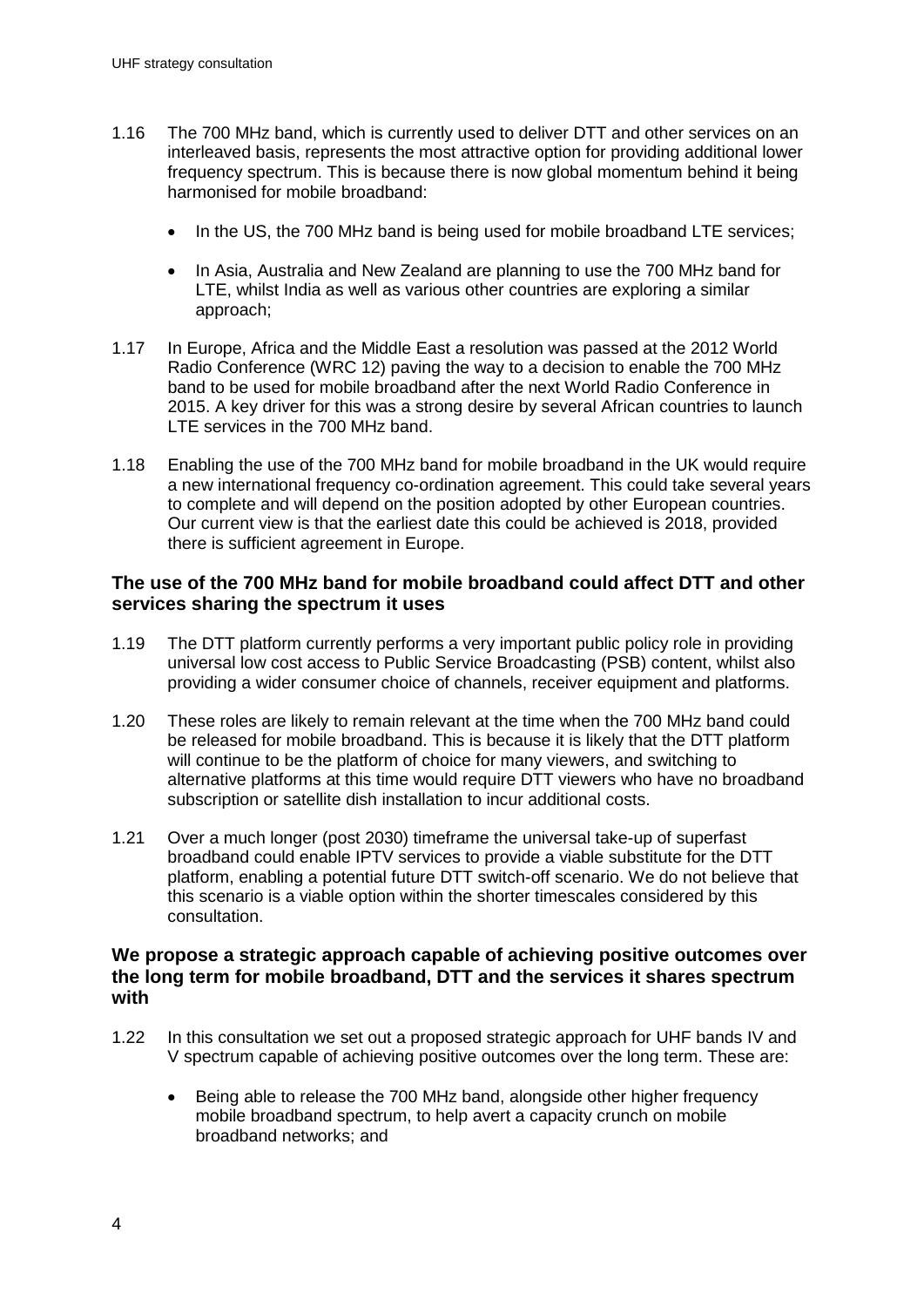- Retaining an amount of DTT spectrum that supports its role in providing important benefits, as well as supporting the other services sharing spectrum with DTT.
- 1.23 There are two main factors that could help achieving these outcomes:
	- Future improvements in digital television compression and transmission technology; we expect these will be progressively implemented by the market, enabling increasing efficiencies in spectrum usage for DTT over the next decade;
	- The potential use of the 600 MHz band released by digital switchover for DTT and the other services making shared use of its spectrum, if the 700 MHz band is released for mobile broadband. This could reduce risks that the DTT platform is unable to deliver the objectives set out below.
- 1.24 The amount of broadcast capacity required by the DTT platform to deliver benefits to citizens and consumers can be viewed from:
	- *A public policy perspective:* the amount of broadcast capacity needed to deliver the PSB channels;
	- *A platform sustainability perspective:* the amount of broadcast capacity required to enable the DTT platform to remain sufficiently attractive to viewers so that it can remain commercially sustainable as a platform and hence a means of providing access to the PSB channels;
	- *A consumer choice perspective:* the amount of broadcast capacity required to sustain consumer choice in TV content, platforms and equipment.
- 1.25 If the DTT platform were re-planned without the 700 MHz band and no additional spectrum, it could, subject to future international agreements, deliver three multiplexes with 98.5% coverage, the same level of coverage that will be achieved by the current three PSB multiplexes post digital switchover (DSO). However, this would only provide half of the broadcast TV capacity available on the DTT platform today.
- 1.26 There is a significant risk that these three multiplexes would provide an insufficient amount of DTT broadcast capacity to meet all of the objectives set out above. This risk is increased if:
	- There is a slow platform transition to more efficient broadcast standards;
	- Viewer preferences shift from standard to high definition television consumption;
	- IPTV does not provide a viable means of compensating for the reduced level of DTT broadcast capacity, for example because of insufficient broadband take-up or caps on broadband data usage.
- 1.27 To reduce this risk the 600 MHz band could be used to provide additional DTT capacity after the release of the 700 MHz band. Using this spectrum, the DTT platform would be able to continue to operate with six multiplexes and maintain PSB multiplex coverage.
- 1.28 Under these circumstances the 600 MHz band would be used as part of a frequency re-plan of the DTT platform after 700 MHz release. This would mean that we would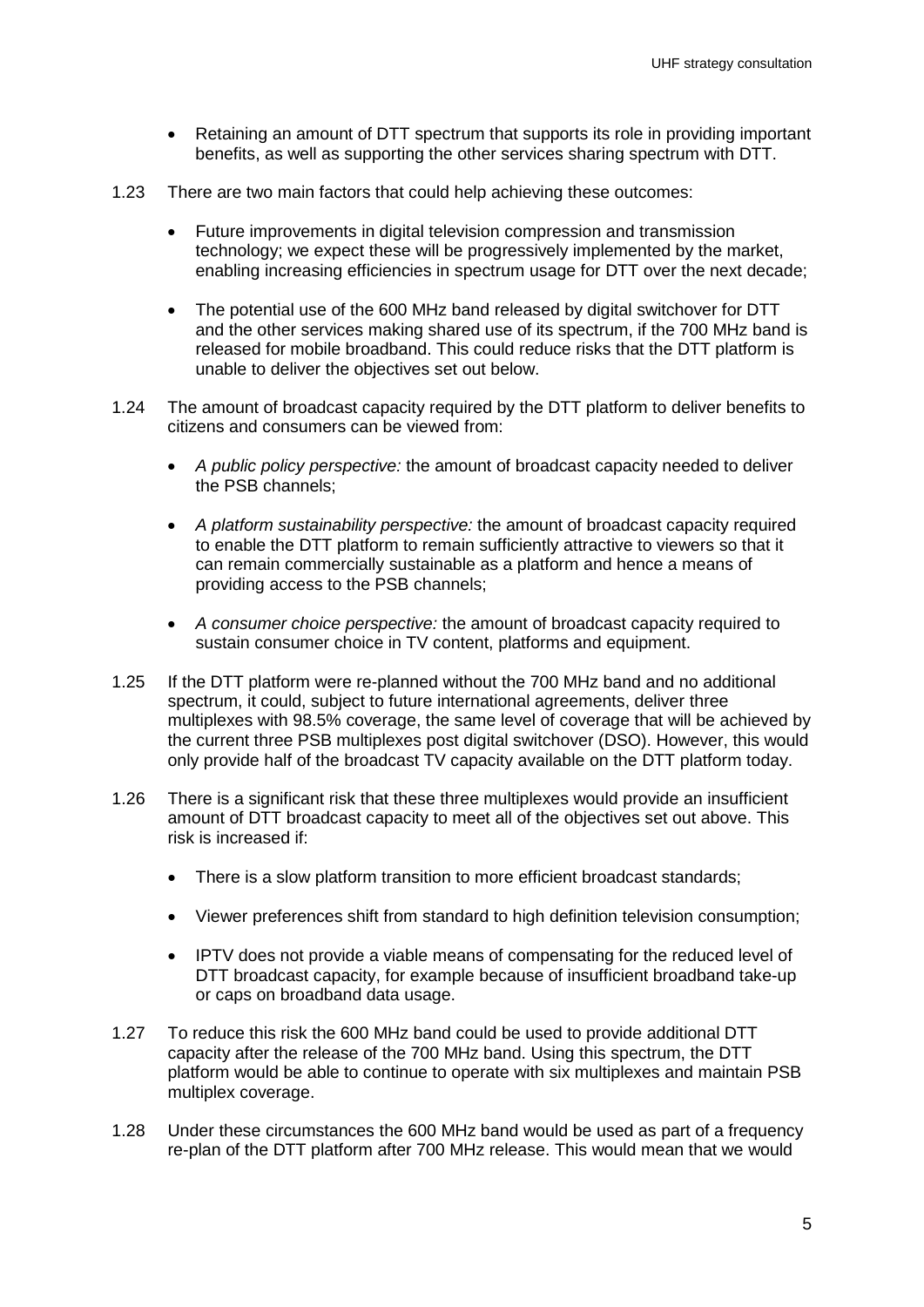not award long term rights for the 600 MHz band that would limit our ability to change its use and/or re-plan the spectrum in the future.

- 1.29 A potential cost of this approach is that 600 MHz spectrum could not be used for alternative innovative applications in the longer term. However, across much of the world the 600 MHz band is harmonised for DTT use making this the most likely attractive use of this spectrum.
- 1.30 A potentially attractive innovative alternative use of the 600 MHz band is services based on White Space Devices (WSDs). WSDs are being developed to operate across the whole of the DTT band and would be able to operate in the 600 MHz band on an interleaved basis if it were used for DTT.

### **Achieving these positive outcomes will depend on the careful management of the wider impacts of the future change of use of the 700 MHz band**

- 1.31 The implementation of any future change of use of the 700 MHz band is likely to have associated costs. These will need to be carefully considered as decisions are taken in future on the most appropriate timescales and processes for achieving such a change of use.
- 1.32 We believe that by preparing sufficiently early for any future change of use of the 700 MHz band will help reduce any associated costs and disruption this could cause for consumers and other stakeholders.
- 1.33 We believe that such preparatory action should include:
	- Ensuring that a future frequency re-plan of the DTT platform remains compatible with roof top antennas by signalling the need for wideband antennas capable of operating across the whole of the DTT band;
	- Ensuring that mobile broadband services operating in the 700 MHz band and DTT services can co-exist by an early signalling of the need for DTT receivers to be capable of functioning with 700 MHz mobile broadband services;
	- Ensuring the continuing provision of PMSE, local TV and white space device based services. This could be achieved by the early signalling of the need for future equipment to be capable of operating in the interleaved spectrum of a replanned DTT platform, and the need to achieve longer term spectrum efficiency savings, including the progressive digitisation of analogue services and the adoption of cognitive radio technology.
- 1.34 In addition to the above, using the 600 MHz band as part of a frequency re-plan for the DTT platform to enable a change of use of the 700 MHz band will make it easier for this re-plan to remain compatible with existing roof top antennas, and provide an increased amount of DTT spectrum to share with other services.
- 1.35 A combination of these steps should ensure that the wider impacts of a change of use of the 700 MHz band can be managed to maximise benefits for citizens and consumers over the long term, whilst minimising any associated costs and disruption.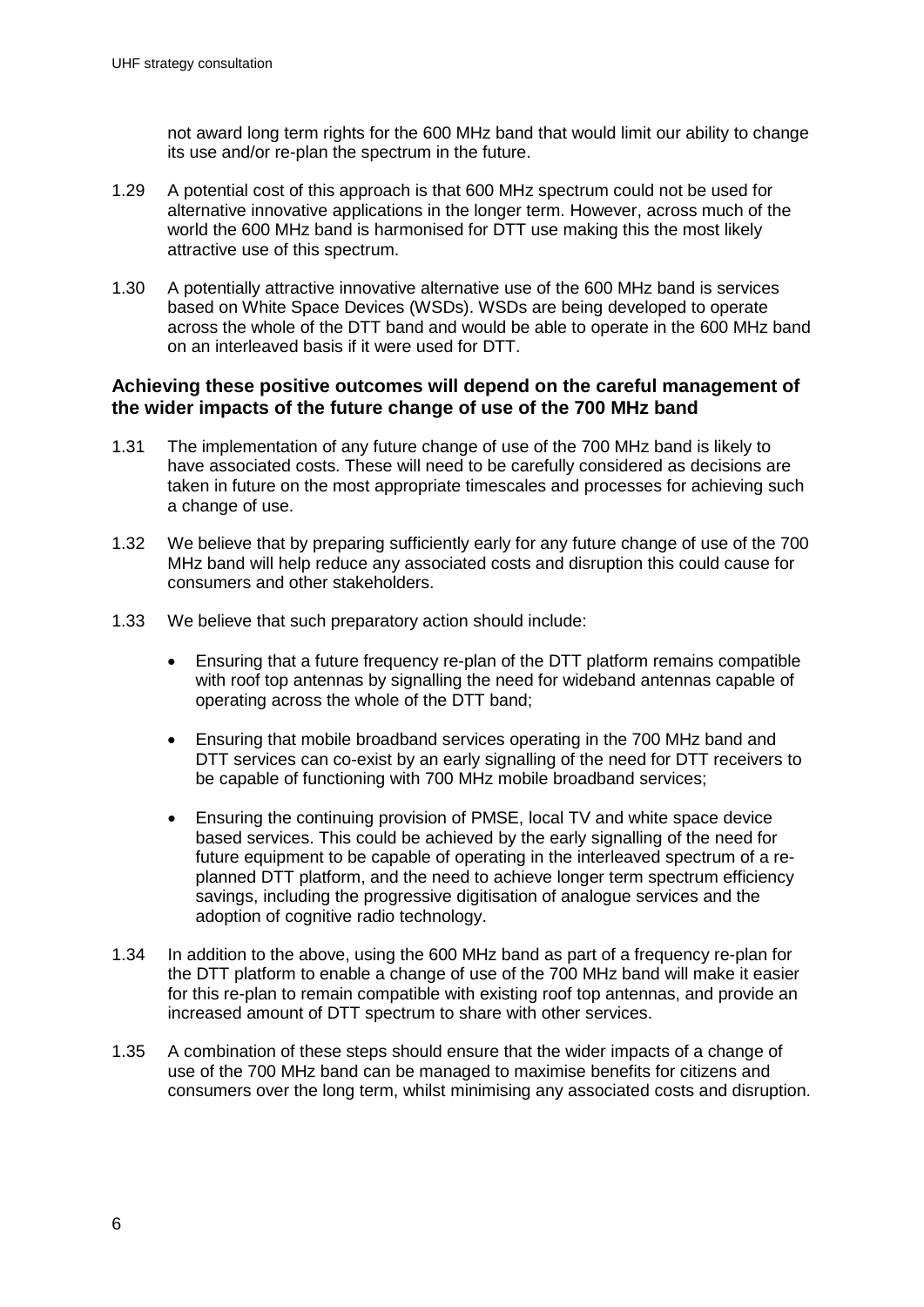### **The outcome of this consultation will establish a longer term strategic framework for decisions relating to the future uses of UHF band IV and V**

- 1.36 Through this consultation Ofcom intends to establish:
	- A long term view on the future demand for mobile broadband capacity and the frequency bands and techniques that could be used to meet this growth in demand;
	- Whether our long term strategic approach to UHF band IV and V spectrum should be to enable the future harmonised release of the 700 MHz band for mobile broadband, whilst ensuring that the DTT platform and other services sharing the spectrum it uses can continue to provide important benefits to citizens and consumers;
	- Whether we should enable use of the 600 MHz band as part of future re-plan of the DTT platform following the release of the 700 MHz band for harmonised mobile broadband use, and if so, how this spectrum should be released for shorter term use; and
	- The UK's position in future international harmonisation and co-ordination activities for the 700 MHz band.
- 1.37 We invite all interested stakeholders to respond to this consultation by 7 June 2012.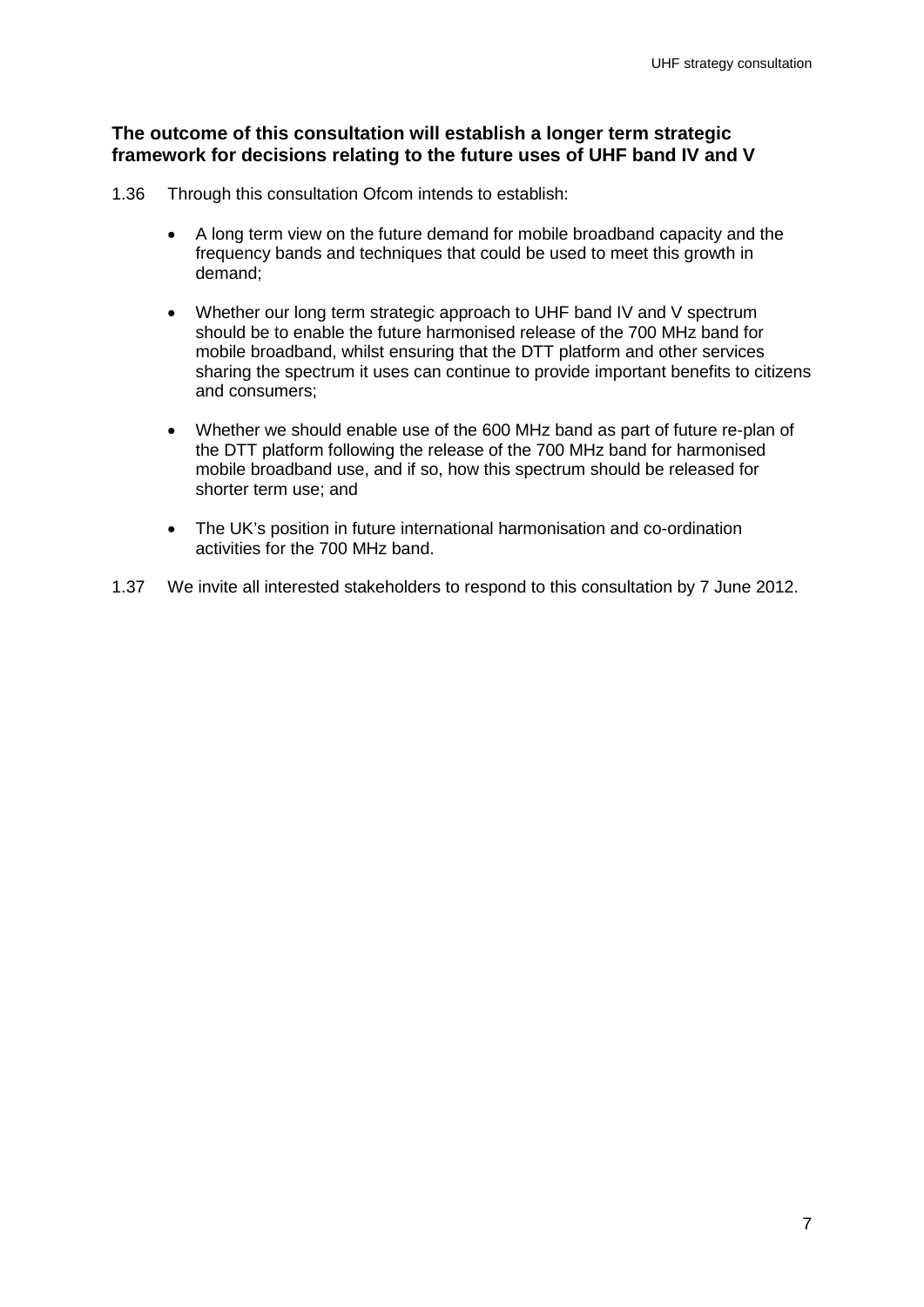## **Section 2**

## <span id="page-10-0"></span>Purpose and scope of this consultation

- 2.1 Spectrum is a scarce resource that makes a substantial contribution to the UK economy and society. It is an essential building block in the communications sector, enabling the delivery of a wide range of services spanning television and radio through to mobile telephony, emergency services and outside broadcast event coverage. Through these and other services, spectrum provides substantial value to UK citizens and consumers.
- 2.2 It can take a number of years to enable spectrum change of use, especially where international agreements on the harmonisation and co-ordination of spectrum use are required and there is an established user of the spectrum whose needs must be considered. In contrast, the pace of service developments in the communications sector is accelerating; for example, whilst it took 14 years for multichannel television to achieve 50% household penetration, it is predicted that smartphones will reach 50% penetration within 6 years<sup>[2](#page-4-0)</sup>.
- 2.3 In recognition of the challenge of matching spectrum supply to these service demands, this consultation seeks to develop a better understanding of the future demand for scarce spectrum resources by different services and to identify the steps we should take now best secure the greatest value for citizens and consumers over the long term. However, developing such a long term approach is not without risks as this requires reaching a view on uncertain future service and market developments and their future impact on spectrum demand.
- 2.4 In this document we give particular emphasis to the spectrum challenge posed by the rapidly increasing demand for mobile broadband capacity. The need for additional spectrum to meet the anticipated increase in demand for wireless and mobile data has been widely recognised internationally, for example:
	- The UK Government announced plans in 2010 to identify and release 500 MHz of publicly-held spectrum below 5 GHz, part of which will help with meeting the growing demand for mobile data<sup>[3](#page-10-1)</sup>.
	- The adoption of the European Radio Spectrum Policy Programme (RSPP) in 2012 included the intention to make 1200 MHz of spectrum available for wireless broadband services, half of which will comprise new allocations.
	- In the United States, the Federal Communications Commission's (FCC) National Broadband Plan set out in 2010 the intention to make 500 MHz of spectrum available for mobile services within 10 years.

<span id="page-10-1"></span> $2$  Oliver and Ohlbaum, as referenced in Ofcom, Communications Market Report 2011, figure 1.23, http://stakeholders.ofcom.org.uk/binaries/research/cmr/cmr11/UK\_CMR\_2011\_FINAL.pdf<br><sup>3</sup> Following an announcement as part of the Spending Review 2010, the Government published an

action plan in March 2011 [\(http://www.culture.gov.uk/publications/7994.aspx](http://www.culture.gov.uk/publications/7994.aspx) ) and an update in December 2011 [\(http://www.culture.gov.uk/publications/8690.aspx\)](http://www.culture.gov.uk/publications/8690.aspx)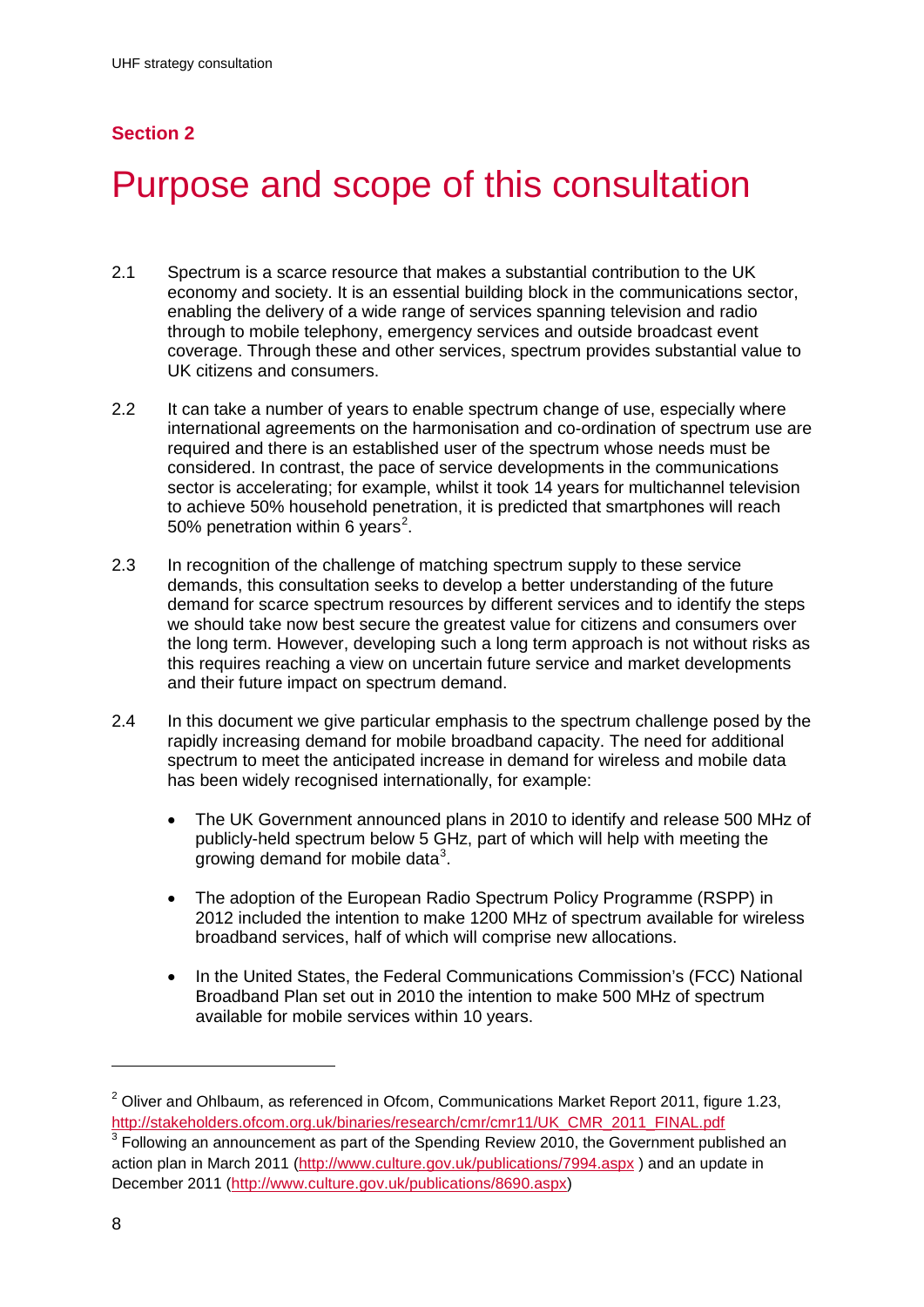- 2.5 Spectrum has a potentially important part to play in meeting the growth in demand for mobile data capacity alongside other capacity enhancing techniques including:
	- the use of more efficient mobile technologies;
	- reducing cell sizes by adding more mobile sites; and
	- offloading mobile traffic onto fixed networks using Wi-Fi and Femtocells.
- 2.6 Much of the additional mobile broadband spectrum that is likely to become available to help meet this growth in demand will be at higher frequencies, above 2 GHz. This includes the spectrum likely to be released by the Government.
- 2.7 In contrast, there is likely to be a much greater scarcity in the supply of additional mobile broadband spectrum below 1 GHz. This spectrum is particularly attractive for mobile network applications due to its good propagation characteristics.
- 2.8 Only spectrum which has been internationally harmonised is likely to be used by mobile operators, because this harmonisation increases economies of scale for handsets and network equipment, reducing prices. The leading candidate for providing additional harmonised sub 1 GHz spectrum for mobile broadband applications is the 700 MHz band shown in Figure 2, which is currently used by the digital terrestrial television platform. This is because:
	- In North and South America (ITU Region 2), the 700 MHz band has already been allocated to mobile broadband and is being used to deploy LTE based mobile services on a mass market scale in the United States; other countries in this region are also considering or moving towards use of this band for mobile broadband over the next few years;
	- In the Asia Pacific region (ITU Region 3), the 700 MHz band has already been allocated to mobile broadband. Countries including Australia and New Zealand are likely to release this band in the short term enabling LTE deployments, whilst in others, like India<sup>[4](#page-10-1)</sup>, plans for release are currently at an early stage;
- 2.9 As for Europe, Africa and the Middle East (ITU Region 1), a resolution was recently passed at the recent 2012 World Radio Conference (WRC 12) indicating that, subject to the completion of relevant technical work, a decisions to allow the 700 MHz band to be used for mobile broadband services will be taken at the next World Radio Conference in 2015 (WRC 15).
- 2.10 These international developments raise questions for the future use of UHF band IV and V spectrum in the UK, of which the 700 MHz band forms part.
- 2.11 The propagation characteristics of this spectrum makes it attractive for the delivery of a variety of services, including:

<span id="page-11-0"></span><sup>&</sup>lt;sup>4</sup> India is one of the countries in ITU Region 3 that explicitly identified spectrum in the 700MHz range for IMT applications during the 2007 World Radio Conference (see Radio Regulations footnote 5.313A). It has been recently reported that the Indian Government is considering a potential release of the 700MHz band for mobile broadband – see [http://economictimes.indiatimes.com/news/news-by](http://economictimes.indiatimes.com/news/news-by-industry/telecom/egom-decides-to-free-700-mhz-spectrum-for-4g-services/articleshow/12150669.cms)[industry/telecom/egom-decides-to-free-700-mhz-spectrum-for-4g-services/articleshow/12150669.cms](http://economictimes.indiatimes.com/news/news-by-industry/telecom/egom-decides-to-free-700-mhz-spectrum-for-4g-services/articleshow/12150669.cms)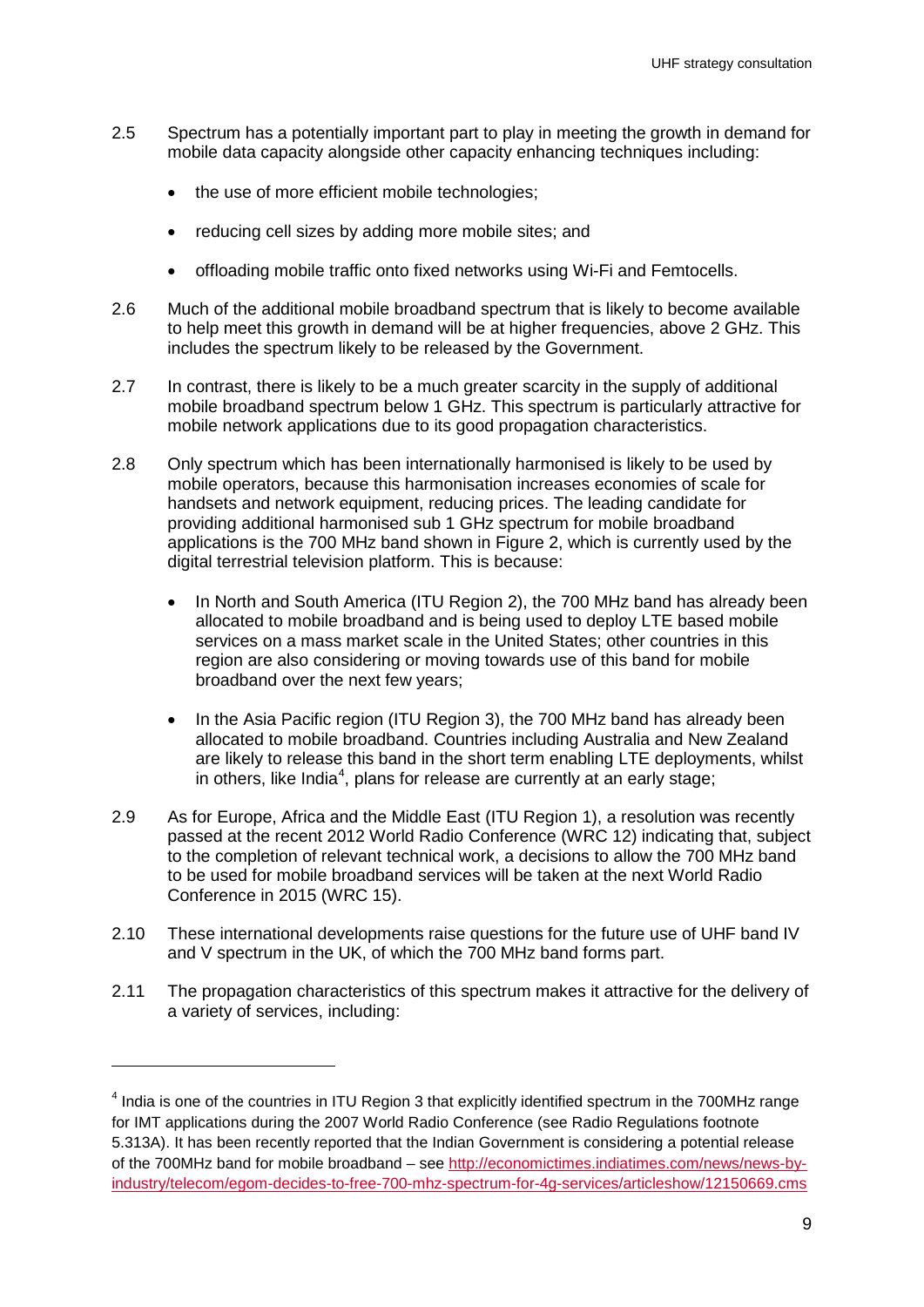- Broadcast digital terrestrial television services (DTT);
- Programme Making and Special Events (PMSE) services which share DTT spectrum on a geographically interleaved basis<sup>[5](#page-11-0)</sup>;
- Local TV services, which are also planning to share DTT spectrum on a geographically interleaved basis; and
- Applications based on white space device technology (WSD).
- 2.12 Any future change of use of the 700 MHz band for mobile broadband could therefore impact on the delivery of all these services.





- 2.13 In general, we believe that it is best to minimise the level of intervention by the regulator in resolving competing demands for scarce spectrum resources. This is because we believe that the markets are generally better placed to efficiently allocate scarce resources.
- 2.14 However, we do not believe that market forces alone can determine the future use of the 700 MHz band which maximises benefits for citizens and consumers because:
	- Markets may not always take into account external value such as that delivered by PSB content. Ofcom has a role here in establishing an appropriate balance of use that takes account of the public policy objectives like those related to the delivery of PSB content delivery and emergency services provision;

<span id="page-12-0"></span><sup>&</sup>lt;sup>5</sup> The DTT platform uses different frequencies to broadcast the same services at different transmitter site locations. This approach results in what is known as a multiple frequency network (MFN) where there are a number of unused frequencies at each transmitter site. These unused frequencies are collectively known as interleaved spectrum and can be used at lower transmitter powers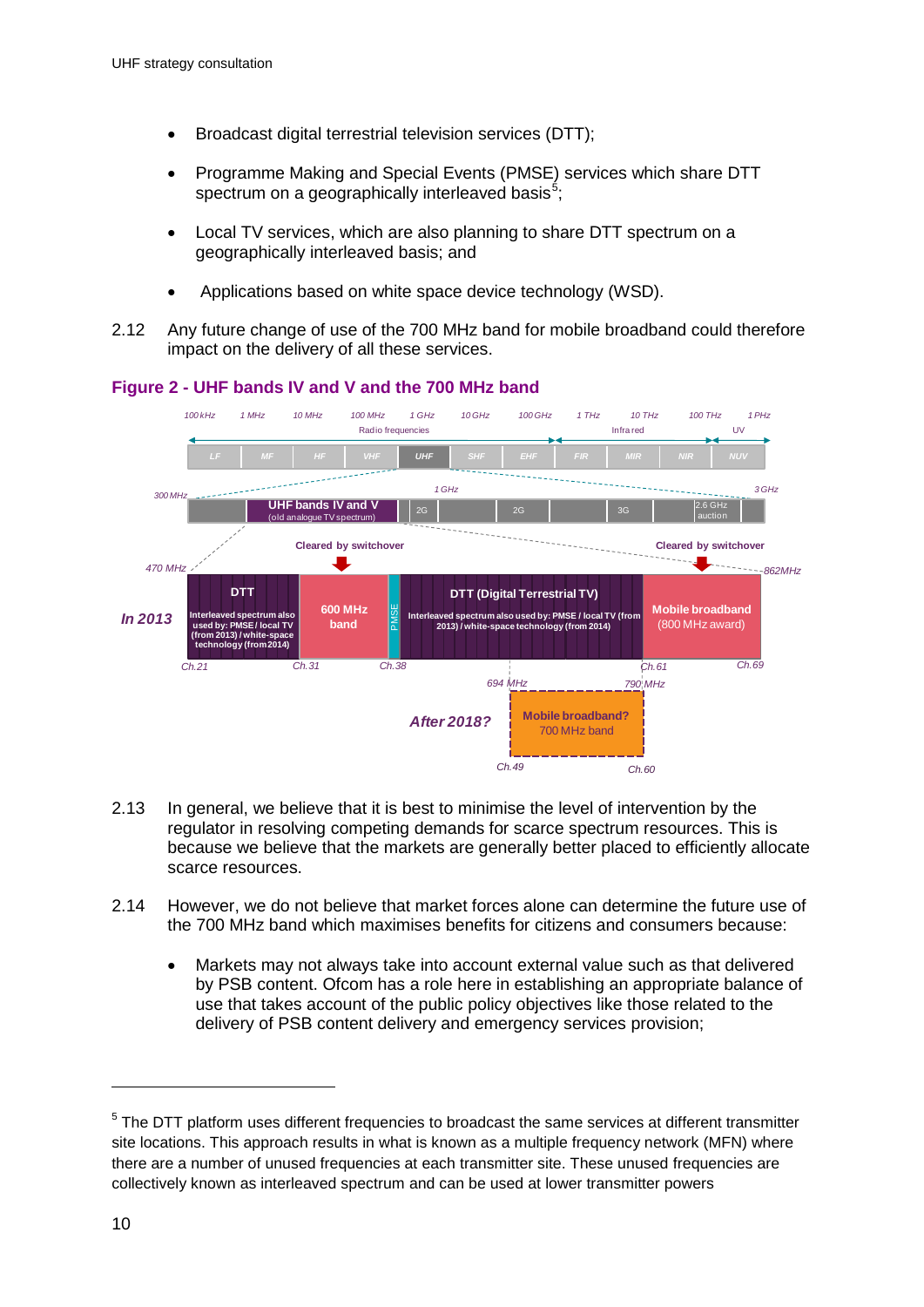- There is a need for the international coordination of the high power frequency assignments used by broadcast services and new assignments for mobile broadband services – where Ofcom has a clear role to play in representing UK interests;
- A potential change of use of 700 MHz band for mobile broadband use would require a complex frequency re-planning exercise of the UHF band IV and V spectrum requiring a significant degree of coordination between existing DTT, PMSE, local TV users and new mobile broadband and white space users. There is a high risk of co-ordination failure occurring between these different sets of stakeholders in completing this task and regulatory action is likely to be required to facilitate any future re-planning exercise; and
- Broadcast and mobile services are characterised by different technical requirements for spectrum usage, which makes it difficult to design a technology neutral award for these services.
- 2.15 For these reasons, Ofcom has a potentially important role to play in terms of both determining whether the future use of the 700 MHz band for mobile broadband is likely to secure greater benefits of citizens and consumers over the long term and in helping facilitate industry stakeholders to deliver these benefits.
- 2.16 In this document we also consider whether use of the 600 MHz band could play a part in securing future benefits from any change of use at 700 MHz. The 600 MHz band has historically been used for analogue terrestrial television broadcasting and will be available for new uses when DSO completes later in 2012. As noted by various stakeholders who responded to our April 2011 Call for Input<sup>[6](#page-12-0)</sup>, it is important to ensure that our approach to the use of spectrum at 600 MHz is consistent with a longer term view on securing the greatest benefit from the whole of UHF bands IV and V.

## **Our relevant duties**

- 2.17 In performing this role Ofcom needs to balance the different competing demands for scarce UHF spectrum resources by different services in a way that is consistent with our primary duty, as set out in section 3(1) in the Communication Act 2003 of:
	- Furthering the interests of citizens in relation to communications matters; and
	- Furthering the interests of consumers in relevant markets, where appropriate by promoting competition.
- 2.18 In carrying out our functions pursuant to our primary duty, we are required to secure a range of other matters which are also particularly relevant to developing our long term spectrum strategy:
	- Securing the optimal use of spectrum taking into account current and future demand<sup>[7](#page-13-0)</sup>;

<span id="page-13-1"></span><span id="page-13-0"></span> $6$  See paragraph 2.29 in this document and [http://stakeholders.ofcom.org.uk/consultations/uhf](http://stakeholders.ofcom.org.uk/consultations/uhf-spectrum-bands/)spectrum-bands/<br><sup>7</sup> Section 3(2)(a) Communications Act 2003 and section 3(1) Wireless Telegraphy Act 2006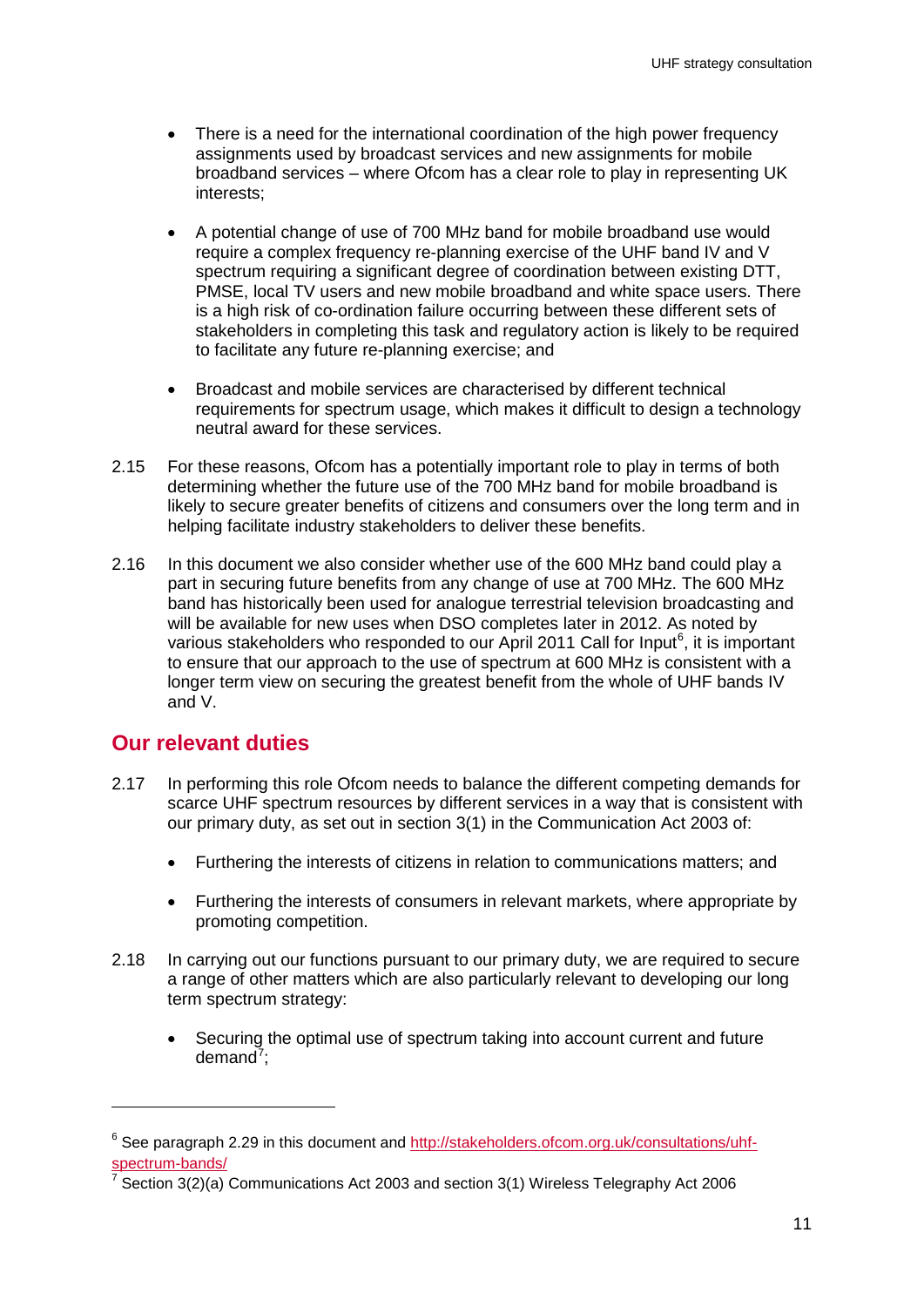- Securing the wide-ranging availability of communications services and TV and radio services of high quality and wide appeal<sup>[8](#page-13-1)</sup>, and duties relating to fulfilling the purposes of public service broadcasting in the UK $9$ .
- Promoting competition, encouraging investment and innovation and encouraging the availability and use of high speed data transfer services throughout the United Kingdom<sup>10</sup>.
- 2.19 In addition, general duties derived from the European regulatory framework are of relevance to our strategic spectrum approach. These include the objective of contributing to the development of the internal market by, among other things, removing obstacles to the provision of electronic communications networks and services at a European level and encouraging the interoperability of pan-European services<sup>[11](#page-14-0)</sup>
- 2.20 We have had regard to the full range of our statutory duties in preparing this consultation.

## **Structure of this document**

- 2.21 Based on an understanding of the market developments likely to impact on the future demand for scarce spectrum resources by mobile, DTT and other relevant services, this consultation is seeking to develop a long term strategic approach for enabling these demands to be met in a way that secures significant benefits for citizens and consumers.
- 2.22 **In Sections 3 to 5** we explore the key demand and technological trends that are likely to affect long term spectrum demands for mobile broadband, DTT, and other relevant services including emergency services, PMSE, Local TV and applications based on white-space device technology.
- 2.23 **In Section 6** based on the findings of previous sections, we set out our view on the objectives for DTT and mobile broadband that are most likely to secure significant benefits for citizens and consumers over the long term. These are: to enable the release of the 700 MHz band and other higher frequency bands for mobile broadband once it is internationally harmonised and coordinated, and to maintain a certain amount of spectrum for DTT use such that it can continue to deliver important benefits to citizens and consumers. We also consider the likelihood of being able to meet these objectives both with and without using the 600 MHz band released by digital switchover in a frequency re-plan of the DTT platform, after the release of the 700 MHz band for mobile broadband.
- 2.24 **In Section 7** we outline the potential wider impacts on consumer equipment and other services likely to be associated with any future release of the 700 MHz band for mobile broadband and how these impacts could be managed by preparing for these changes sufficiently early and using the 600 MHz band as part of a frequency re-plan of the DTT platform. These include: the potential impact of frequency re-plan of the DTT platform on existing consumer DTT antenna installations; the future co-

<span id="page-14-0"></span> $8$  Section 3(2)(b) and (c) Communications Act 2003

 $9$  Section 3(2)(a) Communications Act 2003

 $10$  Section 3(4)(b), (d) and (e) Communications Act 2003

<span id="page-14-1"></span><sup>&</sup>lt;sup>11</sup> Article 8 of the Framework Directive (Directive 2002/21 – as amended)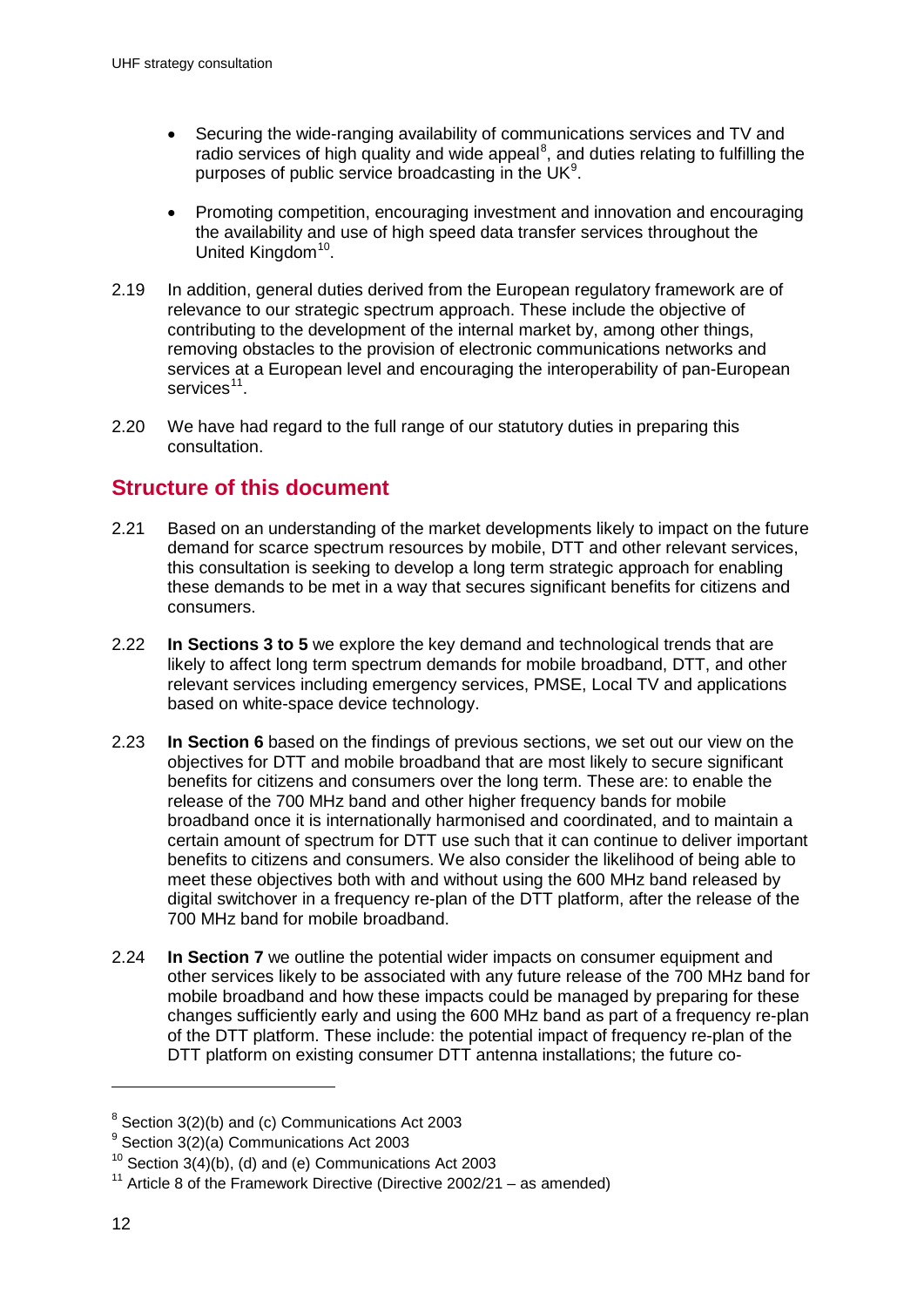existence of mobile services operating in the 700 MHz band with DTT services; the potential need for a new 700 MHz international band plan for mobile services; the need for some local TV services to change frequencies; the amount of interleaved DTT spectrum available for PMSE and services operating with white space devices.

- 2.25 **In Section 8** in light of the findings of previous sections, we outline why the approach discussed in sections 6 and 7 is likely to secure significant benefits for citizens and consumers from the use of UHF band IV and V spectrum over the long term. We also outline the principal next steps we plan to take after the conclusion of this consultation.
- 2.26 In summary, the main purpose of this consultation is to establish a strategic approach to secure benefits to citizens and consumers over the long term form the use of scarce spectrum resources in UHF bands IV and V. Such an approach should provide clarity to stakeholders on future policy direction, whilst being flexible enough to respond to future international and market developments. In particular, we are seeking to establish whether using the 700 MHz band in combination with other additional higher frequency spectrum bands for mobile broadband is likely to deliver benefits for citizens and consumers over the long term and whether the 600 MHz band released by digital switchover should be used as part of a frequency re-plan of the DTT platform if the 700 MHz band is released for mobile broadband.
- 2.27 The analysis presented in the whole of this document represents an impact assessment, as defined in section 7 of the 2003 Act. However, it should be noted that due to the difficulty associated with assessing the long term costs and benefits associated with different spectrum uses, at this stage we have focused on identifying the main drivers of future spectrum requirements and providing a high level qualitative assessment rather than detailed quantitative assessment of these factors in this consultation.
- 2.28 It is also important to recognise that through this consultation we are not seeking to reach final decisions on the process and timescales of any future release of the 700 MHz band. In practice, we believe that these decisions will have to be informed by further work, and can only be taken closer to the time of actual implementation. This will include monitoring and assessing future international harmonisation and coordination developments, and market developments within the DTT, mobile and other service sectors, as well as an assessment of the detailed arrangements required to facilitate an actual change of use of the 700 MHz band.

## **Linked documents**

- 2.29 This consultation builds on the responses to an Ofcom's Call for Input issued in April 2011, which asked stakeholders for views and evidence on the long term demands of different services for spectrum in UHF bands IV and  $V^{12}$  $V^{12}$  $V^{12}$ . Responses to the Call for Input have provided an important contribution to the work that led to this consultation and are summarised in Annex 5.
- <span id="page-15-0"></span>2.30 We have also published, alongside this consultation, a series of independent research reports that Ofcom has commissioned and used to inform and provide evidence to support our views in this consultation. They are:

<sup>12</sup> See<http://stakeholders.ofcom.org.uk/consultations/uhf-spectrum-bands/>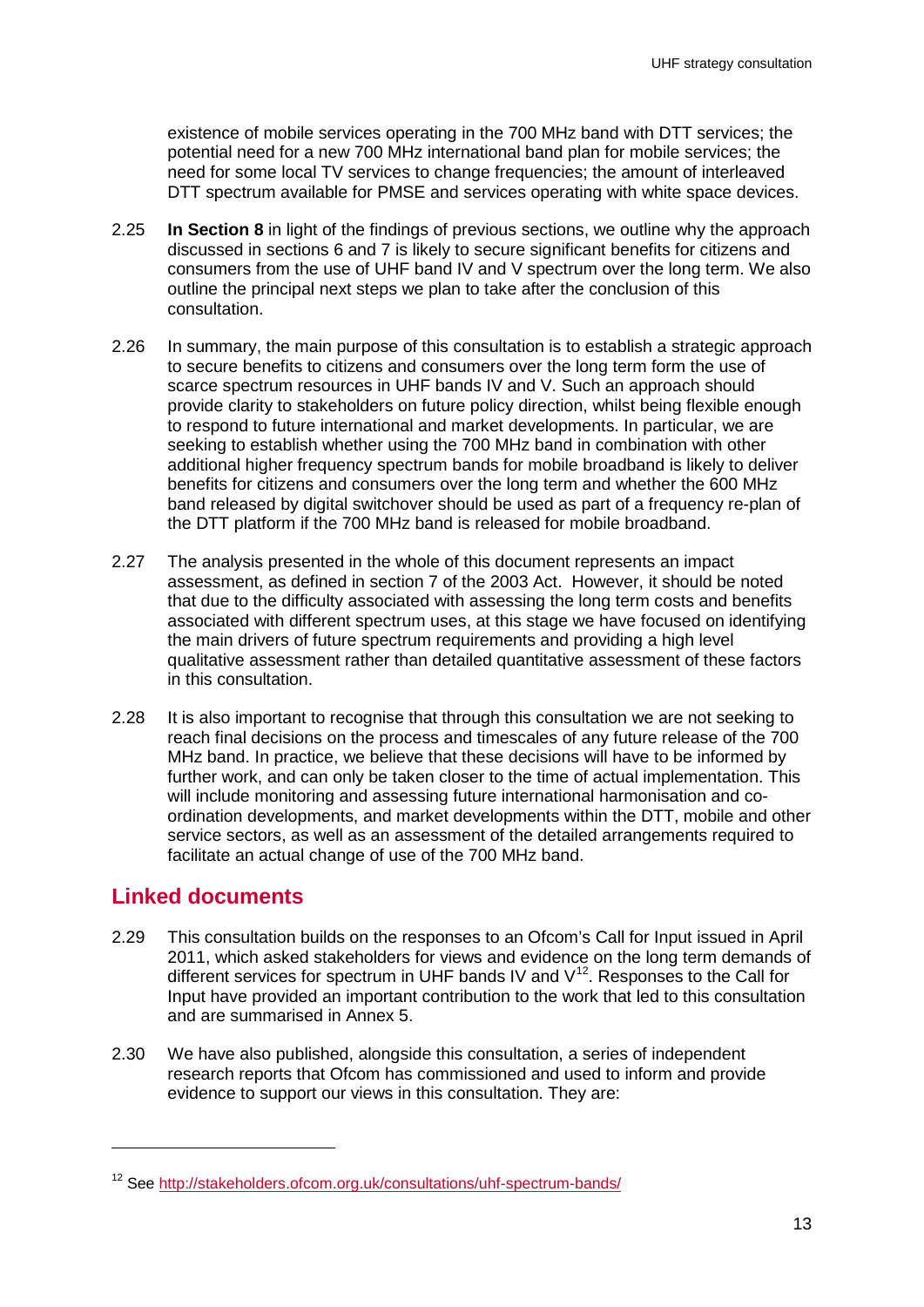- A consumer research study by BDRC Continental on consumer preferences in relation to DTT and mobile broadband<sup>[13](#page-15-0)</sup>:
- A technical study by Real Wireless, examining the role of different capacityenhancing techniques in meeting the future expected growth in mobile data demands over the period  $2012-2030^{14}$ ;
- A technical study by ZetaCast, examining the potential technical evolution of DTT over the period  $2015-2030^{15}$  $2015-2030^{15}$  $2015-2030^{15}$ ; and
- A study by Arqiva Spectrum Planning, examining high-level options for replanning DTT following a potential clearance of the 700 MHz band<sup>16</sup>.

<span id="page-16-1"></span><span id="page-16-0"></span><sup>13</sup> See [http://stakeholders.ofcom.org.uk/market-data-research/other/spectrum-research/UHF-strategy](http://stakeholders.ofcom.org.uk/market-data-research/other/spectrum-research/UHF-strategy-research/)research/<br><sup>14</sup> See http://www.ofcom.org.uk/static/uhf/real-wireless-report.pdf<br><sup>15</sup> See http://stakeholders.ofcom.org.uk/binaries/consultations/uhf-strategy/zetacast.pdf<br><sup>16</sup> See http://stakeholders.ofcom.org.uk/binaries/c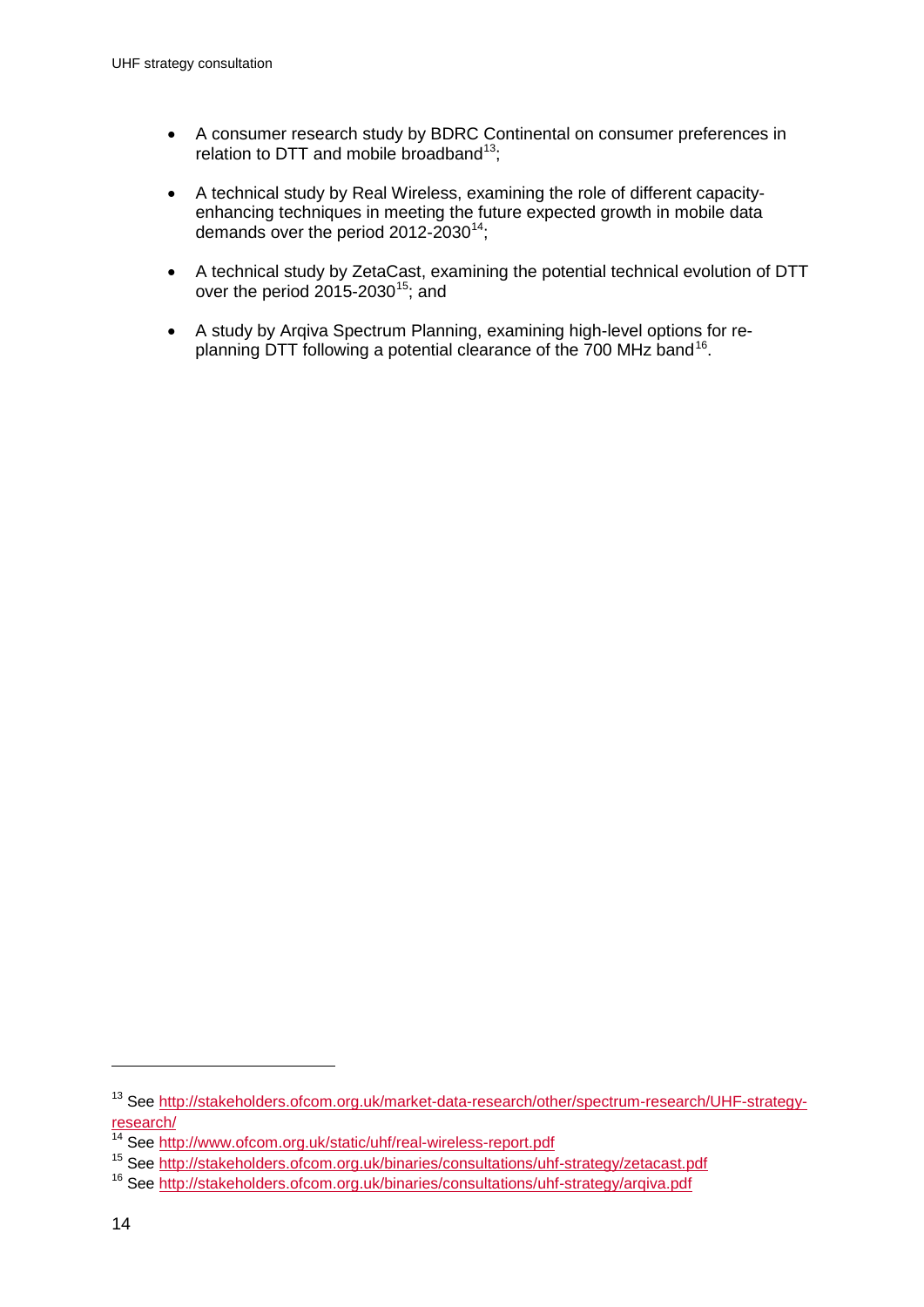### **Section 3**

## <span id="page-17-0"></span>Future mobile broadband spectrum requirements

- 3.1 In this section we consider the increasing demand for mobile broadband capacity and the role additional spectrum could play in meeting this demand, given the range of other methods mobile operators could use to increase the capacity of their networks, which include:
	- The use of more efficient mobile delivery technologies such as LTE;
	- The deployment of additional mobile sites; and
	- Offloading mobile data onto fixed networks using Femtocells or Wi-Fi.
- 3.2 We also consider the special role additional sub 1 GHz UHF spectrum could play in reducing the number of additional mobile sites that would need to be built to cost effectively meet the future growth in demand for mobile broadband capacity.

## **Demand for mobile data is growing rapidly**

- 3.3 The rapidly increasing growth in demand for mobile data sets a significant challenge for spectrum management and mobile networks deployment.
- 3.4 Whilst the rapid growth in demand for mobile data is a relatively recent phenomenon, it is set to continue, driven by a number of interrelated factors, including:
	- **Increasing penetration of data and video capable mobile devices**: the consumer take-up of data and video capable devices, including smartphones and tablet PCs, is increasing rapidly making high capacity mobile data and video services accessible to an increasing number of mobile users.
	- **Increasing usage of mobile data and video services**: as the capabilities of data and video enabled mobile devices increases, each user is more likely to consume more data. The anticipated improvements in processing power and video capabilities of future mobile devices are likely to sustain this increased growth in user data consumption.
	- **Growth of video traffic**: video is set to become a more predominant form of mobile traffic over the coming years, as the increasing penetration of video capable mobile devices make mobile video services a greater part of content providers' future distribution strategies. Because video typically requires significantly more capacity than other types of mobile services it is likely to be a significant driver for the future growth in demand for mobile data capacity.
- 3.5 The volumes of data carried over mobile networks started to increase significantly in 2008, initially driven by the popularity of dongles and 3G enabled laptops, and was then driven by the surging penetration of smartphones. [Figure 3](#page-18-0) illustrates how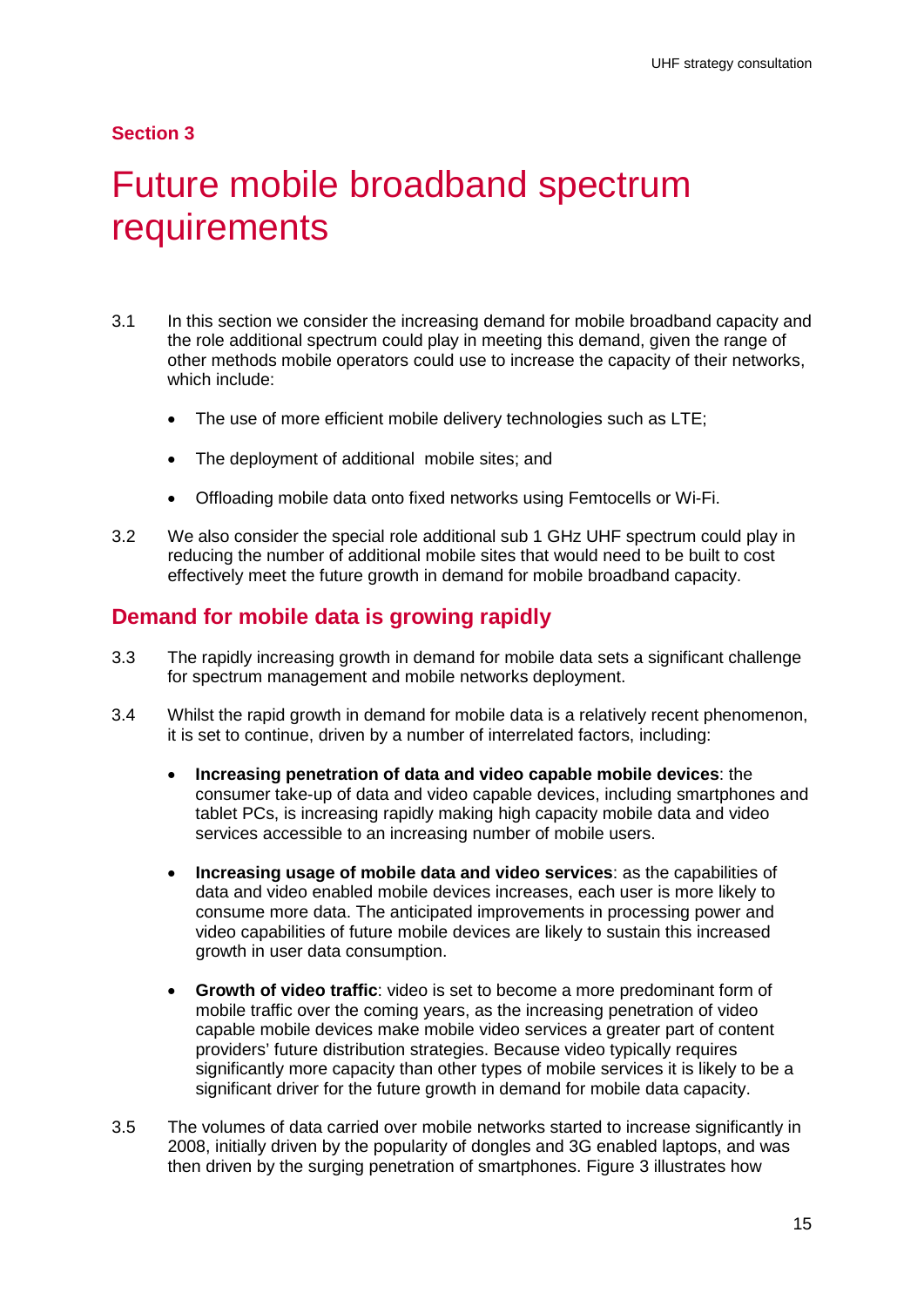mobile data volumes were approximately four times greater at the end of 2010 than they were at the end of 2007. In 2010 alone, mobile data traffic grew by 67%.



<span id="page-18-0"></span>

Source: Ofcom Communications Market Report 2011

- 3.6 As described above, much of the growth in mobile data volumes is being driven by the increased penetration and use of mobile devices with increased video and data processing capabilities, including dongles, smartphones and tablet PCs. Ofcom's  $\frac{1}{2}$  consumer survey data<sup>[17](#page-16-1)</sup> indicates that smartphone ownership reached a penetration level of 27% of UK adults in Q1 2011, tablets a 2% penetration level, and mobile broadband services were accessed through a dongle or laptop by 17% of UK adults.
- 3.7 The penetration levels for these devices are likely to grow much further. For example, smartphones have continued to represent an increasing proportion of mobile device sales over the past few years, reaching 48% in Q1 2011<sup>18</sup>. In a recent online survey commissioned by Ofcom, 26% of respondents not currently using mobile internet said they are planning to acquire smartphone over the coming year and 16% said that they are planning to acquire a tablet PC to access the internet through a mobile network<sup>19</sup>.
- <span id="page-18-2"></span>3.8 There are a wide range of different predictions by industry analysts for the future growth of mobile data consumption. Considering that such predictions should always be interpreted with a degree of approximation, it is worth noting that there is general consensus that there will be significant future growth. Forecasts by Cisco are updated on an annual basis and are widely cited in the industry. In their latest set of forecasts Cisco predict a twelve fold increase in UK mobile data traffic between 2011

<span id="page-18-1"></span><sup>&</sup>lt;sup>17</sup> Ofcom technology tracker, Q1 2011, base: UK adults aged 16+

<sup>&</sup>lt;sup>18</sup> See figure 5.20, Communications Market Report, 2011:

http://stakeholders.ofcom.org.uk/binaries/research/cmr/cmr11/UK\_CMR\_2011\_FINAL.pdf <sup>19</sup> See BDRC Continental summary report on UHF Strategy Research for Ofcom: [http://stakeholders.ofcom.org.uk/binaries/research/spectrum-research/UHF-strategy](http://stakeholders.ofcom.org.uk/binaries/research/spectrum-research/UHF-strategy-research/research_report.pdf)research/research\_report.pdf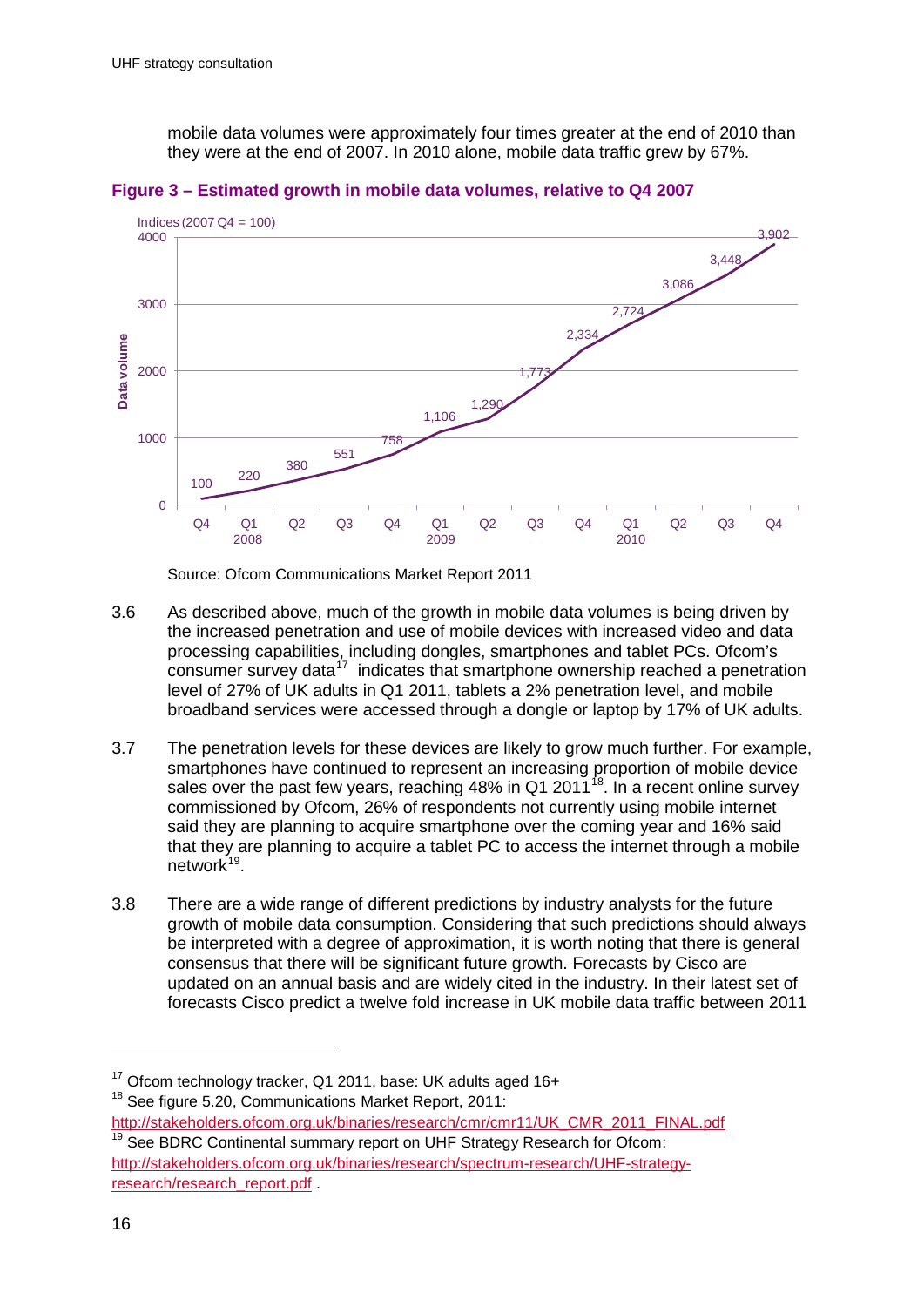and [20](#page-18-2)16, with compound annual growth rates of  $65\%^{20}$ . Whilst other analysts tend to predict lower annual growth rates<sup>21</sup>, it is notable that over the past few years growth forecasts have generally been revised upwards as the actual amount of data consumption has outstripped expectations.

- 3.9 There are relatively few predictions for the likely growth in mobile data consumption over a longer time period. In 2009, as part of work commissioned by Ofcom, PA Consulting<sup>[22](#page-19-0)</sup> developed a number of different scenarios for the future longer term growth in requirements of various services, including mobile data and video, to 2025. Figure 4 compares a relevant subset of these estimates with those provided more recently by Real Wireless<sup>[23](#page-19-0)</sup>, as part of a wider study commissioned by Ofcom into the different techniques mobile operators could use to meet the future growth in mobile data demand. The Real Wireless projections are higher than those of PA Consulting because they factor in the higher than expected growth in mobile data consumption over the past three years.
- 3.10 Given the difficulty associated with predicting the growth in mobile data capacity demand over a long time period, Real Wireless has developed, as part of a technical study we commissioned, three future scenarios spanning a very wide range of potential outcomes:
	- **A "low" growth scenario**: this assumes a flattening out in the growth in mobile data usage after 2015, caused by a capacity crunch on mobile networks which pushes future mobile device and application developments towards supporting less-data intensive types of traffic (such as voice, SMS, mobile payments as opposed to fast internet access and video). In this scenario, total traffic volumes in 2030 are approximately 20 times greater than in 2012;
	- **A "medium" growth scenario:** this assumes a growth in mobile traffic in line with current analysts' expectations until 2020, with media and internet centric mobile devices and applications becoming increasingly popular. Post 2020 the rate of growth slows with the saturation in the penetration of data and video capable mobile devices. In this scenario, total traffic volumes in 2030 are approximately 80 times greater than in 2012; and
	- **A "high" growth scenario:** this assumes a rapid growth in mobile data consumption driven by the popularity of high resolution video accessed on handheld devices, including HD and 3D video and immersive gaming. In this scenario, growth rates comparable to the Cisco projections to 2016 are sustained

<span id="page-19-0"></span><sup>&</sup>lt;sup>20</sup> Cisco Mobile Visual Networking Index 2012

 $21$  A technical paper by the FCC published in October 2010

[<sup>\(</sup>http://transition.fcc.gov/Daily\\_Releases/Daily\\_Business/2010/db1021/DOC-302324A1.pdf\)](http://transition.fcc.gov/Daily_Releases/Daily_Business/2010/db1021/DOC-302324A1.pdf) highlighted that Cisco forecasts for US data traffic were higher than those of other two analysts houses, Yankee Group and Coda. Analysys Mason 2011 forecasts predict a 38% in mobile data traffic in Western Europe. In December 2009 HSBC Global Research produced a 45% CAGR forecasts to 2015 for a typical mobile operator in a mature market, and then revised it to 50-60% CAGR in April 2010.

<sup>&</sup>lt;sup>22</sup> PA Consulting, Predicting Areas of Spectrum Shortage, April 2009:

http://stakeholders.ofcom.org.uk/binaries/research/technology-research/shortage.pdf<br>
<sup>23</sup> See Real Wireless report on techniques for increasing the capacity of wireless broadband networks: <http://www.ofcom.org.uk/static/uhf/real-wireless-report.pdf>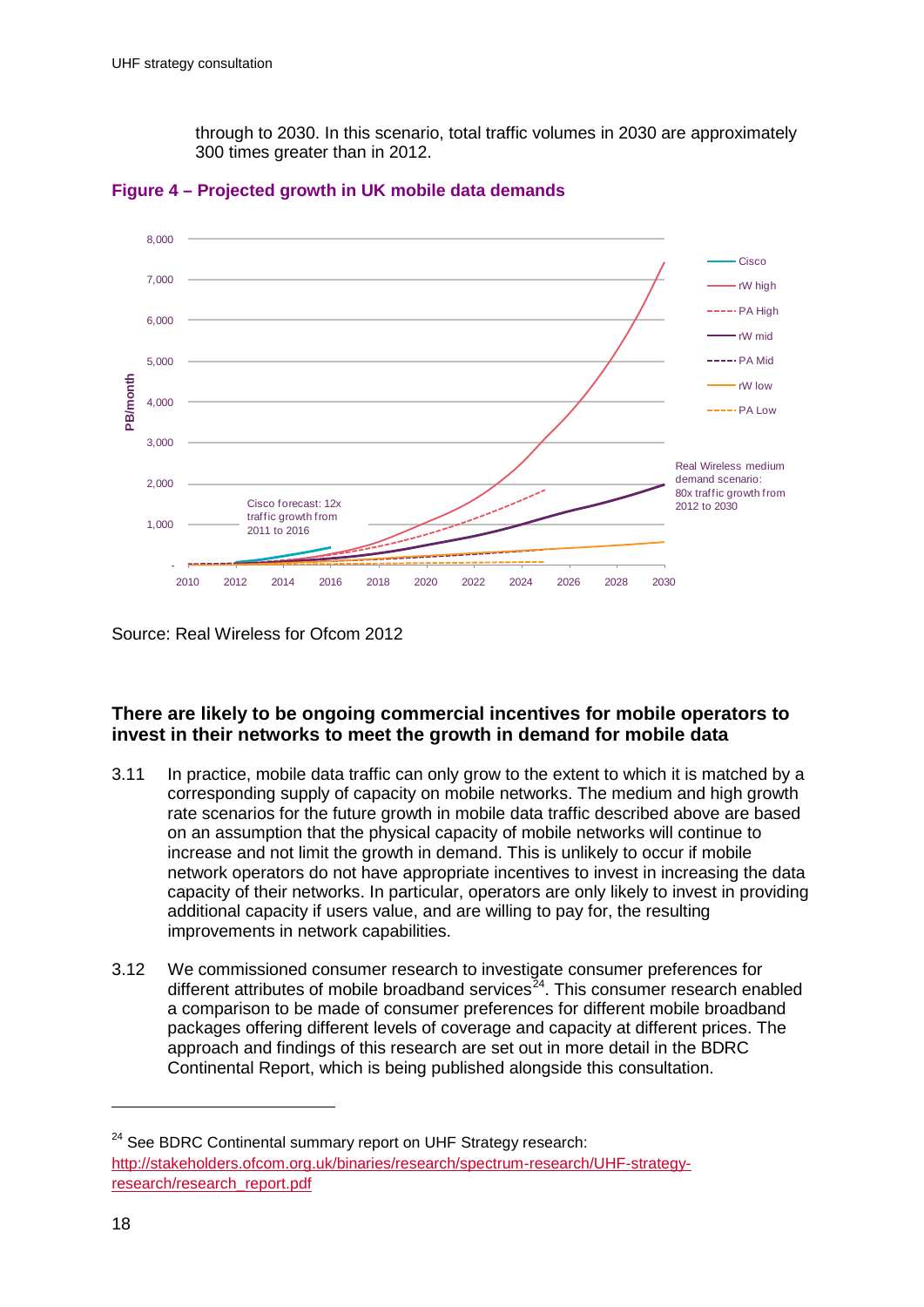## **Section 2**

## Purpose and scope of this consultation

- $2.1$ Spectrum is a scarce resource that makes a substantial contribution to the UK economy and society. It is an essential building block in the communications sector. enabling the delivery of a wide range of services spanning television and radio through to mobile telephony, emergency services and outside broadcast event coverage. Through these and other services, spectrum provides substantial value to UK citizens and consumers
- $2.2$ It can take a number of years to enable spectrum change of use, especially where international agreements on the harmonisation and co-ordination of spectrum use are required and there is an established user of the spectrum whose needs must be considered. In contrast, the pace of service developments in the communications sector is accelerating: for example, whilst it took 14 years for multichannel television to achieve 50% household penetration, it is predicted that smartphones will reach 50% penetration within 6 years<sup>2</sup>.
- $2.3$ In recognition of the challenge of matching spectrum supply to these service demands, this consultation seeks to develop a better understanding of the future demand for scarce spectrum resources by different services and to identify the steps we should take now best secure the greatest value for citizens and consumers over the long term. However, developing such a long term approach is not without risks as this requires reaching a view on uncertain future service and market developments and their future impact on spectrum demand.
- $2.4$ In this document we give particular emphasis to the spectrum challenge posed by the rapidly increasing demand for mobile broadband capacity. The need for additional spectrum to meet the anticipated increase in demand for wireless and mobile data has been widely recognised internationally, for example:
	- x The UK Government announced plans in 2010 to identify and release 500 MHz of publicly-held spectrum below 5 GHz, part of which will help with meeting the arowing demand for mobile data<sup>3</sup>.
	- x The adoption of the European Radio Spectrum Policy Programme (RSPP) in 2012 included the intention to make 1200 MHz of spectrum available for wireless broadband services, half of which will comprise new allocations.
	- x In the United States, the Federal Communications Commission's (FCC) National Broadband Plan set out in 2010 the intention to make 500 MHz of spectrum available for mobile services within 10 years.

 $2$  Oliver and Ohlbaum. as referenced in Ofcom, Communications Market Report 2011, figure 1.23, http://stakeholders.ofcom.org.uk/binaries/research/cmr/cmr11/UK CMR 2011 FINAL.pdf  $3$  Following an announcement as part of the Spending Review 2010, the Government published an

action plan in March 2011 (http://www.culture.gov.uk/publications/7994.aspx) and an update in December 2011 (http://www.culture.gov.uk/publications/8690.aspx)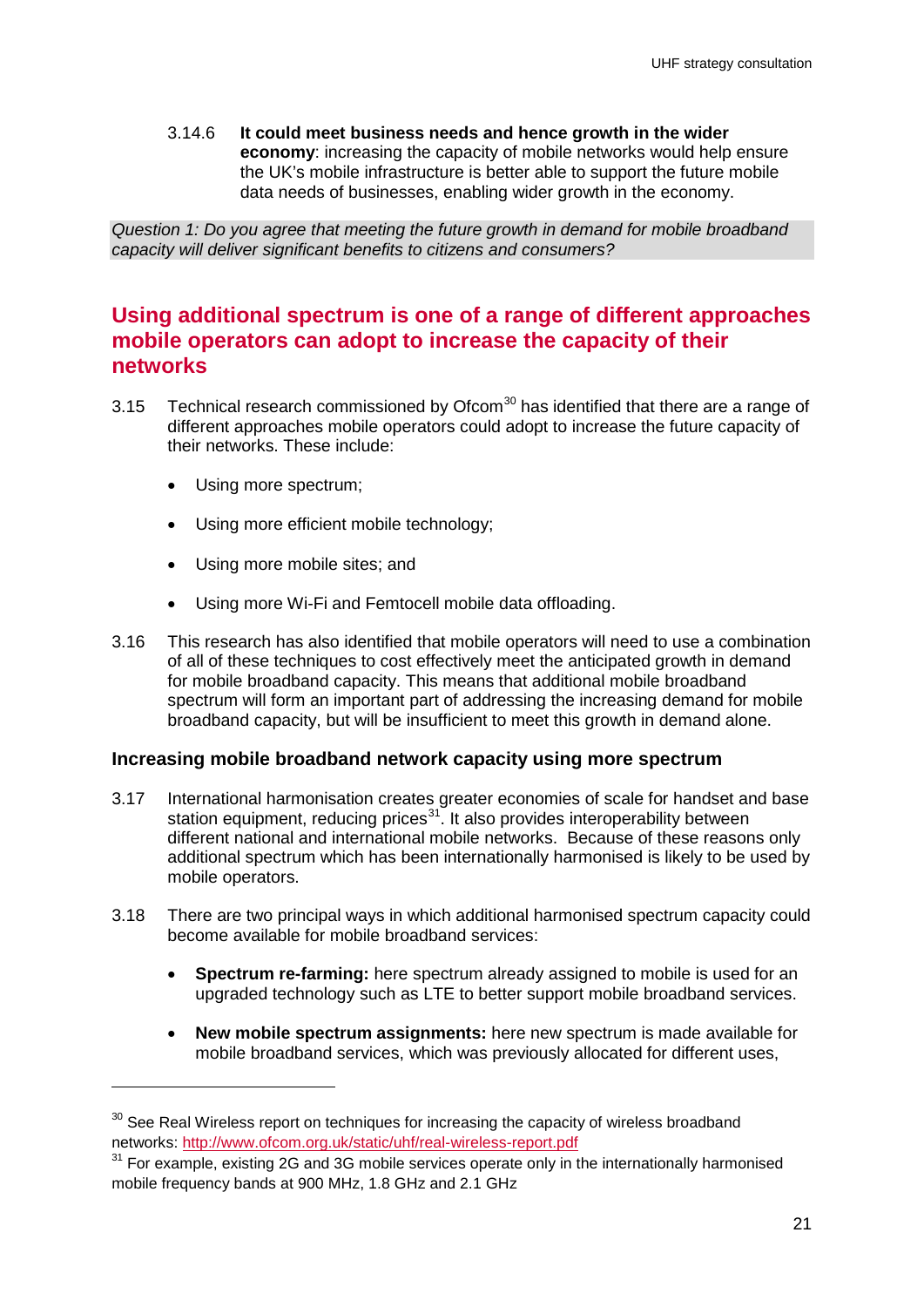such as defence purposes. This additional spectrum can be further separated into spectrum likely to become available for mobile broadband in the short to medium-term and spectrum likely to become available in the longer-term<sup>[32](#page-23-0)</sup>.

3.19 Figure 6 illustrates the different spectrum bands that are or could become harmonised for mobile broadband use. These are set out in more detail table 1. A more detailed, band-by-band discussion in presented in the following sub-sections.





### **Table 1: Summary of bands potentially suitable for mobile broadband (continues on next page)**

| 400MHz                | 600MHz                                                                                          | 800MHz | 1000MHz | 200MHz | 400MHz                                       | I600MHz | 800MHz           | 2000MHz | 2200MHz | 2400MHz                                                                        | 2600MHz | 2800MHz | 3000MHz | 3200MHz            | 3400MHz                                                                                           | 3600MHz | SBOOM Hz | 4000MHz                                                                                             |  |
|-----------------------|-------------------------------------------------------------------------------------------------|--------|---------|--------|----------------------------------------------|---------|------------------|---------|---------|--------------------------------------------------------------------------------|---------|---------|---------|--------------------|---------------------------------------------------------------------------------------------------|---------|----------|-----------------------------------------------------------------------------------------------------|--|
|                       |                                                                                                 |        |         |        | Frequency<br>Re-farming opportunities        |         |                  |         |         |                                                                                |         |         |         |                    |                                                                                                   |         |          |                                                                                                     |  |
|                       |                                                                                                 |        |         |        |                                              |         |                  |         |         | Likely availability in short-medium term<br>Likely availability in longer term |         |         |         |                    |                                                                                                   |         |          |                                                                                                     |  |
|                       |                                                                                                 |        |         |        |                                              |         |                  |         |         |                                                                                |         |         |         |                    |                                                                                                   |         |          |                                                                                                     |  |
|                       |                                                                                                 |        |         |        |                                              |         |                  |         |         |                                                                                |         |         |         |                    |                                                                                                   |         |          |                                                                                                     |  |
|                       | Table 1: Summary of bands potentially suitable for mobile broadband (continues on<br>next page) |        |         |        |                                              |         |                  |         |         |                                                                                |         |         |         |                    |                                                                                                   |         |          |                                                                                                     |  |
| <b>Frequency band</b> |                                                                                                 |        |         |        | <b>Bandwidth</b><br>(taking guard and duplex |         |                  |         |         | <b>Availability for mobile</b><br>broadband                                    |         |         |         |                    | <b>Regions where</b><br>harmonised for                                                            |         |          |                                                                                                     |  |
|                       |                                                                                                 |        |         |        | bands into account, if<br>appropriate)       |         |                  |         |         |                                                                                |         |         |         |                    | mobile broadband                                                                                  |         |          |                                                                                                     |  |
|                       |                                                                                                 |        |         |        |                                              |         |                  |         |         |                                                                                |         |         |         |                    | <b>use</b>                                                                                        |         |          |                                                                                                     |  |
| <b>800MHz</b>         |                                                                                                 |        |         |        | 30MHz (downlink)                             |         |                  |         |         | Following forthcoming<br>spectrum award                                        |         |         |         |                    | EMEA, Asia-Pacific                                                                                |         |          |                                                                                                     |  |
|                       |                                                                                                 |        |         |        |                                              |         |                  |         |         |                                                                                |         |         |         |                    |                                                                                                   |         |          |                                                                                                     |  |
| <b>900MHz</b>         |                                                                                                 |        |         |        | 35MHz (downlink)                             |         |                  |         |         | Progressive re-farming<br>to mobile broadband                                  |         |         |         | EMEA, Asia-Pacific |                                                                                                   |         |          |                                                                                                     |  |
|                       |                                                                                                 |        |         |        |                                              |         |                  |         |         |                                                                                |         |         |         |                    |                                                                                                   |         |          |                                                                                                     |  |
| <b>1800MHz</b>        |                                                                                                 |        |         |        |                                              |         | 72MHz (downlink) |         |         | Progressive re-farming<br>to mobile broadband                                  |         |         |         |                    | <b>EMEA</b>                                                                                       |         |          |                                                                                                     |  |
|                       |                                                                                                 |        |         |        |                                              |         |                  |         |         |                                                                                |         |         |         |                    |                                                                                                   |         |          |                                                                                                     |  |
|                       |                                                                                                 |        |         |        |                                              |         |                  |         |         |                                                                                |         |         |         |                    |                                                                                                   |         |          |                                                                                                     |  |
|                       |                                                                                                 |        |         |        |                                              |         |                  |         |         |                                                                                |         |         |         |                    |                                                                                                   |         |          | $32$ In the following band-by-band discussion, the bandwidths mentioned are net of duplex and guard |  |
| work.                 |                                                                                                 |        |         |        |                                              |         |                  |         |         |                                                                                |         |         |         |                    | bands. The discussion of timing of use of these bands reflects assumptions taken in our technical |         |          |                                                                                                     |  |

<span id="page-24-0"></span> $32$  In the following band-by-band discussion, the bandwidths mentioned are net of duplex and guard bands. The discussion of timing of use of these bands reflects assumptions taken in our technical work.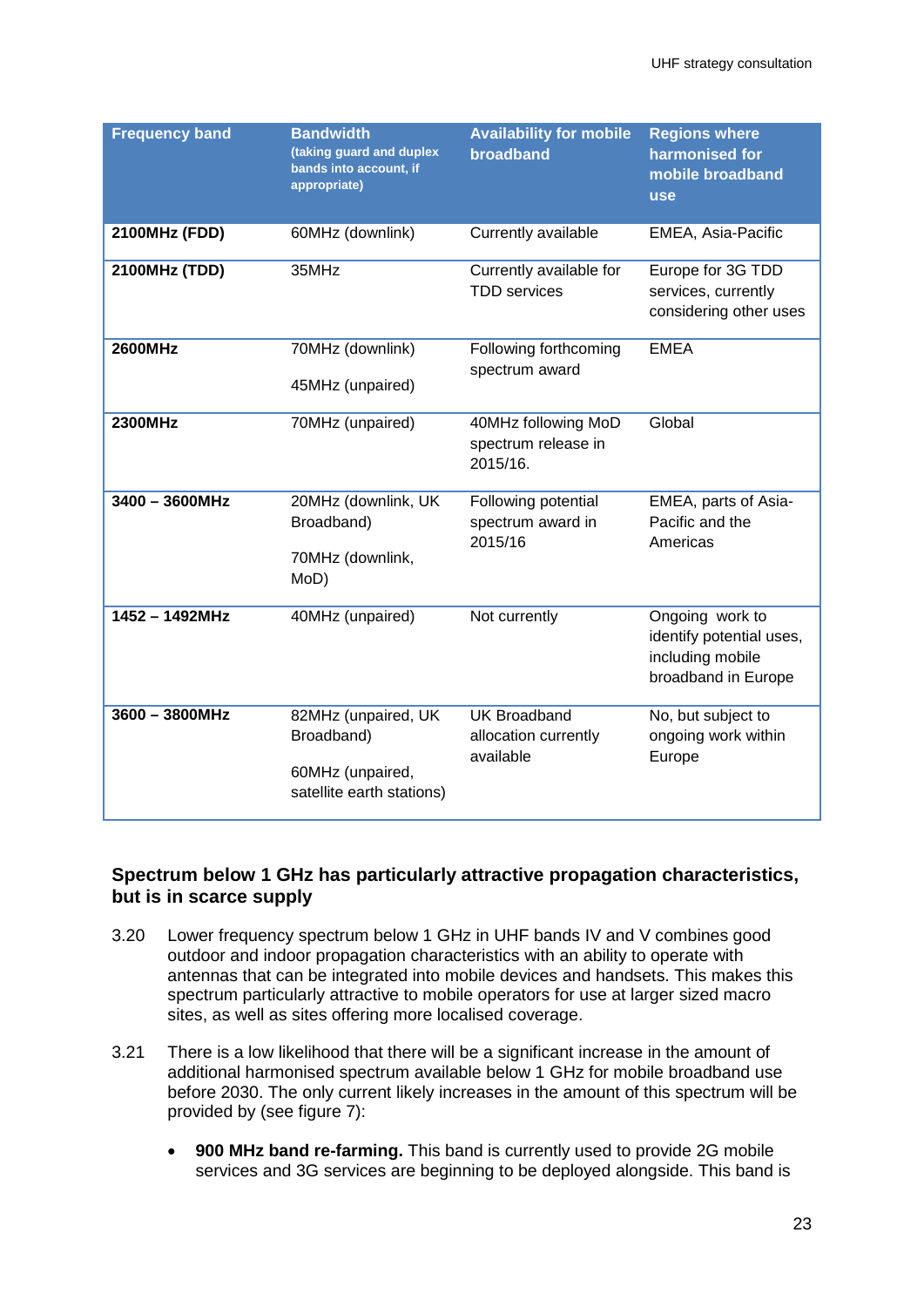already harmonised for mobile broadband use in the EMEA area and Asia-Pacific. All of the 35 MHz of downlink 900 MHz spectrum could be progressively re-farmed to use advanced 3G or LTE technologies, providing more mobile broadband spectrum over the next decade.

• **800 MHz band release.** The 800 MHz band released by DSO is currently the only additional spectrum harmonised for mobile broadband use. This band is harmonised for mobile broadband use in the EMEA area and could provide 30 MHz of additional mobile broadband spectrum. This would represent a substantial increase in the amount of sub 1 GHz spectrum available for mobile broadband use in the UK, but is significantly lower than the anticipated increase in higher frequency spectrum shown in figure 8, and would account for approximately only 5% of the likely *total* future increase in harmonised mobile broadband spectrum over the period 2012 to 2030 under mid-case assumptions.





Source: Real Wireless report on techniques to increase capacity in mobile networks

3.22 The auctions of 800 MHz spectrum that have already taken place in other European countries provide some indication of the value to producers (i.e. mobile operators) of sub 1 GHz spectrum relative to higher frequency spectrum. The prices that have been paid for 800MHz spectrum are significantly higher than the prices paid for spectrum above 1GHz. For instance, the outcomes of auctions of 800 MHz spectrum for mobile use in Sweden, Spain and Germany indicate prices for this spectrum in the range of \$0.6/MHz/pop to \$0.9/MHz/pop<sup>33</sup>. In Spain, the equivalent price paid for 2.6 GHz spectrum was  $$0.04/MHz$ /pop<sup>34</sup>.

<span id="page-26-0"></span> $33$  Sweden - \$0.58; Spain - \$0.66; and Germany - \$0.9. Note: figures based on US dollar exchange rates at time of auctions. Source: New Street Research: July 2011

<span id="page-26-1"></span> $34$  Source – ibid.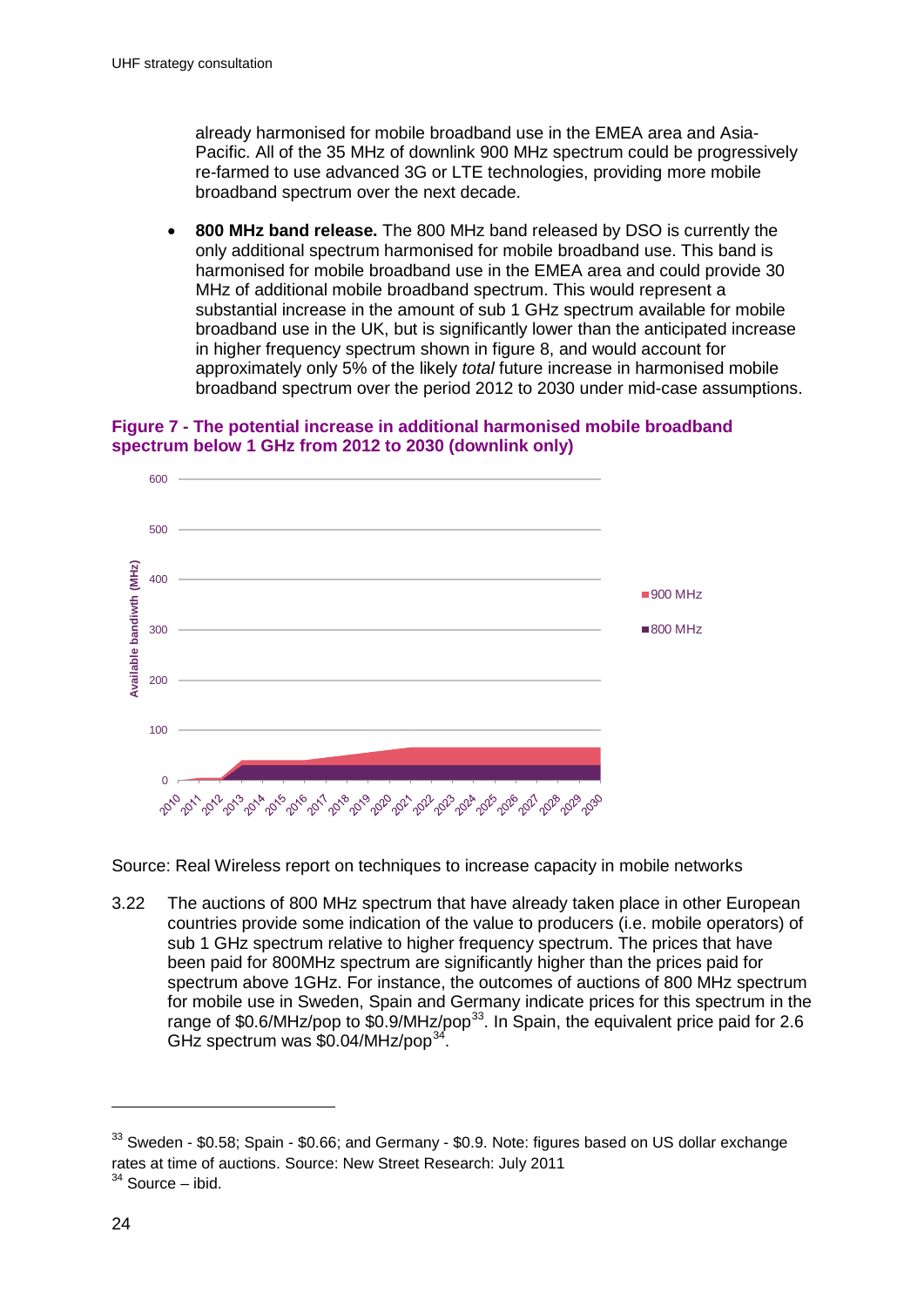3.23 Clearly the amount paid at auction can be influenced by a range of factors (e.g. the degree of competition for the spectrum, the way in which the auctions are structured, whether the auction is designed to maximise revenue, etc.) but the results of these auctions do suggest that mobile operators value the sub 1 GHz spectrum more highly and that is likely to be due - at least in part - to its technical advantages.

### **There is likely to be a significant amount of additional harmonised mobile spectrum becoming available above 1 GHz**

- 3.24 There is a high likelihood that a significant amount of additional harmonised mobile spectrum will become available at higher frequencies above 1 GHz by 2030. A characteristic of this higher frequency spectrum, and in particular spectrum above 2 GHz, is that it suffers more propagation attenuation than lower frequency spectrum below 1 GHz. This makes higher frequency spectrum better suited for use at sites with relatively localised coverage.
- 3.25 The potential sources of additional higher frequency mobile broadband spectrum are set out below.

### Spectrum re-farming opportunities above 1 GHz

- 3.26 **1800 MHz band.** This band is currently licensed for 2G and 3G mobile services, and is used in the UK to deliver 2G services. However, a European decision also requires Member States to have designated and made this band available for mobile broadband services by 31 December 2011. Consequently, since that date licensees have been able to apply for a licence variation authorising them to operate mobile broadband services in this band. Such an application has been received from Everything Everywhere and Ofcom is currently consulting on varying its 1800 MHz licences to allow them to deploy LTE services<sup>[35](#page-26-1)</sup>. Should the licence variation be granted, a phased adoption of LTE in the 1800 MHz band over the next decade is likely, enabling the full 72 MHz of downlink bandwidth available in this band to be used by mobile broadband services.
- 3.27 **2100 MHz (FDD) band.** This band is currently used by 3G mobile services but can also be used to provide advanced 3G and next generation mobile broadband services. It is likely that there will be a phased adoption of advanced 3G services in this band over the next decade and to LTE in the longer term. This band provides 60 MHz of downlink bandwidth.
- 3.28 **2100 MHz TDD bands (1900 1920 MHz and 2010 2025 MHz).** The bands are currently available in Europe for TDD-based 3G systems, but these have not been commercially deployed. In recognition of this, the European Commission is in the processes of considering alternative uses of these bands. These bands could provide up to 35 MHz of additional spectrum for mobile broadband services.

#### Additional spectrum, likely to become available in the short to medium-term

3.29 **2600 MHz band.** This spectrum is already harmonised for mobile broadband use and is planned to be cleared of incumbent services (including PMSE) and awarded in the short term. This band will provide an additional 70 MHz of downlink spectrum for mobile broadband services.

<span id="page-27-0"></span><sup>35</sup> See<http://stakeholders.ofcom.org.uk/consultations/variation-1800mhz-lte-wimax/>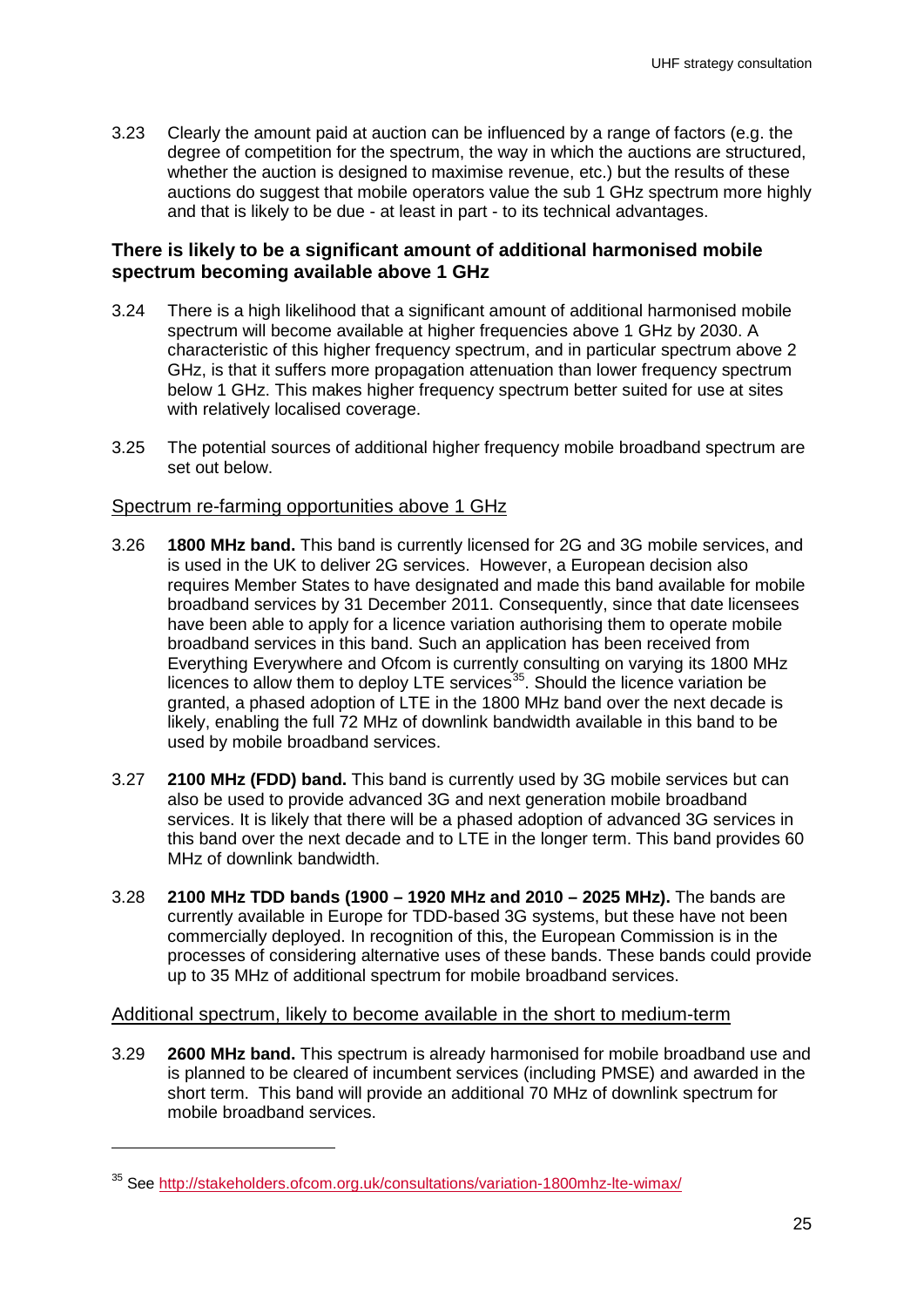### Additional spectrum, which could become available for mobile broadband in the longer-term

- 3.30 **2300 MHz band (2310 2390 MHz).** This band is currently held by the Ministry of Defence (MoD) and forms part of the Government's plan to release 500 MHz of public sector spectrum. This band has been identified by the ITU as a global band for mobile broadband and equipment is already available and in use in the Asia-Pacific region. The MoD plans to release 40 MHz in this band in 2015. In our technical work we have also modelled the effect of more spectrum being made available in the longer term, i.e. up to 70 MHz of unpaired spectrum used for downlink from 2020.
- 3.31 **3400 3600 MHz band.** This is a paired band including 20MHz of downlink bandwidth currently allocated to UK Broadband and 70 MHz of downlink bandwidth held by the MoD. The band is currently shared with PMSE users. This band is harmonised for mobile broadband use and forms part of the Government's plans to release 500 MHz of public sector spectrum. This band could make up to 70 MHz of additional downlink spectrum available for mobile broadband use.
- 3.32 **1452 1492 MHz band.** This band was originally identified for broadcasting services (e.g. T-DAB and S-DAB[36](#page-27-0)) across Europe but has not been widely used to deliver these services. In 2008, this spectrum was awarded to Qualcomm in the UK. Work is currently underway within CEPT to explore future options for the use of this band, one of the potential applications being considered is a supplementary downlink for mobile broadband, where this band becomes paired with the uplink in other mobile frequency bands. This approach could provide up to 40 MHz of additional downlink spectrum for mobile broadband use.
- 3.33 **3600 3800 MHz band.** This is an unpaired band which includes 82 MHz of bandwidth currently allocated to and used by UK Broadband, and 60 MHz of bandwidth currently used for satellite earth stations and, therefore, unavailable for mobile broadband services. This satellite band is not currently harmonised for mobile broadband use, but is subject to ongoing harmonisation work within Europe. If the numerous satellite earth stations making use of this spectrum across the UK were allocated alternative spectrum this would provide up to 60 MHz of additional spectrum for mobile broadband use.
- 3.34 Figure 8 illustrates a mid-case scenario for the expected availability of higher frequency bands for mobile broadband between 2012 and 2030. A more detailed description of the assumptions made as part of the technical study we commissioned is provided in section A4 of the annex to the Real Wireless report  $37$ .
- 3.35 Through the Real Wireless study, we estimate that taken together spectrum refarming and additional low and high frequency spectrum bands could provide between a seven and thirteen times increase in the total amount of spectrum available for mobile broadband use by 2030, with a mid range estimate of a nine times increase shown in figure 8.
- 3.36 We anticipate that mobile device and network technologies will evolve to support operation across multiple frequency bands, although not all bands would necessarily be supported by all devices. Furthermore, devices and networks are likely to be

<span id="page-28-1"></span><span id="page-28-0"></span><sup>&</sup>lt;sup>36</sup> S-DAB – Satellite - Digital Audio Broadcasting

<sup>37</sup> See<http://www.ofcom.org.uk/static/uhf/real-wireless-report.pdf>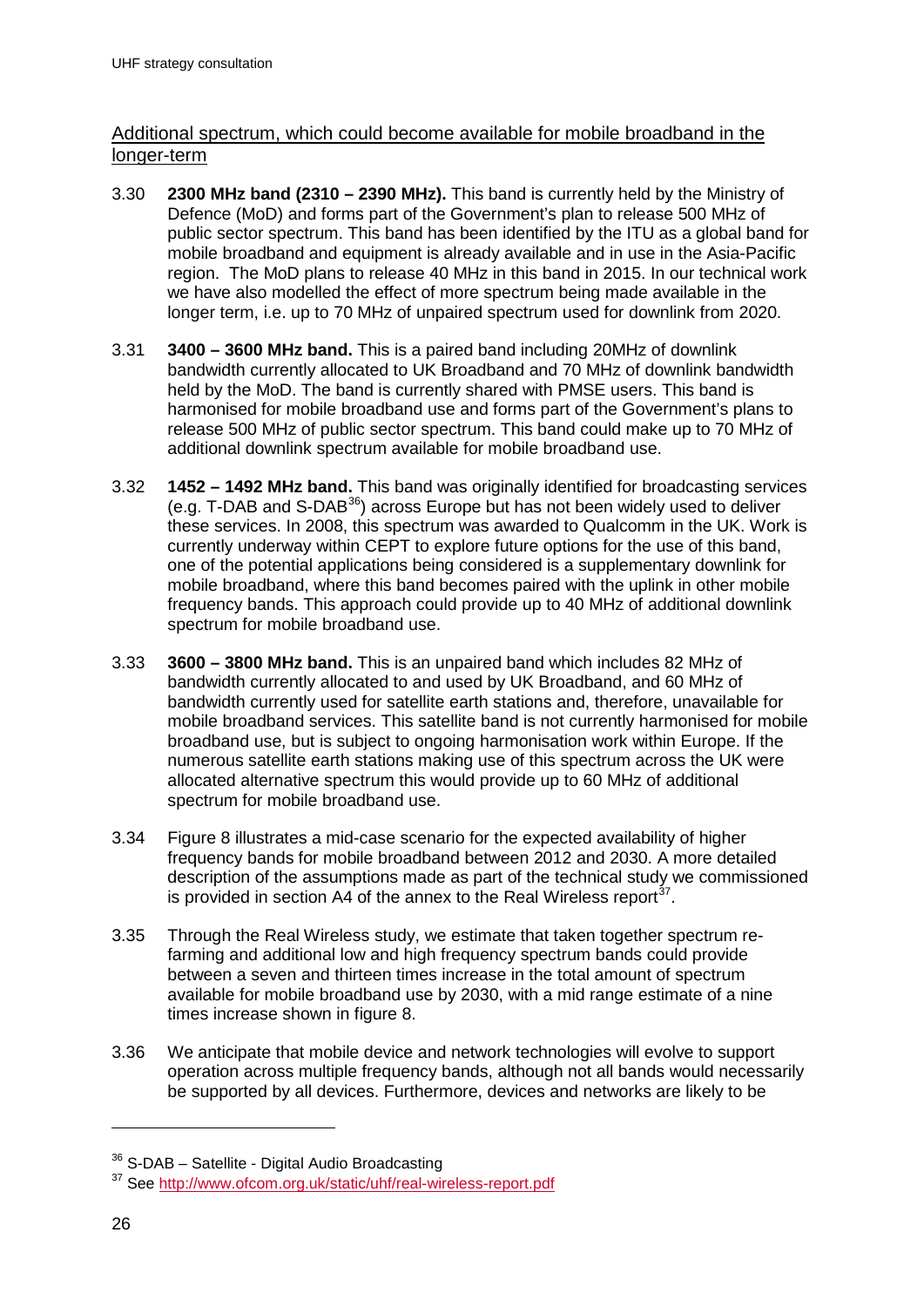- $2.5$ Spectrum has a potentially important part to play in meeting the growth in demand for mobile data capacity alongside other capacity enhancing techniques including:
	- the use of more efficient mobile technologies;
	- reducing cell sizes by adding more mobile sites; and
	- offloading mobile traffic onto fixed networks using Wi-Fi and Femtocells.
- $2.6$ Much of the additional mobile broadband spectrum that is likely to become available to help meet this growth in demand will be at higher frequencies, above 2 GHz. This includes the spectrum likely to be released by the Government.
- $2.7$ In contrast, there is likely to be a much greater scarcity in the supply of additional mobile broadband spectrum below 1 GHz. This spectrum is particularly attractive for mobile network applications due to its good propagation characteristics.
- $2.8$ Only spectrum which has been internationally harmonised is likely to be used by mobile operators, because this harmonisation increases economies of scale for handsets and network equipment, reducing prices. The leading candidate for providing additional harmonised sub 1 GHz spectrum for mobile broadband applications is the 700 MHz band shown in Figure 2, which is currently used by the digital terrestrial television platform. This is because:
	- In North and South America (ITU Region 2), the 700 MHz band has already been  $\bullet$ allocated to mobile broadband and is being used to deploy LTE based mobile services on a mass market scale in the United States: other countries in this region are also considering or moving towards use of this band for mobile broadband over the next few years;
	- In the Asia Pacific region (ITU Region 3), the 700 MHz band has already been allocated to mobile broadband. Countries including Australia and New Zealand are likely to release this band in the short term enabling LTE deployments, whilst in others, like India<sup>4</sup>, plans for release are currently at an early stage;
- $2.9$ As for Europe, Africa and the Middle East (ITU Region 1), a resolution was recently passed at the recent 2012 World Radio Conference (WRC 12) indicating that, subject to the completion of relevant technical work, a decisions to allow the 700 MHz band to be used for mobile broadband services will be taken at the next World Radio Conference in 2015 (WRC 15).
- $210$ These international developments raise questions for the future use of UHF band IV and V spectrum in the UK, of which the 700 MHz band forms part.
- $2.11$ The propagation characteristics of this spectrum makes it attractive for the delivery of a variety of services, including:

<sup>&</sup>lt;sup>4</sup> India is one of the countries in ITU Region 3 that explicitly identified spectrum in the 700MHz range for IMT applications during the 2007 World Radio Conference (see Radio Regulations footnote 5.313A). It has been recently reported that the Indian Government is considering a potential release of the 700MHz band for mobile broadband – see http://economictimes.indiatimes.com/news/news-byindustry/telecom/egom-decides-to-free-700-mhz-spectrum-for-4q-services/articleshow/12150669.cms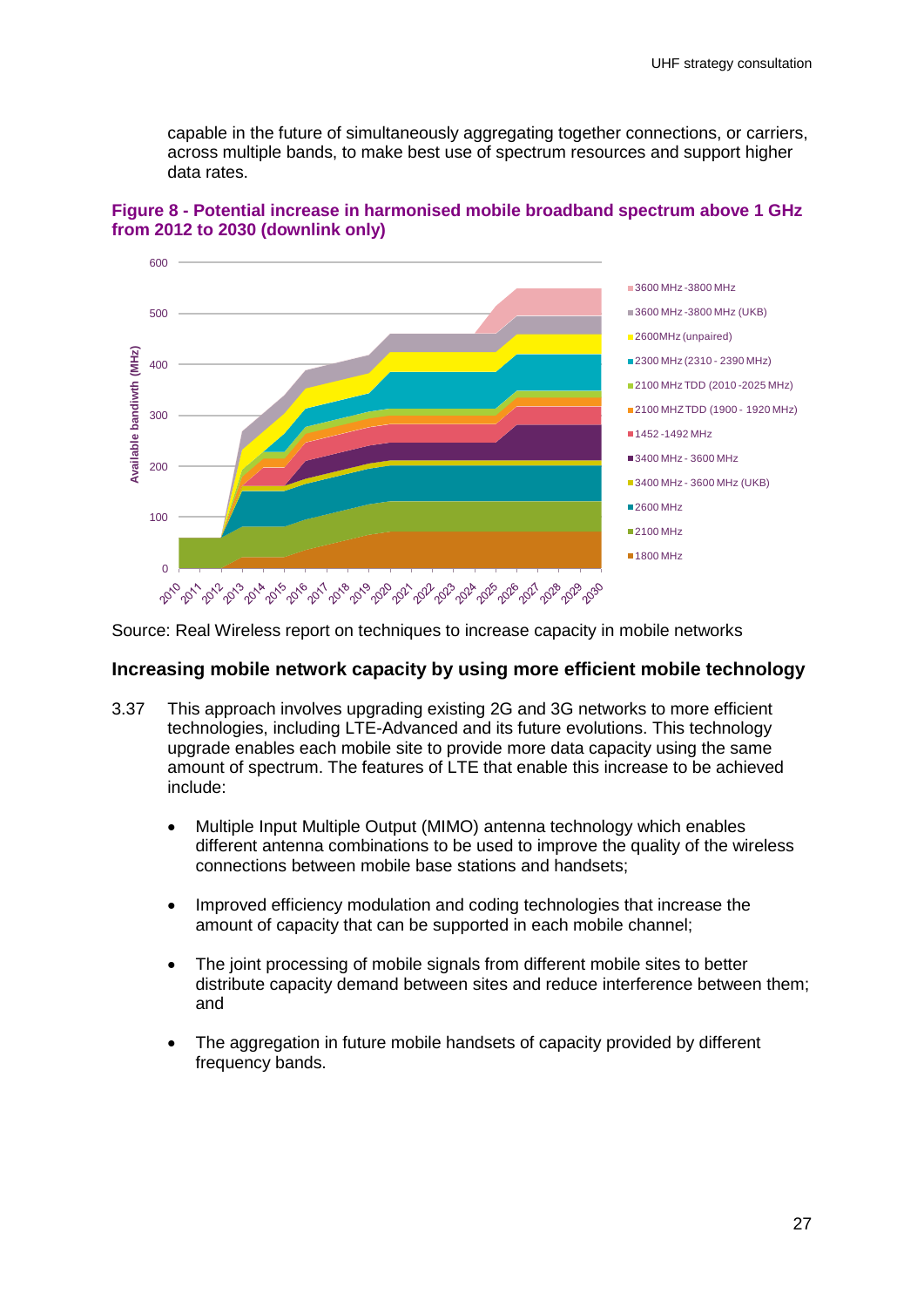3.38 In the work we commissioned, Real Wireless estimate these technology developments will provide between a three and ten times increase in mobile capacity for macro cells with three sector antennas by  $2030^{38}$  $2030^{38}$  $2030^{38}$ .

### **Increasing mobile broadband capacity by deploying more mobile sites**

3.39 The additional capital and operational costs associated with providing and operating more mobile sites tends to make this a more expensive option for mobile operators than using more spectrum and more efficient technologies at existing sites. However, where these measures alone cannot meet the growth in demand for mobile capacity it will become necessary to deploy additional sites. By splitting the coverage of existing sites into smaller cells the number of mobile users sharing the capacity provided by each mobile transmitter is reduced, creating an effective increase in mobile capacity available to each user. However, there are practical limits on how closely cells can be packed together without causing interference with one another and in securing planning permission for new sites.

### **Offloading indoor mobile traffic onto fixed networks using Wi-Fi or femtocell approaches**

3.40 Over half of mobile data traffic could potentially be offloaded onto fixed networks by 2030 using WiFi and Femtocells<sup>39</sup>. However, there are uncertainties over the ability of these approaches to keep up with the future growth in demand for mobile data, including the ability to ensure offload devices can be targeted and used in the most effective locations, and whether sufficient provisioning of sufficient backhaul capacity can be provided to these devices.

### **In summary, we consider that a combination of all these approaches will be required to meet the expected growth in mobile data demand**

3.41 We do not consider that any of the approaches described above is capable in its own right of physically or economically meeting a mid-growth scenario for a 80 times increase in the demand for mobile data capacity by 2030, and will need to be used in combination to meet this level of demand. This means that, whilst more mobile spectrum alone is unlikely to meet the future demand for mobile data capacity, it will form an essential part of a range of different techniques that will need to be used to meet this demand.

## **Additional spectrum below 1 GHz could play an important role in meeting the future growth in demand for mobile capacity and coverage**

<span id="page-30-1"></span>3.42 Technical research conducted by Real Wireless for Ofcom $40$  has modelled the most cost-efficient technical approaches for increasing mobile network capacity to meet the projected growth in data demands in urban, suburban and rural study areas. This

<span id="page-30-0"></span> $38$  See Real Wireless report on techniques to increase capacity in mobile networks: http://www.ofcom.org.uk/static/uhf/real-wireless-report.pdf<br><sup>39</sup> Ibid

<sup>40</sup> Ibid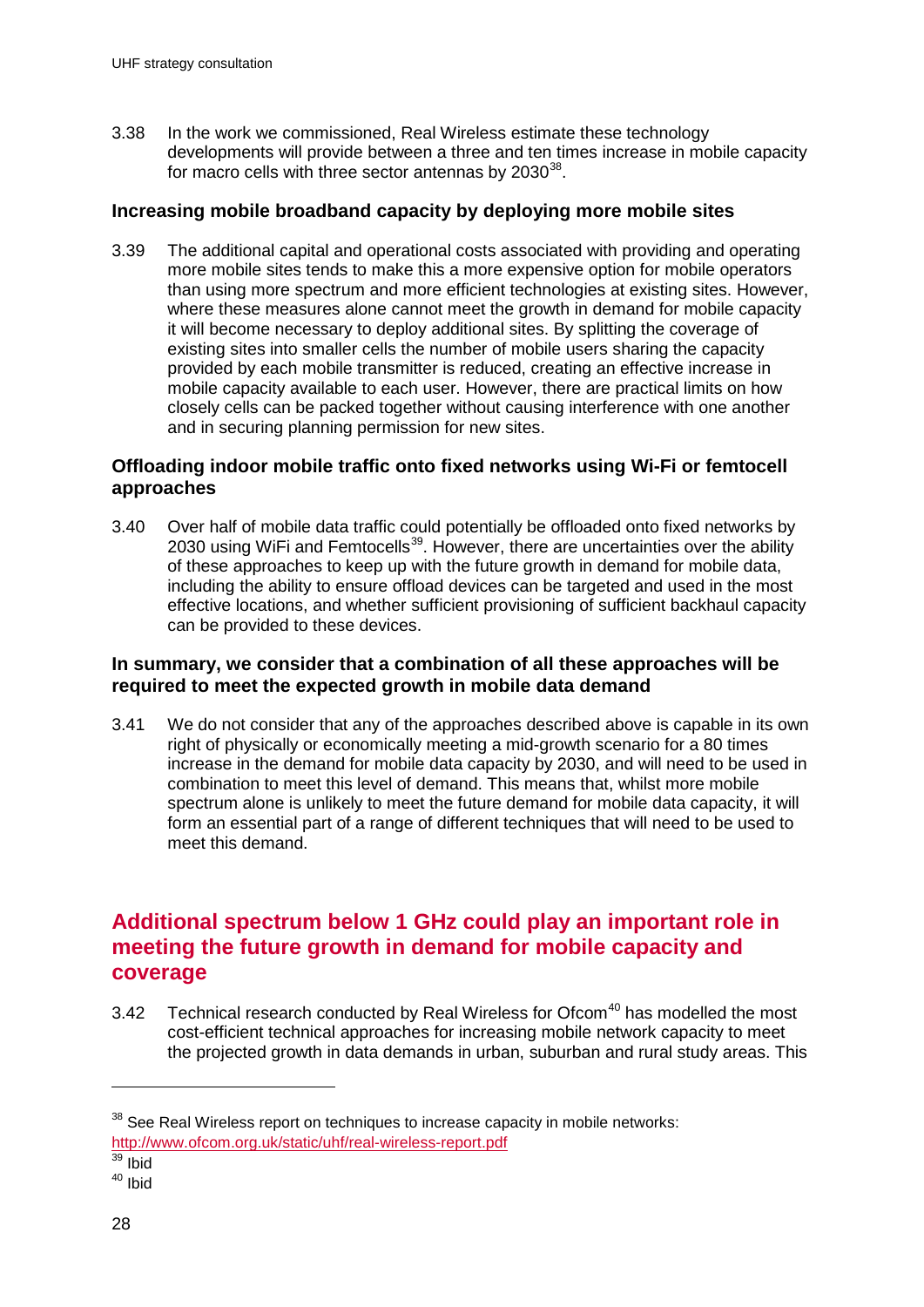involved modelling different combinations of additional high frequency and sub 1 GHz spectrum, upgrading existing sites to more efficient mobile technologies, and adding more small and larger sized mobile sites.

- 3.43 For simplicity this modelling work has assumed an idealised situation, where in each study area, there is a single UK-wide mobile network which can access the total available amount of high and low frequency spectrum $41$ . These simulations indicate that in order to minimise costs mobile operators are most likely to start by making optimum use of their existing sites by: re-farming their existing mobile spectrum at these sites to more efficient LTE technology, using greater levels of antenna sectorisation at these sites and using additional 800 MHz and 2.6 GHz mobile broadband spectrum.
- 3.44 The modelling indicates that despite using this combination of capacity enhancing techniques at existing sites mobile operators would still need to provide a significant number of additional large macro and small sized mobile sites to meet the future growth in demand for mobile data capacity. The increase in the number of new sites can be reduced if additional mobile broadband spectrum becomes available at the time when other capacity enhancing techniques at existing sites have been exhausted. However, even if all the additional higher frequency and lower frequency spectrum bands shown in figures 6 and 7 and table 1 were to become available before 2030, mobile operators would still need to build 41% more sites in the rural study area, 73% more in the suburban study area and 30% more in the urban study area $42$ . The majority of these new sites would be small cell sites as opposed to existing macro sites. By way of reference there are a total of approximately 30,000 existing macro mobile sites in the UK today.
- 3.45 These simulations were repeated assuming the availability of the 700 MHz band (described in more detail below) for mobile broadband use, which could provide an additional 90 MHz of sub 1 GHz spectrum, in addition to the 800 MHz and 900 MHz bands shown in figure 7.
- 3.46 These simulations show that the availability of additional spectrum at 700 MHz could materially reduce the number of new mobile sites that mobile operators would need to build<sup>[43](#page-31-0)</sup> in order to create sufficient network capacity, and that its benefit become greater if it is available at the time when other capacity enhancing techniques at existing mobile sites have been exhausted.
- 3.47 The potential reduction in new sites build ranges from 21% in the rural study area to 57% in the suburban study area, to 28% in the urban study areas<sup>[44](#page-31-0)</sup>. These results are summarised in table 2 below.

<span id="page-31-0"></span> $41$  In practice, there is more than one mobile network present in the vast majority of UK areas, with varying degrees of infrastructure sharing and varying spectrum assets across different mobile networks operators. We would expect the utility of additional sub 1 GHz spectrum to vary between different mobile operators based of their current spectrum assets.

 $42$  These statistics consider both small and macro sites. For a breakdown, see table 2

 $43$  As discussed in footnote 41, the extent to which additional sub 1 GHz spectrum would effectively enable individual operators to increase capacity in their networks more efficiently is likely to be materially influenced by the pre-existing spectrum and infrastructure assets

<span id="page-31-1"></span><sup>44</sup> See footnote 42.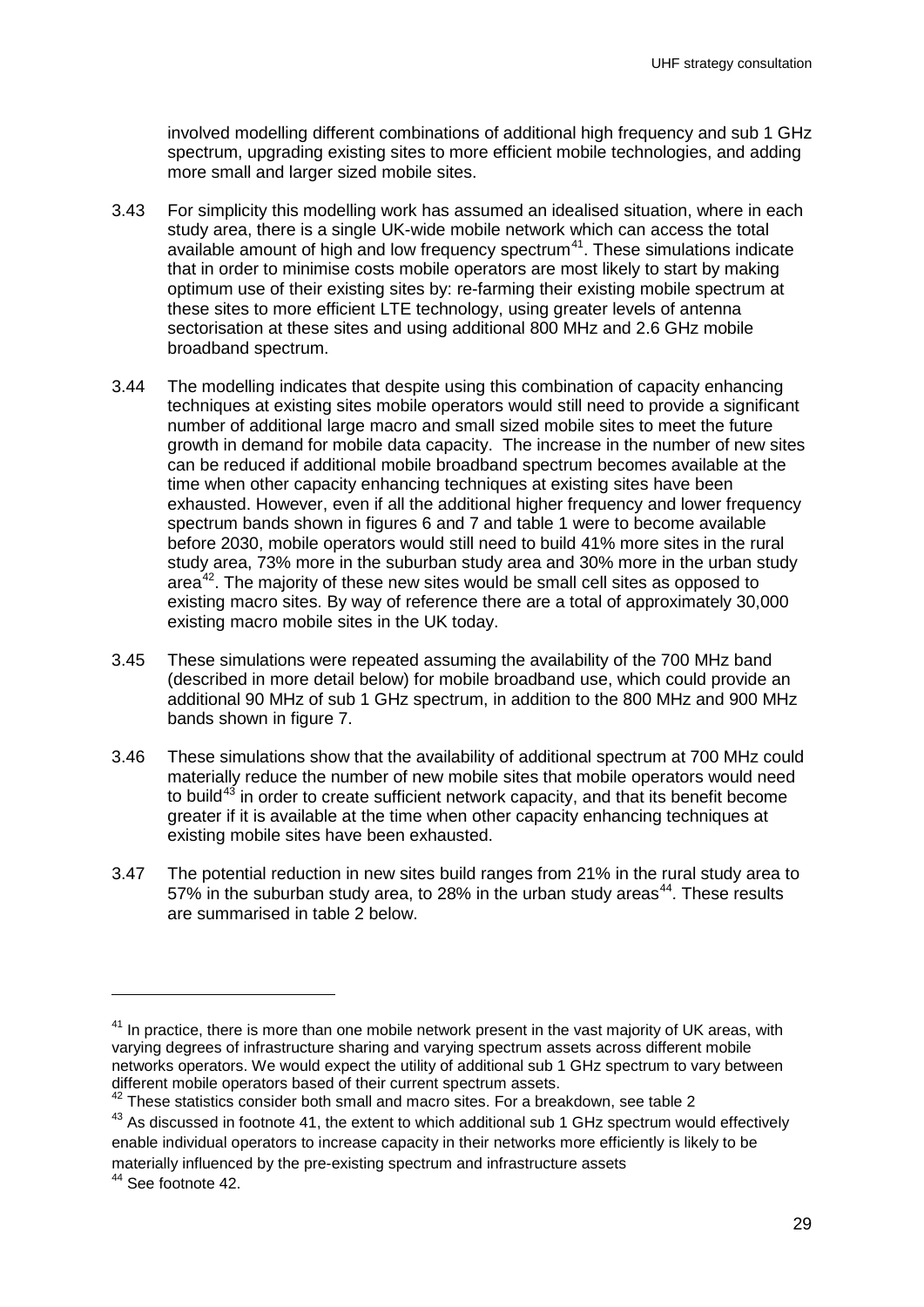|                            | <b>Baseline</b><br>Mobile<br>network<br>sites in 2012 | No access to the 700MHz<br>band<br>% increase<br>in mobile<br>Mobile<br>network<br>network<br>sites from<br>sites in 2030<br>2012 to<br>2030 |                   |                    | 700MHz band available<br>from 2020<br>% increase<br>in mobile<br>Mobile<br>network<br>network<br>sites from<br>sites in 2030<br>2012 to<br>2030 |                   |                    | Savings in<br>increment of<br>new site<br>numbers<br>due to<br>700MHz<br>band |                   |
|----------------------------|-------------------------------------------------------|----------------------------------------------------------------------------------------------------------------------------------------------|-------------------|--------------------|-------------------------------------------------------------------------------------------------------------------------------------------------|-------------------|--------------------|-------------------------------------------------------------------------------|-------------------|
| <b>Rural study</b><br>area | Macro sites<br>Small sites<br>Total                   | 157<br>$\overline{7}$<br>164                                                                                                                 | 202<br>29<br>231  | 29%<br>314%<br>41% |                                                                                                                                                 | 192<br>25<br>217  | 22%<br>257%<br>32% |                                                                               | 22%<br>18%<br>21% |
| Suburban study<br>area     | Macro sites<br><b>Small sites</b><br>Total            | 227<br>10<br>237                                                                                                                             | 247<br>162<br>409 | 9%<br>1520%<br>73% |                                                                                                                                                 | 236<br>75<br>311  | 4%<br>650%<br>31%  |                                                                               | 55%<br>57%<br>57% |
| <b>Urban study</b><br>area | Macro sites<br>Small sites<br>Total                   | 95<br>360<br>455                                                                                                                             | 111<br>481<br>592 | 17%<br>34%<br>30%  |                                                                                                                                                 | 106<br>447<br>553 | 12%<br>24%<br>22%  |                                                                               | 31%<br>28%<br>28% |

#### **Table 2 – Simulated idealised future mobile network build requirements with and without additional sub 1 GHz spectrum from the 700 MHz band**

Source: Real Wireless report on techniques to increase capacity in mobile networks

- 3.48 The reductions in new site build achieved using additional sub 1 GHz spectrum would provide advantages both in terms of reducing future network deployment costs and in reducing the challenge of securing planning permission for large numbers of new mobile sites.
- 3.49 Further, additional sub 1 GHz could potentially sustain a better quality of service in difficult to reach indoor and outdoor locations. This potential benefit has not been taken in account in the current modelling work. The potential role of additional sub 1 GHz spectrum in reducing the need to target heaviest usage areas with a large numbers of Femtocells and Wi-Fi base stations has also not been explicitly modelled.
- 3.50 There is a high degree of uncertainty associated with this modelling work in terms of what the actual level of future demand for mobile data capacity will be and its geographical distribution, the level of capacity increases that will be provided by technology improvements, the future amount of mobile capacity offloading onto fixed networks using Wi-Fi and Femtocells, the amount additional harmonised spectrum and when it will become available, the level of future site sharing between mobile operators and the extent to which different mobile operators will respond similarly or differently to meet the increasing demand for data capacity. To test the resilience of the role additional sub 1 GHz spectrum could play in meeting the future growth in mobile data capacity it was tested for a range of different scenarios using different assumptions for these parameters<sup>[45](#page-31-1)</sup>.
- 3.51 This analysis confirmed that additional sub 1 GHz spectrum could play a significant role in meeting the future growth in demand for mobile broadband under nearly all plausible future scenarios. It could also generate an economic benefit to the extent that a reduction in the number of sites translates into reduced network costs. Its

<span id="page-32-0"></span><sup>&</sup>lt;sup>45</sup> See sections 4.4 to 4.9 and Annex A7 and A8 in Real Wireless report: <http://www.ofcom.org.uk/static/uhf/real-wireless-report.pdf>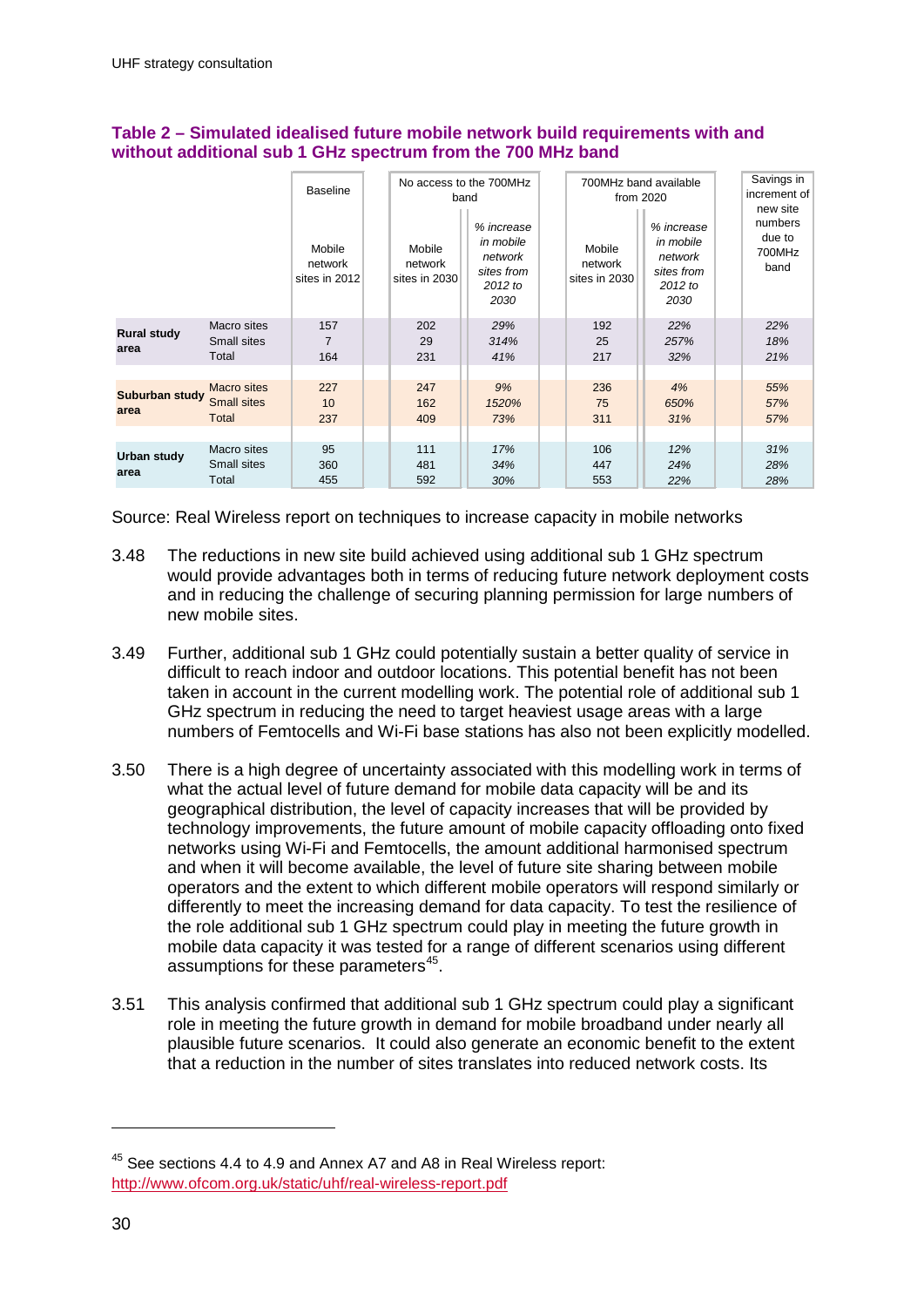contribution was also found to be greater if it becomes available before other capacity enhancing techniques are exhausted at existing sites<sup>46</sup>.

3.52 The timing of when other capacity enhancing techniques are likely to become exhausted is subject to a significant level of uncertainty. However, this analysis suggests that having the option to use additional sub 1 GHz spectrum for mobile broadband as soon as is practical is likely to be important in maximising its value.

### **There is growing momentum behind the worldwide use of the 700 MHz band for mobile broadband applications**

- 3.53 The most attractive option for providing additional harmonised mobile broadband spectrum below 1 GHz is the 700 MHz band, which occupies the frequency range 694 to 790 MHz and is currently used to deliver Digital Terrestrial Television (DTT) services (see figure 2). This is because:
	- In North and South America (ITU Region 2): the 700 MHz band has already been allocated to mobile broadband and is being used to deploy LTE based mobile services on a mass market scale in the United States; other countries in the region are also considering or moving towards use of this band for mobile broadband over the next few years;
	- In the Asia Pacific region (ITU Region 3): the 700 MHz band has already been allocated to mobile broadband. Countries including Australia and New Zealand are likely to release this band in the short term enabling LTE deployments, whilst in others, like India, plans for release are currently at an early stage;
- 3.54 In Europe, Africa and the Middle East (ITU Region 1) a resolution was passed at the 2012 World Radio Conference (WRC 12) indicating that, subject to the completion of relevant technical work, a decision to enable the 700 MHz band to be used for mobile broadband will be taken at the next World Radio Conference in 2015. A key driver for this was a strong desire by several African countries to launch LTE services in the 700 MHz band.
- 3.55 Whilst the WRC 12 decision creates a realistic prospect for an eventual release of the 700 MHz band for mobile services in Europe, any such decision is likely to be some years off pending the results of further studies and other technical work. This will need to include amendment to the existing Geneva 06 agreement which underpinned digital switchover in Europe, Middle East and Africa.
- 3.56 Our current view is that the need for an amendment to the Geneva 06 agreement and subsequent bi-lateral frequency co-ordination agreements between neighbouring countries, makes it unlikely that any clearance of the 700 MHz band to enable a harmonised and coordinated release for mobile broadband use could start before 2018. This date is subject to a high degree of uncertainty because it is dependent on the position adopted by other ITU-R region 1 countries on the future release of the 700 MHz band for mobile broadband. Many European countries, including the UK, currently use of the 700 MHz band for DTT broadcasting.
- <span id="page-33-0"></span>3.57 However, the decision taken at WRC 12 to agree a future co-primary allocation of the 700 MHz for broadcast and mobile broadband services is highly significant because it

<sup>&</sup>lt;sup>46</sup> See section 5 of Real Wireless report: http://www.ofcom.org.uk/static/uhf/real-wireless-report.pdf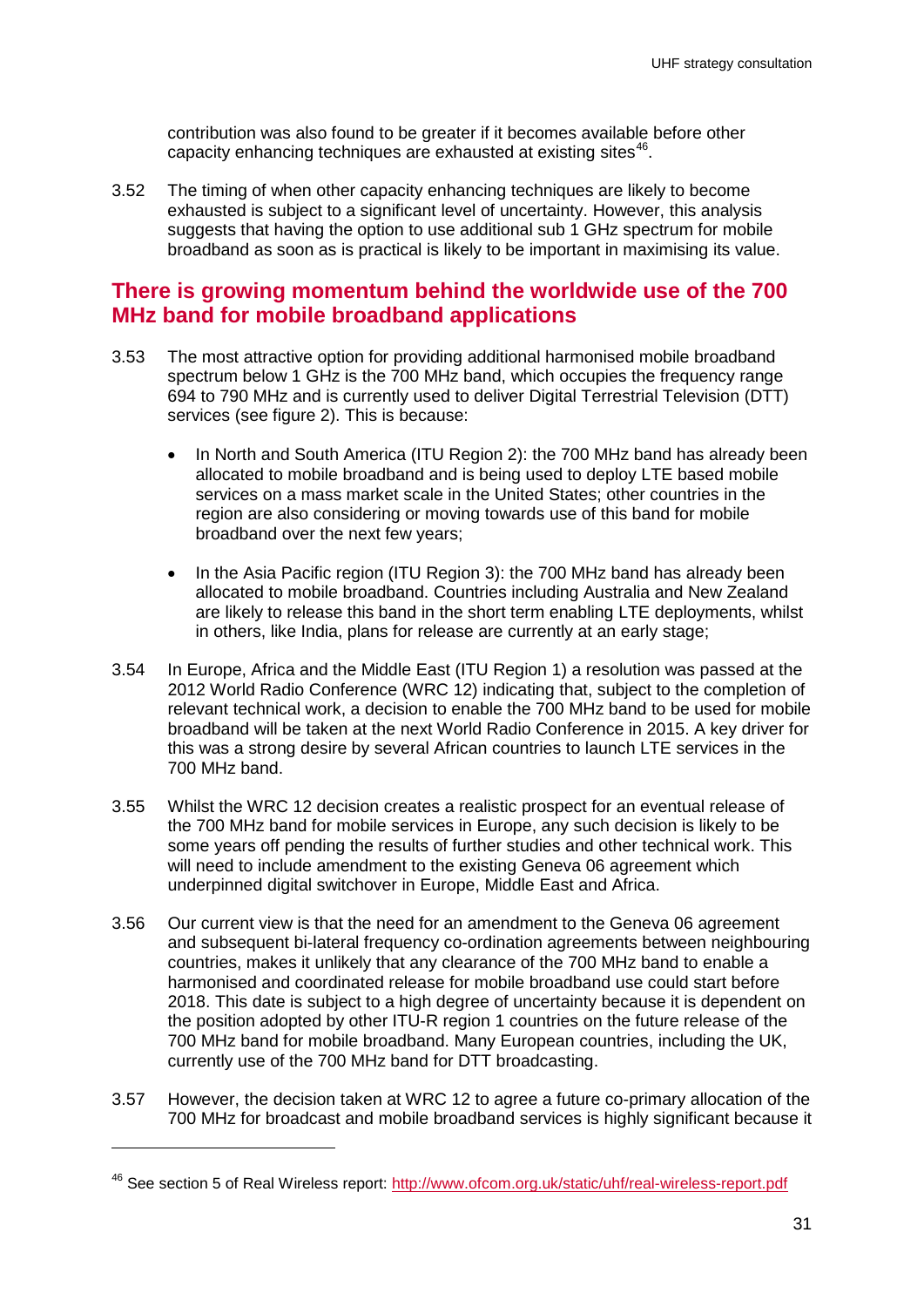now creates international momentum behind the long term global use of the 700 MHz band for mobile broadband.

## **The global use of the 700 MHz band for mobile broadband is likely to enhance the value that this band can provide in the UK**

- 3.58 Given the resolution passed at WRC 12 regarding the 700 MHz band, we believe there is now a realistic prospect of a globally harmonised use of the 700 MHz band for mobile broadband in future. As described above a number of countries around the world, including the US, India and Japan are actively deploying or considering deploying LTE services in this band.
- 3.59 The global use of the 700 MHz band is likely to increase its value beyond the benefits associated with reducing the number of new mobile sites required to meet the future growth in demand for mobile broadband capacity and in improving the quality of service coverage provided in difficult to reach indoor and outdoor locations. This additional increase in value is likely to arise from:
	- **Economies of scale in the development and production of equipment**. As more countries around the world use the 700 MHz band for mobile broadband, manufacturers could achieve greater economies of scale for the research and development and manufacture of new mobile network and handset equipment, increasing the range of equipment available and reducing prices<sup>[47](#page-33-0)</sup>. Using the  $700$ MHz band for mobile broadband in the UK could therefore lead to greater benefits if the band is widely adopted internationally, so that economies of scale are realised. Given the prospects for a growing number of frequency bands becoming available for mobile broadband described above, manufacturers could potentially focus on developing new devices for frequency bands that are adopted on the widest scale. If this were the case, then UK consumers could benefit from a wider choice of devices through the global adoption of the 700 MHz band for mobile broadband $48$ .
	- **More efficient use of spectrum**. If following WRC 12 and WRC 15 decisions some ITU Region 1 countries decide to use the 700 MHz band to deliver mobile broadband services there will be a need for a new international frequency coordination agreement for the use of this band to prevent interference between mobile broadband and DTT services operating in different countries. If all countries, including the UK, decide to use the 700 MHz band for mobile broadband this will make it easier to manage interference between services operating in neighboring countries, resulting in a more spectrally efficient frequency co-ordination plan and spectrum efficiency gains in the UK and across the rest of ITU region 1.

<span id="page-34-1"></span><span id="page-34-0"></span> $47$  In practice the presence of different band plans for the 700 MHz band across different regions of the world could pose some limits to the ability of equipment manufacturers to realise economies of scale on a global scale. For example, as discussed in section 7, the bandplans recently defined by the APT Wireless Forum (AWF) in ITU Region 2 (Asia-Pacific) differ from those adopted in the United States. However, we would expect that manufacturers seeking to address the global market will seek to produce equipment that has some flexibility to utilise different bandplans in this frequency range. <sup>48</sup> For example, the latest version of the Apple iPad tablet supports the 700 MHz band adopted in the United States but not the 800 MHz and 2.6 GHz LTE bands.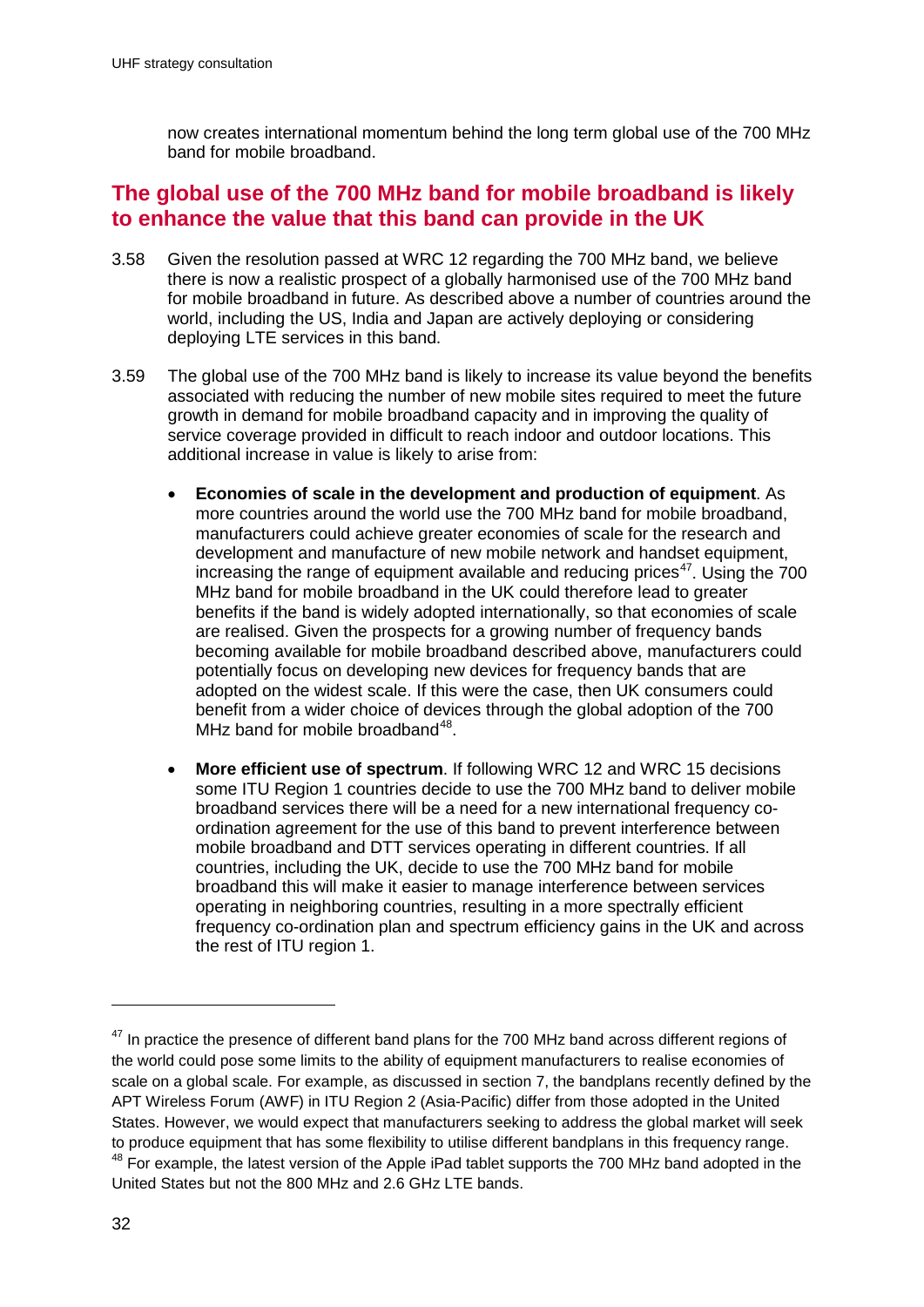3.60 The benefit of aligning spectrum use in the UK with other neighbouring countries was recently illustrated by the clearance of the 800 MHz band released by digital switchover. Here an economic analysis found that the additional value achievable from aligning the clearance of all of the frequencies in this band on a harmonised European basis was £2bn to £3bn<sup>49</sup>. This additional value arose from equipment manufacturers being able to achieve greater economies of scale, reducing prices, and in enabling a more spectrally efficient co-ordinated use of the 800 MHz spectrum in the UK and in other European countries.

## **In summary, additional harmonised mobile broadband spectrum has the potential to realise significant benefits and the 700 MHz band could play an important role**

- 3.61 In this section we have set out why we consider that the demand for mobile data is likely to grow significantly over the next decade and beyond. This will require a corresponding increase in mobile network capacity, and our view is that achieving this increase in capacity is likely to deliver significant benefits to UK citizens and consumers. Additional harmonised spectrum will play an essential role in providing this additional capacity, and we consider that additional sub 1 GHz spectrum could play an important role.
- 3.62 Ofcom has a duty to further the interest of citizens and consumers and to secure the optimal use of spectrum. Ofcom has a potentially important role to play in helping ensure that scarce spectrum resources are made available to services that can deliver the largest benefits to citizens and consumers. Indeed, enabling the release of additional spectrum to help meet the growth in demand for mobile services, has been one of Ofcom's key priorities over the past few years, and this was confirmed in our Annual Plan for 2012/13. The upcoming award of 800 MHz and 2.6 GHz spectrum will represent key milestones in making more spectrum available for mobile broadband, but additional spectrum will be required if the demand for mobile data continues to grow in line with analysts' predictions.

*Question 2: Do you agree that additional harmonised mobile broadband spectrum will play an important role in meeting the future growth in demand for mobile broadband capacity? What are your views on the overall quantity of harmonised spectrum that will be required to meet future demand? How does this compare with the expected increase in spectrum for mobile use discussed in this section?*

- 3.63 Given the technical advantages of sub 1 GHz spectrum in helping to meet the growth in demand for mobile data and in providing better quality of service in hard to reach areas, and the increasing momentum behind the global use of the 700 MHz band for mobile broadband, we consider it is likely that this band could play a special role in delivering future benefits to UK citizens and consumers in future.
- 3.64 We also consider that, to maximise its benefits and reduce the number of new mobile sites built in the future, the 700 MHz band would need to be available for release before other capacity enhancing techniques (other than building more mobile sites) have been exhausted.

<sup>49</sup> See<http://stakeholders.ofcom.org.uk/binaries/consultations/800mhz/statement/clearing.pdf>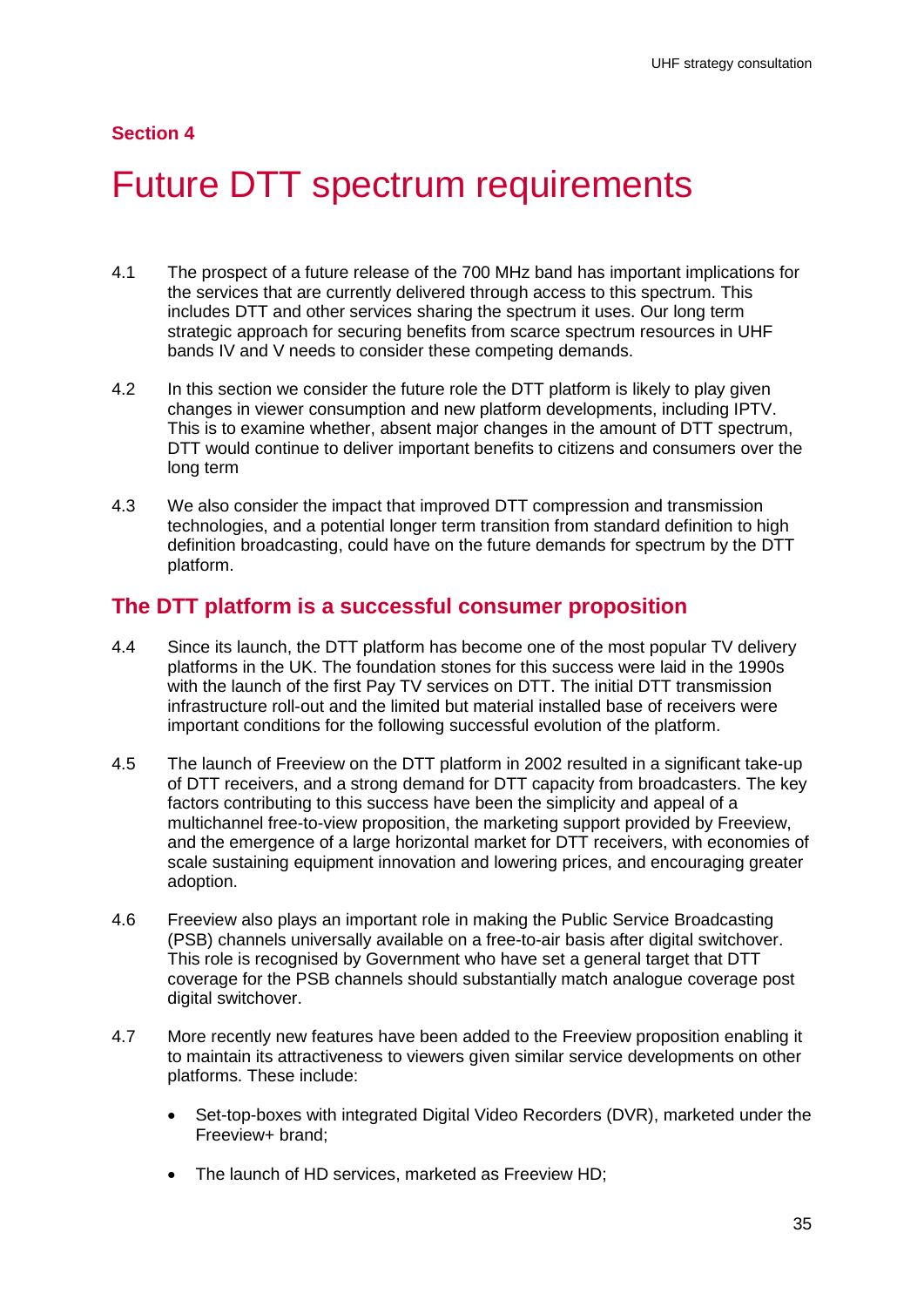- The provision of complementary IPTV-based services, adding video on-demand (VoD) content and other internet-enabled features to the basic Freeview linear proposition. These include IPTV services provided by BT Vision, Talk Talk TV and soon-to-be launched YouView, backed by an industry consortium including the PSBs, Arqiva, BT and Talk Talk.
- 4.8 Figures published by Ofcom<sup>[50](#page-35-0)</sup> show that the DTT platform had a 38% share of main TV sets in UK households by January 2011 (compared to 42% for satellite). This figure rises to 61% for second TV sets (compared to only 14% for satellite). The proportion of second sets using DTT has grown in relation to satellite as DSO has progressed.



#### **Figure 9 – Platform share for TV sets 1-4 in UK homes**

Source: GfK NOP consumer research

4.9 The same study showed that in Q1 2011 74% of UK homes (19m homes) used DTT on at least one TV, with 51% of all UK TV sets being used primarily for DTT reception. The next most popular TV platform, pay satellite, was used in 36% of UK homes (9m homes) and on 25% of all UK TV sets.

#### **Figure 10 – Market share of platforms across all TV sets Q1 2011**



Source: GfK research; Note: Total TV sets = 60 million

<span id="page-38-0"></span><sup>50</sup> Ofcom Digital Television Update, 2011 Q1 [http://stakeholders.ofcom.org.uk/market-data](http://stakeholders.ofcom.org.uk/market-data-research/tv-research/dtv/dtv-q1-2011/)[research/tv-research/dtv/dtv-q1-2011/](http://stakeholders.ofcom.org.uk/market-data-research/tv-research/dtv/dtv-q1-2011/)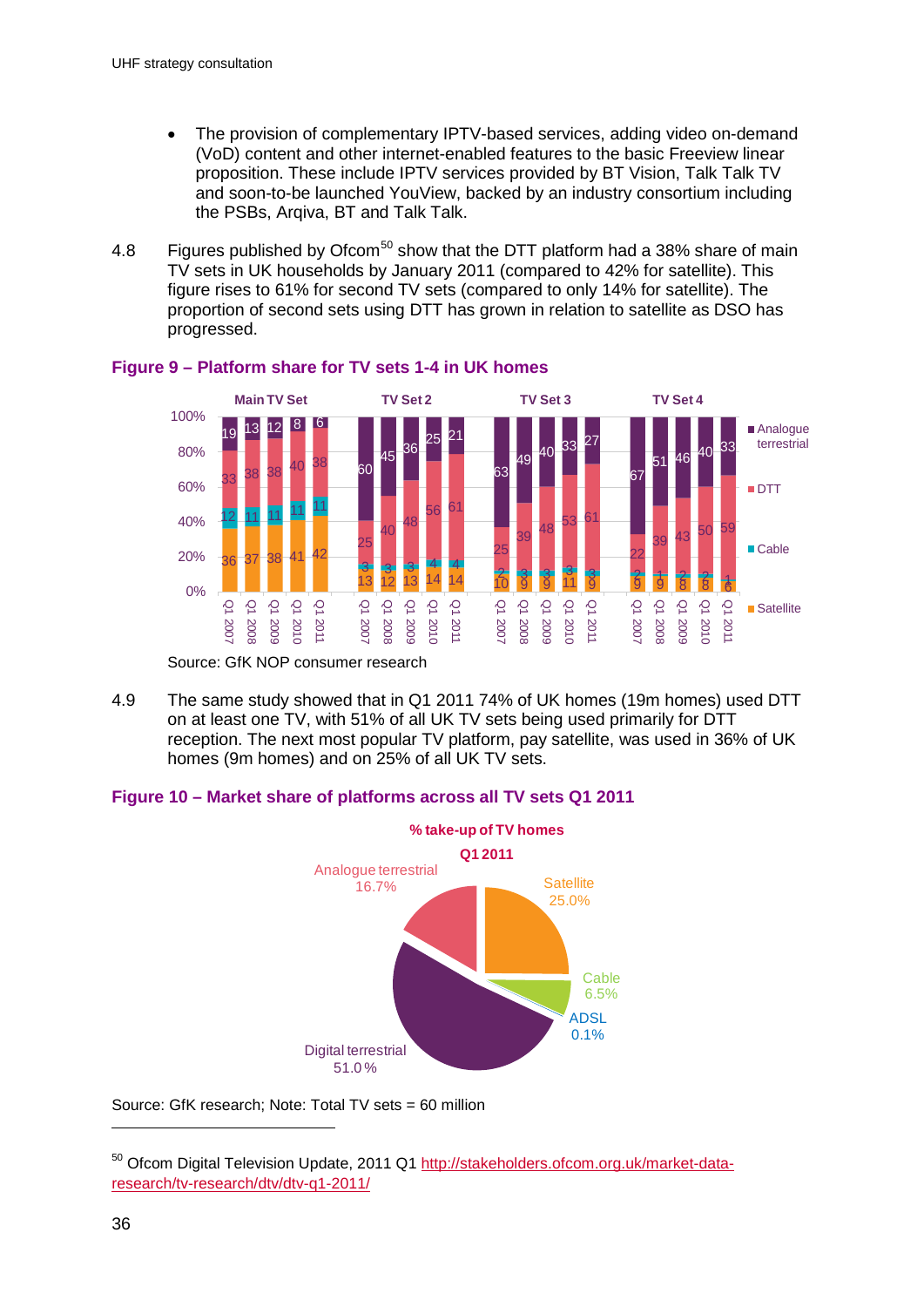- 4.10 The DTT platform is currently used and valued by a significant number of viewers and as a consequence provides significant economic value. Europe Economics estimated that in 2006 the consumer value of terrestrial television overall (analogue and digital) was £8.9 billion, which would be equivalent to approximately £10.6 billion in 2011 allowing for inflation. This figure excludes any additional value provided by the greater take-up of digital DTT services since 2006.
- 4.11 The universal availability of free-to-view services provided by DTT is also seen as important by viewers.
	- Ofcom's PSB review, conducted in 2008, found that "over three quarters of people agree that 'it is important that TV is available to everyone"<sup>[51](#page-38-0)</sup>.
	- Consumer research by Freeview in 2011 $52$  also suggested that 83% of consumers agreed with the statement that "it is important there continues to be access to digital TV without a monthly subscription as an alternative to pay TV in the UK".
- 4.12 In conclusion, the current DTT platform as a whole is a popular consumer platform delivering substantial value to UK citizens and consumers. In the two sub-sections below we consider how its long term role is likely evolve with changes in wider audiovisual delivery market and consumer media consumption.

## **DTT plays a key public policy role which is likely to be needed beyond the next decade**

- 4.13 As set out above, the services delivered by the DTT platform currently provide significant benefits to UK citizens and consumers. In particular, from a public policy perspective the DTT platform plays an important role in supporting the wider ecosystem of PSB content creation and delivery. This has been recognised by a Government decision to reserve some DTT platform capacity for the delivery of PSB channels. In particular, the DTT platform fulfils a core public policy role in providing universal low cost access to PSB channels. We believe it is unlikely, for the reasons set out below, that alternative TV delivery platforms could provide an adequate substitute for DTT in terms of fulfilling this public policy role within the foreseeable future.
- 4.14 The role of the DTT platform in continuing to provide a universal low cost means of accessing the PSB channels over the next 10-15 years is dependent on whether wider future satellite, cable and IPTV platform developments could enable these alternative digital television platforms to provide a viable substitute for DTT both in terms of providing universal coverage and low cost access to digital television content.
- 4.15 The large installed base of terrestrial television roof top antennas and the integration of terrestrial receivers into television sets have enabled terrestrial television to become the default low cost means of accessing the PSB channels. This role was reflected in the Government decision that post digital switchover DTT coverage for the PSB channels should substantially match the coverage of the analogue terrestrial

<span id="page-39-0"></span><sup>&</sup>lt;sup>51</sup> See [http://stakeholders.ofcom.org.uk/binaries/consultations/psb2\\_1/annexes/annex6.pdf](http://stakeholders.ofcom.org.uk/binaries/consultations/psb2_1/annexes/annex6.pdf)  $52$  Source: Freeview research, as in 4G Omnibus – ICM Research Ltd, October 2011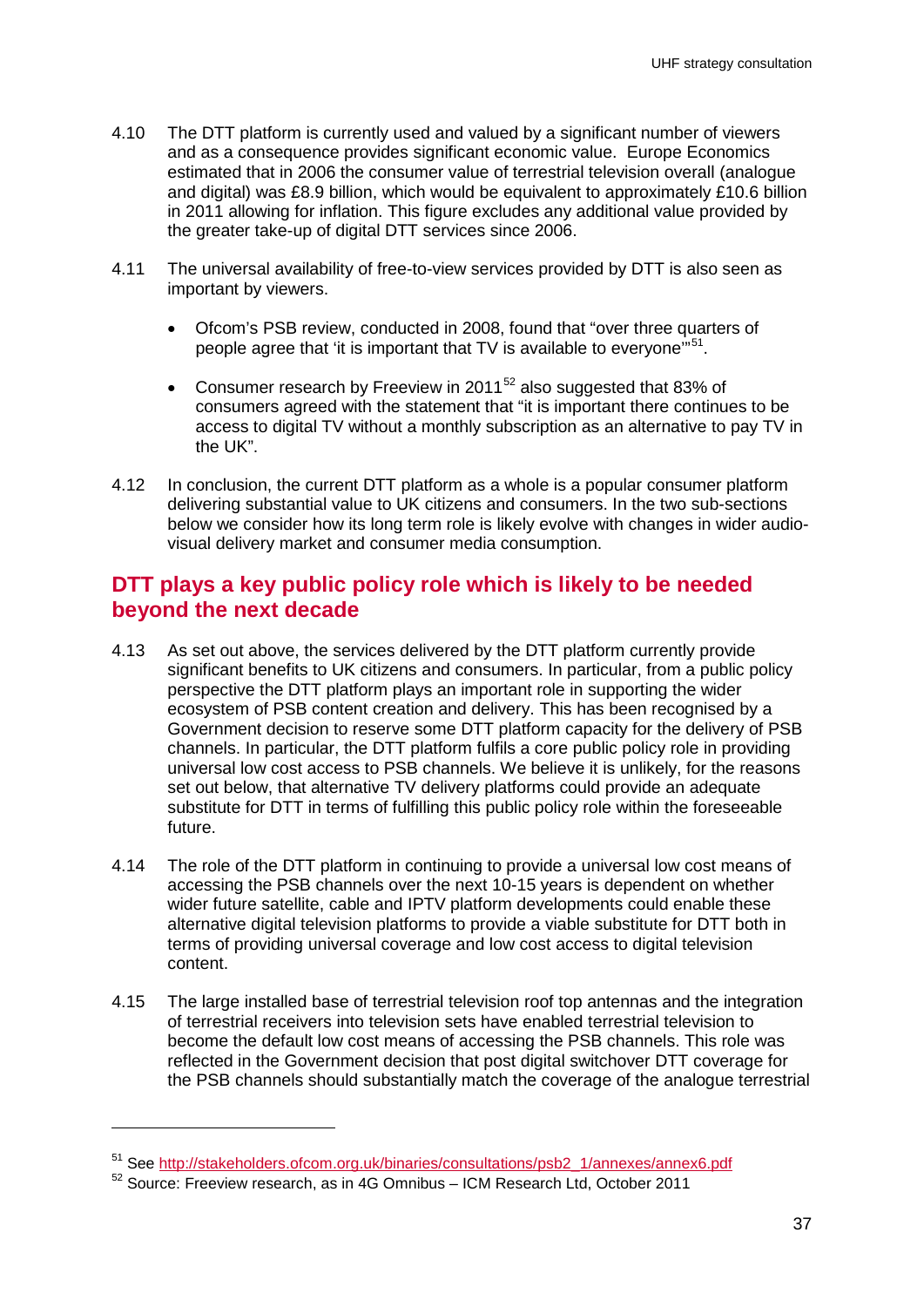PSB channels. This requirement ensured that DTT households continued to have access to PSB channels after digital switchover.

- 4.16 Whilst the PSB channels are also available on a free-to-air basis on satellite on a near universal basis, households switching from DTT to satellite, who have only a terrestrial aerial and a standard DTT enabled TV set, would need to bear the cost of installing a satellite dish and acquiring a satellite receiver.
- 4.17 The PSB channels are also available on the cable platform but these services are only available to approximately 50% of UK households and are only accessible as part of a subscription package. We do not anticipate a significant expansion in cable network coverage over the next decade that would enable a matching of the level of coverage provided by the DTT platform.
- 4.18 Future IPTV developments could also be relevant to whether DTT's role in providing universal low cost access to PSB services is likely to remain relevant over the long term.
- 4.19 To date, IPTV has had a limited impact on the TV delivery market and IPTV based services have been primarily positioned as a complement to multichannel linear TV services broadcast on more traditional terrestrial, cable and satellite platforms, as opposed to providing a complete substitute for these platforms. Part of this is due to the current technical limitations of the existing broadband infrastructure, which currently makes IPTV better suited to:
	- Delivering on-demand services as opposed to one-to-many broadcast services;
	- Delivering a limited number of hours of TV content due to the high costs associated with delivering high capacity video services on broadband networks. In practice, many broadband subscription packages impose a monthly download cap which has the effect of limiting the number of hours of video that can be watched;
	- Providing services in SD as opposed to HD due to the higher broadband speeds needed to deliver HD services.
- 4.20 However, it is likely that all these limitations will be addressed in the future. For example, the greater provisioning of broadband backhaul capacity and the wider adoption of multicast technology on broadband networks could enable a more cost effective delivery of broadcast content. There is also a high likelihood that higher speed super fast broadband connections based on either fibre-to-the-cabinet or fibre-to-the-premises technology will be rolled out on a universal basis in the future<sup>[53](#page-39-0)</sup>, enabling the simultaneous delivery of multiple HD streams to each household.
- 4.21 In addition, if viewer preferences were to progressively shift from linear broadcast TV to on-demand TV consumption, IPTV would become better adapted to meeting viewer expectations and may become more popular.
- 4.22 However, despite the technology improvements described above, we consider that over the next 10 to15 years the lack of universal consumer take-up of broadband will

<span id="page-40-0"></span> $53$  The UK Government has already committed to £530m funding to extend the rollout of superfast broadband in rural areas.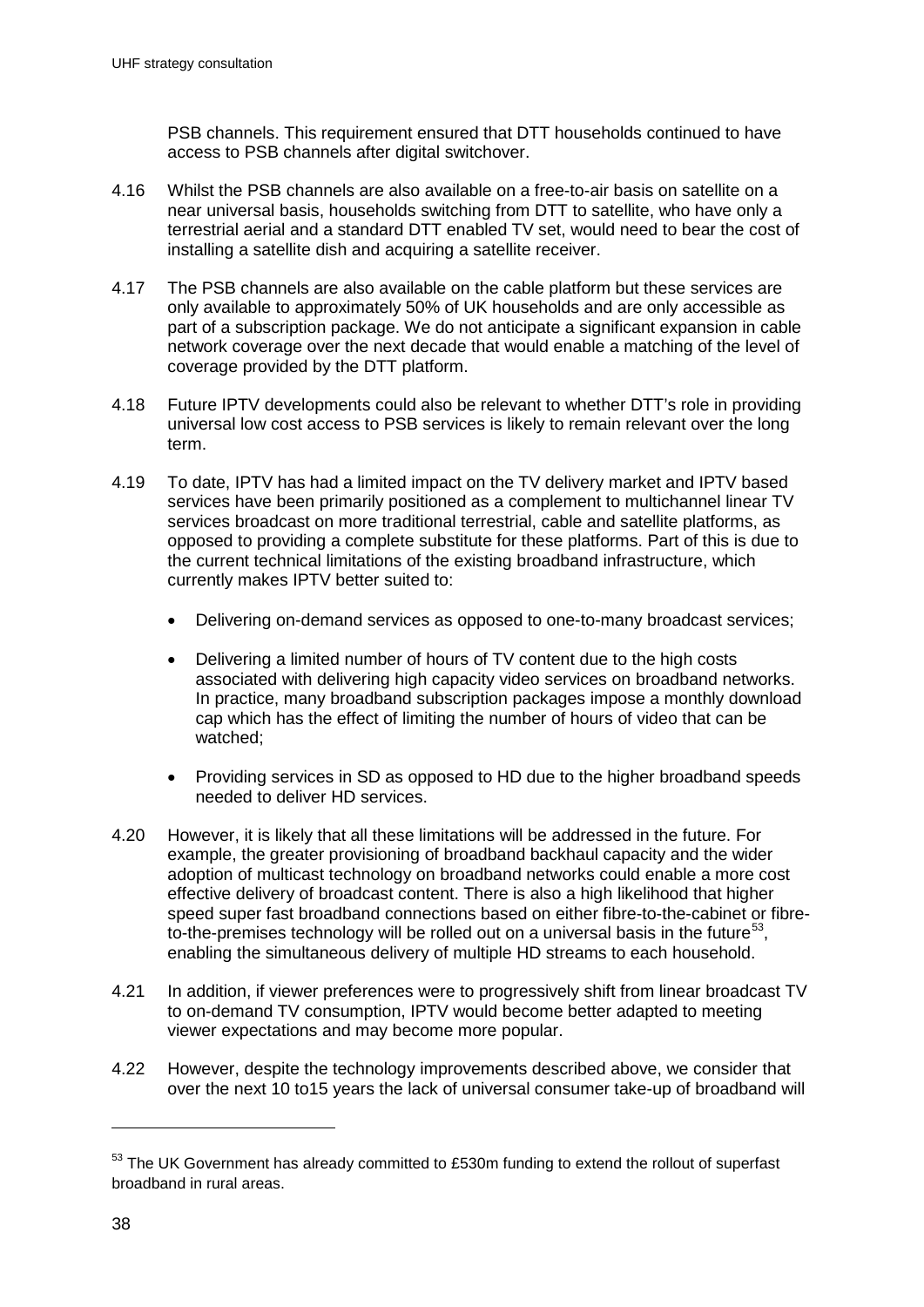prevent IPTV from providing a complete substitute for DTT's role in providing low cost universal access to PSB services. Today, only 74% of UK households have a broadband connection. DTT viewers who do not have a broadband connection would need to bear the cost of acquiring one in order to access IPTV services. All DTT households would also need to install IPTV compatible receivers to access TV services.

- 4.23 Hence, whilst IPTV could potentially provide an alternative to DTT in providing universal access to PSB content we believe that it is unlikely that there will be sufficient consumer take-up of super fast broadband and IPTV receivers for IPTV to provide a complete substitute for the DTT platform at least over the next decade.
- 4.24 We recognise that barriers to the take-up of broadband and IPTV could fall away over much longer timeframes (e.g. post 2030). This could open possibilities of more radical changes in the delivery of PSB services, thus leading to a potential rationale for a DTT switch-off in the very long term. However, given the very speculative nature of any analysis of developments over such a long timeframe, we do not consider it appropriate to examine these possibilities further in this consultation.

*Question 6: Do you agree that DTT will continue to play an important role in providing universal low cost access to PSB content over at least the next decade?*

# **The DTT platform is also likely to remain attractive to viewers over the next decade**

- 4.25 The DTT platform delivers wider benefits to citizens and consumers than simply providing access to the PSB channels: it also provides viewers with access to a wider choice of broadcast channels and platforms, which in turn facilitates more competition in the delivery of digital television. In addition, the DTT platform supports a significant horizontal consumer electronics retail market for DTT receivers, with an estimated 65 million compatible receivers<sup>[54](#page-40-0)</sup> sold up to 2011. This receiver market enables a wider choice of TV receivers and reduces prices for consumers.
- 4.26 The ability of the DTT platform to continue to perform this role, absent significant changes in spectrum availability, will depend on broader sectoral developments
- 4.27 One behavioural shift that could affect the future attractiveness of the DTT platform is a shift in viewing behaviour towards on-demand consumption. Based on current viewer behaviour, there appears to be a low probability of this happening in the short term.
- 4.28 Results reported in Ofcom's 2011 Communications Market Report<sup>[55](#page-41-0)</sup> showed that linear television remains popular with viewers and that the average linear TV viewing time per day increased from 3.75 hours per viewer per day in 2009 to 4.04 hours per viewer per day in 2010. In 2010, in those households with a DVR, 86% of the time spent watching television was still spent watching live broadcasts rather than recorded programmes. This ratio has held fairly constant since 2007 even though

<span id="page-41-1"></span>

<span id="page-41-0"></span> $54$  See submission by Freeview in response to our call for input:<br>http://stakeholders.ofcom.org.uk/consultations/uhf-spectrum-bands/?showResponses=true <sup>55</sup> See [http://stakeholders.ofcom.org.uk/market-data-research/market-data/communications-market](http://stakeholders.ofcom.org.uk/market-data-research/market-data/communications-market-reports/cmr11/)[reports/cmr11/](http://stakeholders.ofcom.org.uk/market-data-research/market-data/communications-market-reports/cmr11/)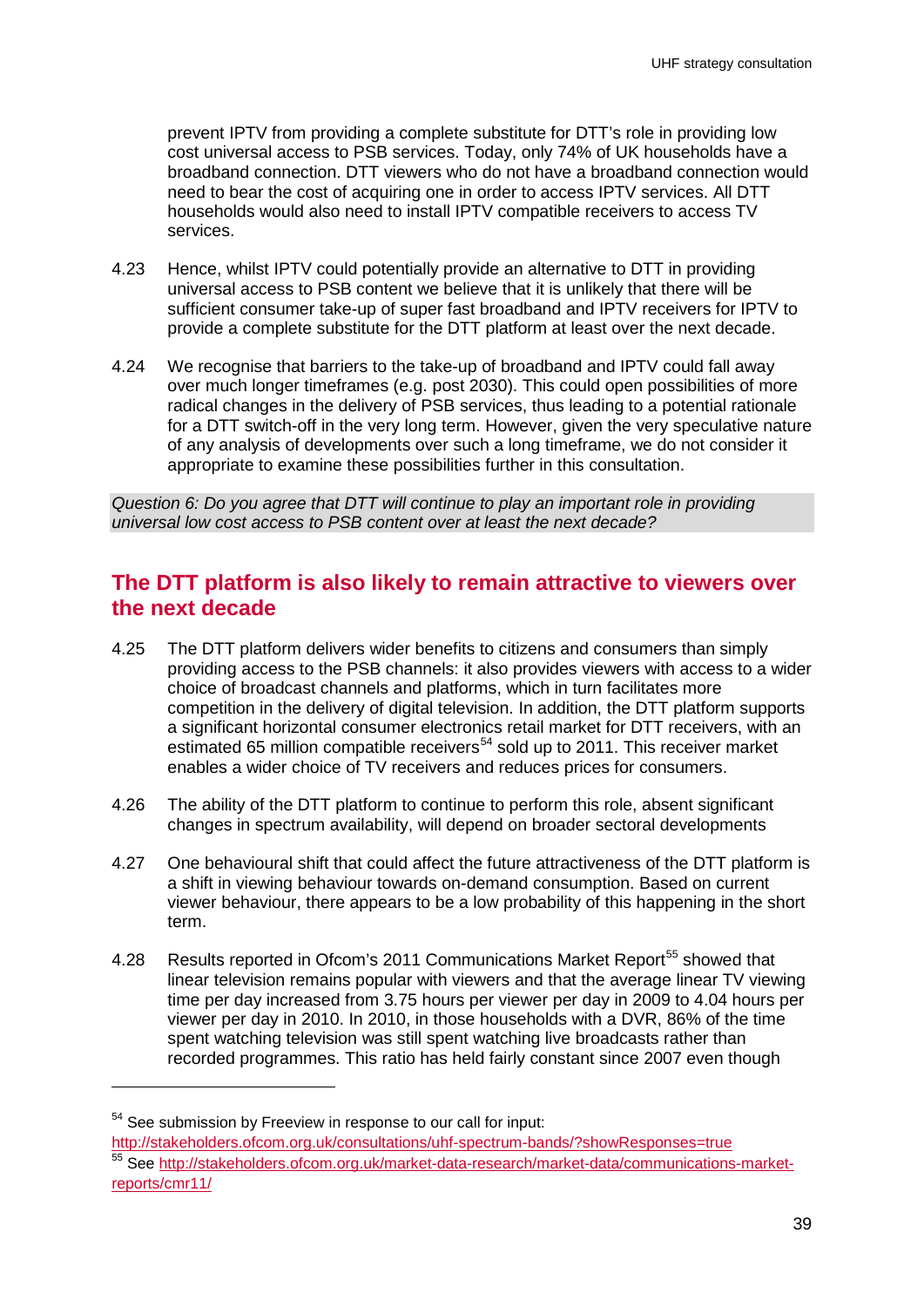DVR equipment has become more prevalent over the same time period. Video on Demand (VoD) consumption on the TV using IPTV and cable is likely to currently represents only a small proportion of total viewing.

- 4.29 Over the long term, however, it is possible that shifts in viewer behaviour towards non-linear and other internet enabled features could become more prevalent. As noted above, in such circumstances IPTV platforms may be better suited to exploiting shifts in viewing behaviour. The complementarity and integration with IP-enabled features could therefore become important for the ongoing attractiveness of DTT.
- 4.30 Propositions such as YouView, an IPTV based VoD service to complement DTT broadcast linear channels due to launch later in 2012, could help meet future DTT viewers demand for on-demand consumption and contribute towards maintaining the attractiveness of the DTT platform.
- 4.31 A change in future viewer preferences from SD to HD could also impact on the future attractiveness of the DTT platform. This is because HD services require significantly more broadcast capacity than SD services. Capacity is much scarcer on the DTT platform than on alternative high capacity satellite and cable platforms. However, some HD services are already available on the DTT platform and improved transmission and compression efficiency, including DVB-T2, MPEG 4 and future third generation High Efficiency Video Coding (HEVC) compression are likely to enable a significant number of HD channels to be added in the future. However, this outcome will be dependent on the future amount of spectrum available for use by the DTT platform.
- 4.32 We note that, given the likely resilience of the DTT platform to changes in viewer behaviour and new service developments, analysts predict that, absent major changes in the amount of available spectrum, the DTT platform will continue to hold a significant share of primary TV sets for at least the next decade (see figure 11).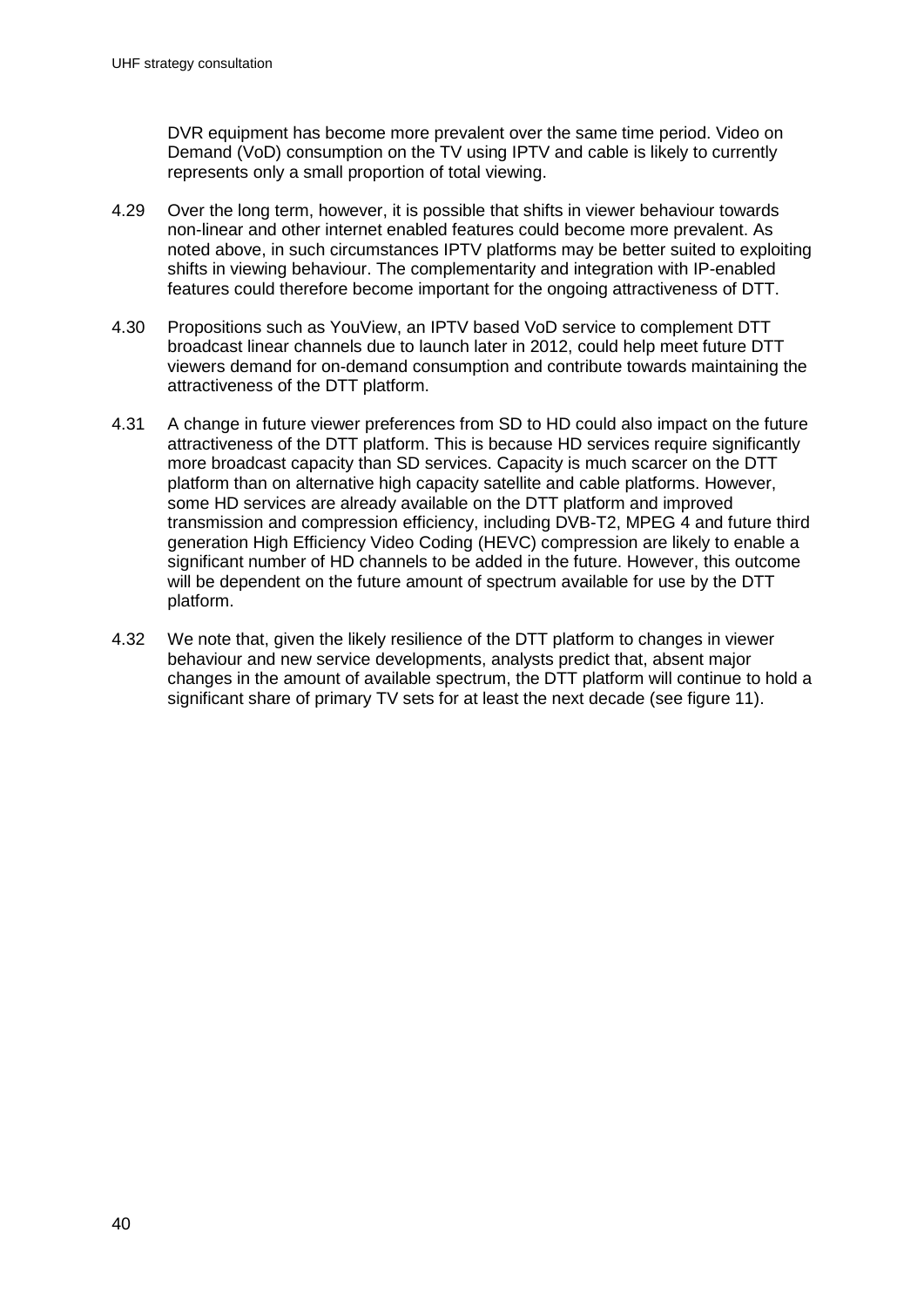

**Figure 11 – Historic and projected multichannel take-up in UK households (primary TV sets) – 1998 - 2020**

Source: Ofcom data (Q3 1998-Q4 2010); 3 Reasons LTD Autumn 2011 multichannel model (projections 2011-2020)

*Question 7: Do you agree that, absent major changes in available spectrum, DTT would continue to remain attractive to viewers and deliver important benefits to citizens and consumers over at least the next decade?*

# **Improved video compression and transmission standards can provide greater DTT spectrum efficiency**

- 4.33 The DTT platform currently broadcasts on six multiplexes. Each multiplex uses different channel frequencies in different parts of the country, depending on international agreements and the need to avoid interference between transmitters. The resulting transmission plan for each multiplex results in what is known as a multifrequency network (MFN).
- 4.34 Three of these six existing multiplexes are classified as PSB multiplexes<sup>[56](#page-41-1)</sup>, which will provide coverage to 98.5% of UK households after digital switchover, substantially matching the coverage level previously provided by analogue terrestrial television. Two of the PSB multiplexes currently deliver standard definition (SD) services and the third delivers high definition (HD) services. The other three multiplexes are

<span id="page-43-0"></span><sup>&</sup>lt;sup>56</sup> Two of these are operated by the BBC, with control of the third divided between ITV and Channel 4 under the operating name D3/4.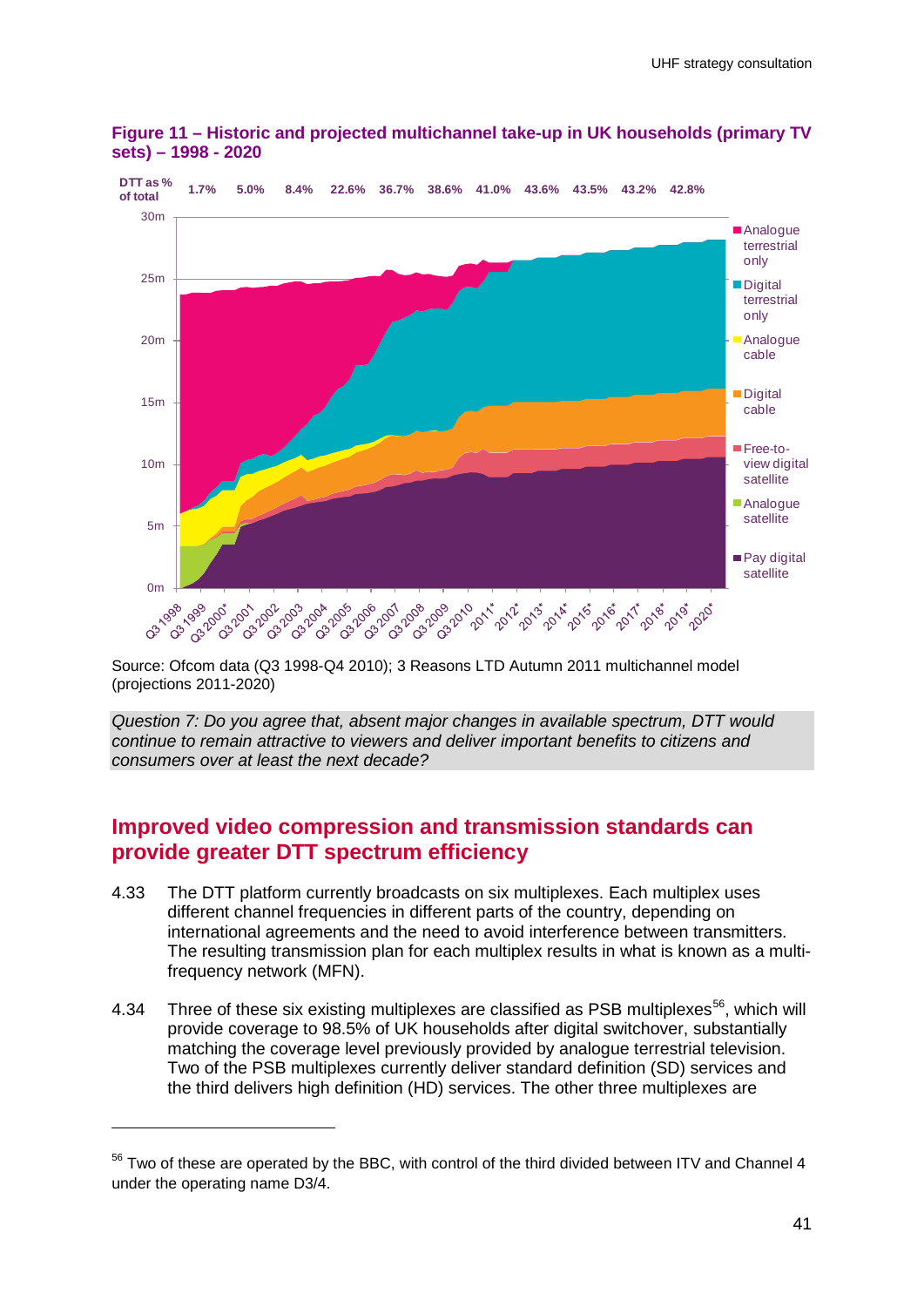defined as commercial multiplexes<sup>[57](#page-43-0)</sup>, which will provide coverage to approximately 91% of the UK households after digital switchover. All of these commercial multiplexes currently deliver SD services.

- 4.35 There are various developments which could change the amount of spectrum required to broadcast TV channels on the DTT platform in the future:
	- Improved digital transmission and compression efficiency technologies, including DVB-T2 and H264/AVC, could enable more TV channels to be delivered using the same amount of spectrum;
	- There could be greater use of Single Frequency Networks (SFNs) as opposed to Multi-Frequency Networks (MFNs). SFNs enable the same frequencies to be reused at adjacent transmitter sites, thus providing greater spectrum efficiency;
	- On the other hand, HD could become the preferred viewer television format. This would require a greater amount of broadcast capacity to be used to deliver each TV channel. Looking further ahead, new immersive broadcast display formats including 3DTV and ultra high definition television could further increase the amount of broadcast capacity required to deliver each TV channel.
- 4.36 A study by ZetaCast on the technical evolution of DTT<sup>[58](#page-44-0)</sup> commissioned by Ofcom investigated the likely improvements in digital compression and transmission efficiency to 2030. This study has identified anticipated improvements to the platform that will be brought by successive first, second and third generation DTT multiplex technologies:
- 4.37 **First generation multiplex technology:** The DTT platform currently operates with five first generation DVB-T multiplexes. Two of these are PSB multiplexes and have a capacity of 24.1 Mbit/s, whilst the remaining three commercial multiplexes use slightly less robust DVB-T transmission parameters and provide a capacity of 27.1 Mbit/s. On each DVB-T multiplex approximately 1.5 Mbit/s is required to deliver services other than the broadcast TV channels including EPG and interactive data. The remaining 22.6 Mbit/s or 25.6 Mbit/s is available to deliver broadcast TV and radio channels. No further improvements in DVB-T transmission efficiency are expected.
- 4.38 The broadcast TV channels services delivered on first generation DVB-T multiplexes operate using first generation MPEG 2 video and audio compression. This first generation compression technology is now relatively mature and no further major improvements in MPEG-2 encoder efficiency are likely to occur. This means that over the next decade we can reasonably assume that each first generation PSB multiplex will carry around nine SD broadcast TV channels and each first generation commercial multiplex will carry around ten SD broadcast TV channels.
- 4.39 **Second generation multiplex technology:** The DTT platform currently operates with one second generation DVB-T2 multiplex which provides an increased multiplex capacity of 40.1 Mbit/s. This second generation multiplex delivers HD channels encoded using H.264/AVC compression. Assuming again that 1.5 Mbit/s is required

<span id="page-44-0"></span> $57$  Two of these are operated by Argiva with the remaining multiplex under the control of SDN, which is owned by ITV.

<sup>58</sup> <http://stakeholders.ofcom.org.uk/binaries/consultations/uhf-strategy/zetacast.pdf>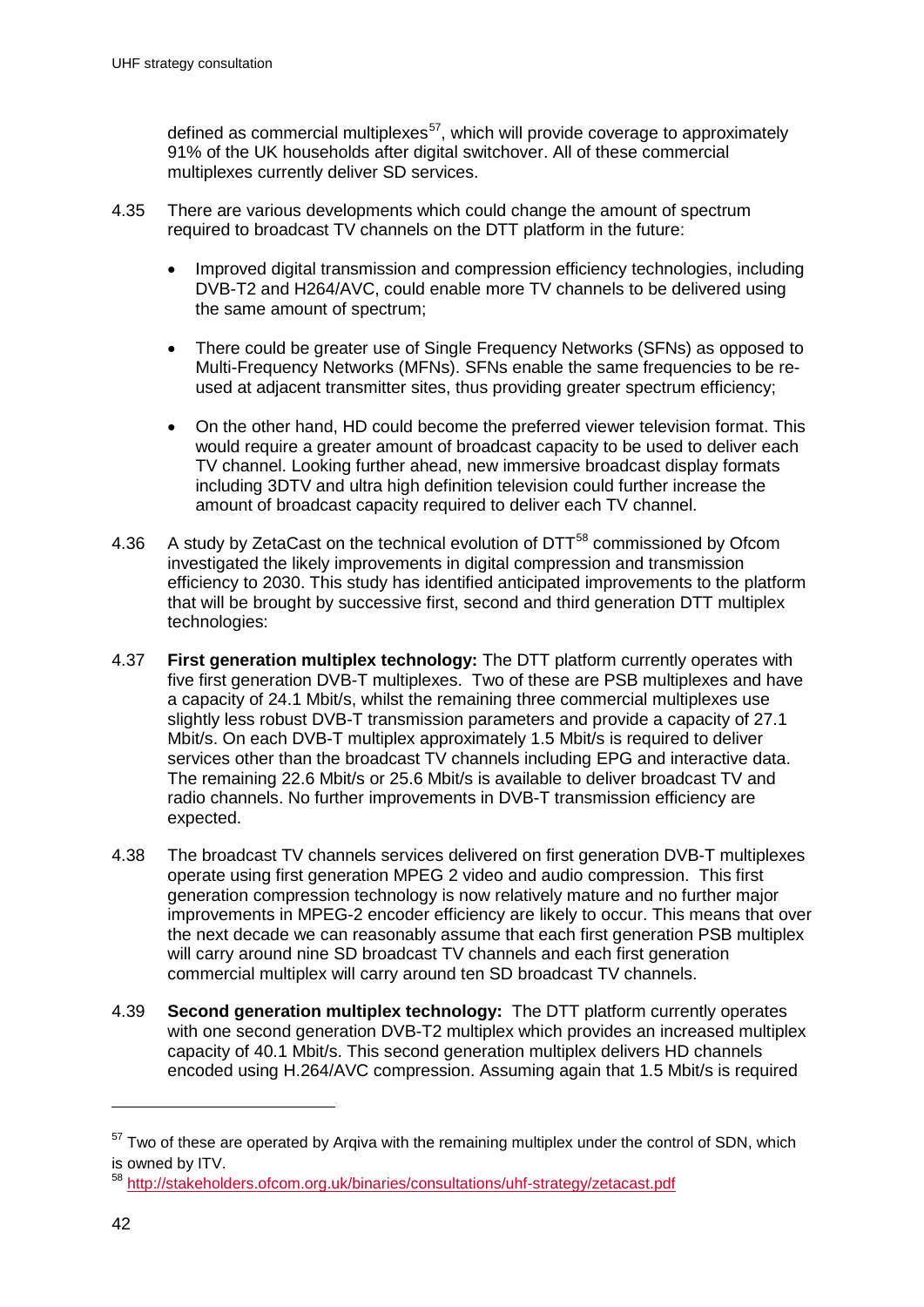

Figure 11 – Historic and projected multichannel take-up in UK households (primary TV  $sets$  – 1998 - 2020

Source: Ofcom data (Q3 1998-Q4 2010); 3 Reasons LTD Autumn 2011 multichannel model (projections 2011-2020)

Question 7: Do you agree that, absent major changes in available spectrum, DTT would continue to remain attractive to viewers and deliver important benefits to citizens and consumers over at least the next decade?

# Improved video compression and transmission standards can provide greater DTT spectrum efficiency

- 4.33 The DTT platform currently broadcasts on six multiplexes. Each multiplex uses different channel frequencies in different parts of the country, depending on international agreements and the need to avoid interference between transmitters. The resulting transmission plan for each multiplex results in what is known as a multifrequency network (MFN).
- 4.34 Three of these six existing multiplexes are classified as PSB multiplexes<sup>56</sup>, which will provide coverage to 98.5% of UK households after digital switchover, substantially matching the coverage level previously provided by analogue terrestrial television. Two of the PSB multiplexes currently deliver standard definition (SD) services and the third delivers high definition (HD) services. The other three multiplexes are

<sup>&</sup>lt;sup>56</sup> Two of these are operated by the BBC, with control of the third divided between ITV and Channel 4 under the operating name D3/4.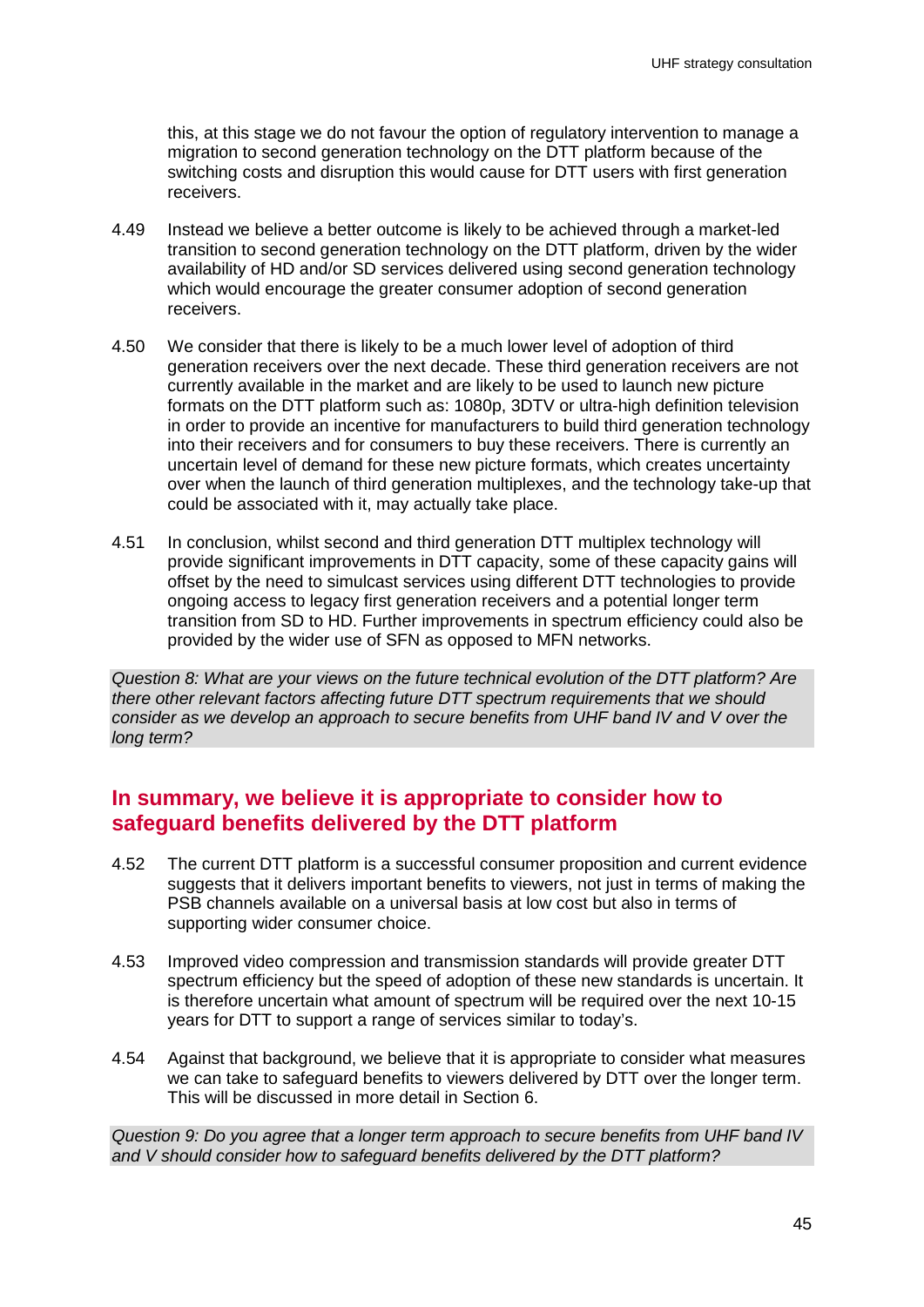- x The provision of complementary IPTV-based services, adding video on-demand (VoD) content and other internet-enabled features to the basic Freeview linear proposition. These include IPTV services provided by BT Vision, Talk Talk TV and soon-to-be launched YouView, backed by an industry consortium including the PSBs, Argiva, BT and Talk Talk.
- Figures published by Ofcom<sup>50</sup> show that the DTT platform had a 38% share of main 4.8 TV sets in UK households by January 2011 (compared to 42% for satellite). This figure rises to 61% for second TV sets (compared to only 14% for satellite). The proportion of second sets using DTT has grown in relation to satellite as DSO has progressed.



#### Figure 9 - Platform share for TV sets 1-4 in UK homes

Source: GfK NOP consumer research

4.9 The same study showed that in Q1 2011 74% of UK homes (19m homes) used DTT on at least one TV, with 51% of all UK TV sets being used primarily for DTT reception. The next most popular TV platform, pay satellite, was used in 36% of UK homes (9m homes) and on 25% of all UK TV sets.

#### Figure 10 - Market share of platforms across all TV sets Q1 2011



Source: GfK research: Note: Total TV sets = 60 million

<sup>&</sup>lt;sup>50</sup> Ofcom Digital Television Update, 2011 Q1 http://stakeholders.ofcom.org.uk/market-dataresearch/tv-research/dtv/dtv-q1-2011/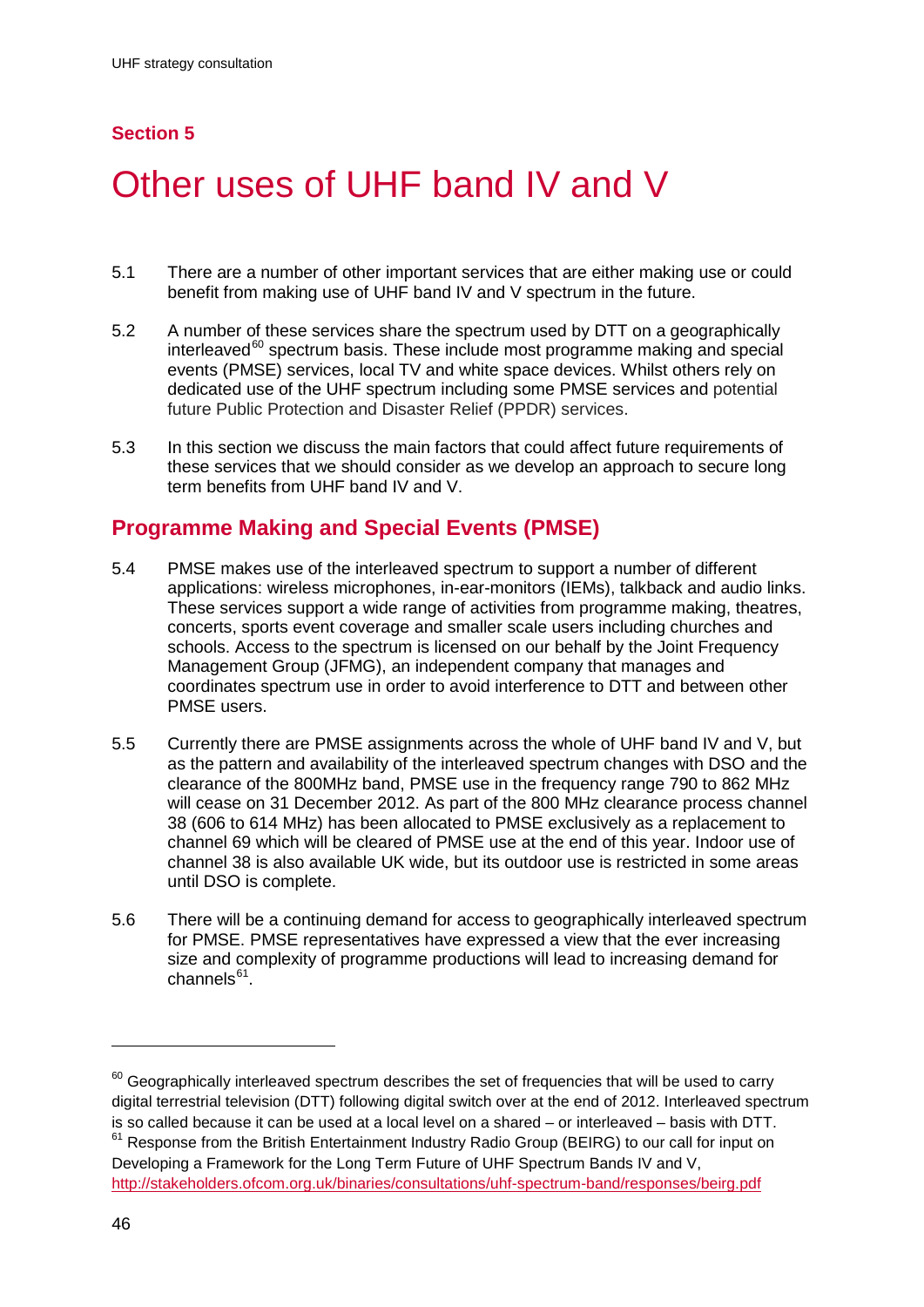- 5.7 A large proportion of PMSE devices that make use of spectrum at UHF band IV and V are wireless microphones and in-ear monitors (IEMs). Currently, the majority of these devices use analogue transmission schemes, although some digital devices are now becoming available which could bring spectrum efficiency gains.
- 5.8 Whilst digitisation would not necessarily allow more PMSE channels to be supported within a single 8 MHz TV channel, it can provide spectrum efficiency gains for multichannel systems that span two or more adjacent 8 MHz TV channels, as digital transmissions are less susceptible to adjacent channel interference than analogue. This could potentially enable more PMSE devices to be supported in the same amount of geographically interleaved spectrum $62$ . However, this would require PMSE users to invest in new digital systems and there are also concerns that the latency associated with digital processing would be too great to support live event applications.

*Question 10: Are there other material factors affecting the future requirements of PMSE that we should consider as we develop an approach to secure long term benefits from UHF band IV and V?*

# **Local TV**

-

- 5.9 Local TV will make use of the spectrum used by existing DTT services on geographically interleaved basis. A local TV multiplex operator will be assigned a single 8 MHz channel in each of several locations across the UK across the entire band of frequencies used by DTT, within which they will deploy a multiplex likely to be based on the DVB-T standard. As only one local TV operator will be licensed for a given area, the amount of interleaved spectrum assigned for local TV at any location will be 8 MHz.
- 5.10 The exact frequency allocated to a particular local TV operator will be determined principally by the requirement not to cause interference to the existing UK-wide DTT multiplexes. The frequency will also be selected to be in-group with existing rooftop antennas, wherever possible, to maximise the likelihood that households will be able to receive the local services.

<span id="page-49-0"></span>*Question 11: Are there other material factors affecting the future requirements of Local TV that we should consider as we develop an approach to secure long term benefits from UHF band IV and V?*

 $62$  A study undertaken on behalf of Ofcom suggested that in certain environments up to 15 wireless microphones could operate in a single 8MHz channel, irrespective of whether they are analogue or digital. However, the study observed that digital microphones were less likely to suffer from the interference effects of so-called *intermodulation products*, caused when devices operate in close proximity to each other. [http://stakeholders.ofcom.org.uk/binaries/research/technology](http://stakeholders.ofcom.org.uk/binaries/research/technology-research/sewm/finalreport.pdf)[research/sewm/finalreport.pdf](http://stakeholders.ofcom.org.uk/binaries/research/technology-research/sewm/finalreport.pdf)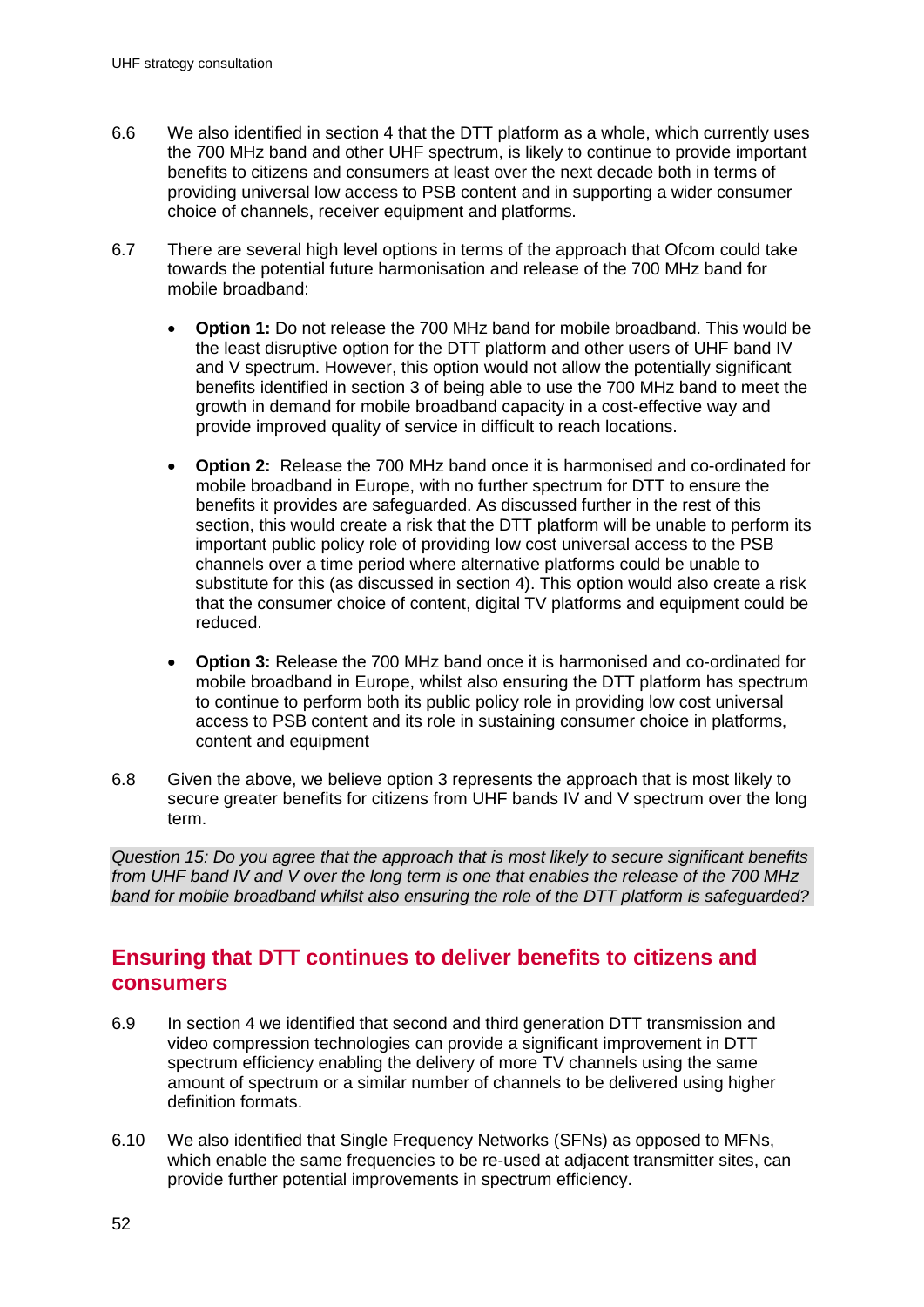- 6.11 The required number of broadcast DTT TV channels, and hence amount of DTT broadcast spectrum required in the future can be viewed from a number of different perspectives:
	- *From a public policy perspective:* the amount of multiplex capacity and associated spectrum required to deliver the PSB channels with universal coverage;
	- *From a platform sustainability perspective:* the amount of multiplex capacity and associated spectrum required to deliver a sufficient number of additional free-toair and/or Pay TV channels to the PSB channels, to enable the DTT platform to remain an attractive proposition to viewers so that it can remain commercially sustainable as a platform and hence a viable means of providing universal access to the PSB channels.
	- *From a consumer perspective*: the amount of multiplex capacity and associated spectrum required to enable and sustain choice for a range of TV channels for consumers who have invested in DTT reception equipment; we also note that a sufficiently attractive DTT platform could help maintain incentives for the ongoing development of TV and receivers equipment by manufacturers, and in supporting wider platform and service choice for consumers.

#### **Releasing 700 MHz for mobile broadband without using any further spectrum for DTT raises risks in relation to the benefits delivered by DTT**

- 6.12 We now explore whether the number of broadcast TV channels and service coverage that could be provided using the DTT spectrum remaining after clearing the 700 MHz band for mobile broadband $\overline{6}3$  would be sufficient to deliver the desired outcomes set out above for citizens and consumers.
- 6.13 We commissioned consumer research to improve our understanding of the features and characteristics that consumers most want from the DTT platform. This research included conjoint analysis, designed to reveal consumers preferences for different hypothetical TV packages offering different platform services and features. This highlighted that the feature most valued by DTT viewers was access to a significant number of free to air channels $^{64}$  $^{64}$  $^{64}$ .

<span id="page-55-1"></span><span id="page-55-0"></span> $63$  In this subsection we refer to options for re-planning DTT making use of spectrum in UHF channels 21 to 30 and 39 to 48 inclusive (see figure 2), excluding the 600MHz band at channels 31 to 37  $64$  Our consumer research included also a series of direct questions, aimed at obtaining stated preferences for TV functionalities, as opposed to revealed preferences (gathered through the conjoint exercise). The results of the survey exercise presented some differences from the conjoint ones. As illustrated in figure 8 of the BDRC Continental report, they showed a greater, positive preference for additional functionality such as DVR recording facilities and VOD services as well as additional SD channels, especially when we considering consumers' second and third choice features (See figure 9). It is not unusual for there to be a difference between consumers' stated preferences and their revealed preferences in a research exercise. In this case, differences between stated and revealed preferences could reflect the nature of the questions posed. In the stated preferences exercises respondents were able to make choices based on their attraction to it on its own merits; in the conjoint, revealed preferences exercise, respondents had to consider combinations of features, making either/or choices of different service packages, also considering the price premiums associated with some of these features. See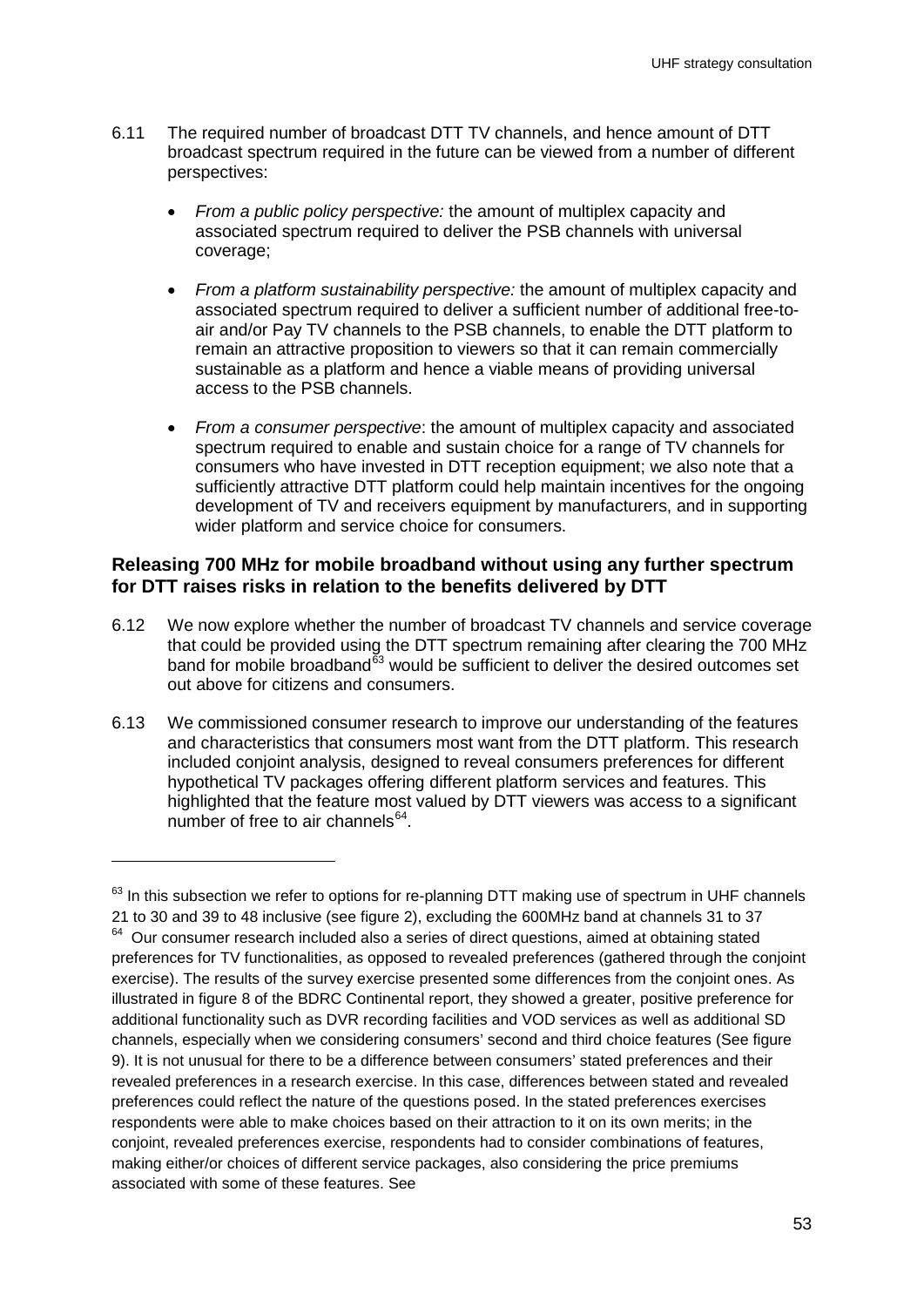- 6.14 In the figure below, we replicate illustrative results from a model developed as part of this consumer research, which show respondents' preferences for different hypothetical TV packages. These results illustrate the importance of having access to a sufficiently large number of free-to-air channels in influencing respondents' preferences and a general reluctance to pay to receive TV services. In particular:
	- 66% of DTT respondents would prefer a TV offering of 50 SD and 5HD free-to-air channels, as opposed to a TV offering of 10 SD and 10 HD free-to-air channels. This means that respondents currently value more highly access to a wider choice of SD channels than access to HD channels;
	- 59% of respondents would prefer a TV offering with a smaller number of TV channels and less advanced TV platform features, such VoD, rather than having to pay to upgrade them. This trend was more pronounced amongst respondents who used Freeview on their primary TV set, with just 38% opting for a more advanced package with paid-for options, whilst 48% of respondents with Pay TV on their primary set made the same choice.
	- 70 % of respondents would prefer a TV offering with 55 free-to-air channels and basic TV platform features, as opposed to an offering with 20 free-to-air channels and advanced features<sup>[65](#page-55-1)</sup>.
- 6.15 These results are illustrated in figure 13.



#### **Figure 13 – Conjoint results illustrating importance to DTT viewers of number of freeto-air channels compared to other features**

Source: BDRC Continental for Ofcom

6.16 If the use of 700 MHz band were changed to mobile broadband, a new DTT frequency plan would be required using the remaining spectrum. An independent

[http://stakeholders.ofcom.org.uk/binaries/research/spectrum-research/UHF-strategy](http://stakeholders.ofcom.org.uk/binaries/research/spectrum-research/UHF-strategy-research/research_report.pdf)[research/research\\_report.pdf](http://stakeholders.ofcom.org.uk/binaries/research/spectrum-research/UHF-strategy-research/research_report.pdf) for further detail.

<span id="page-56-0"></span> $65$  The results were influenced by the addition of an option to buy a special £50 PVR. Without this feature, the share of respondents choosing the 20 channel package rose from 30% to 38%.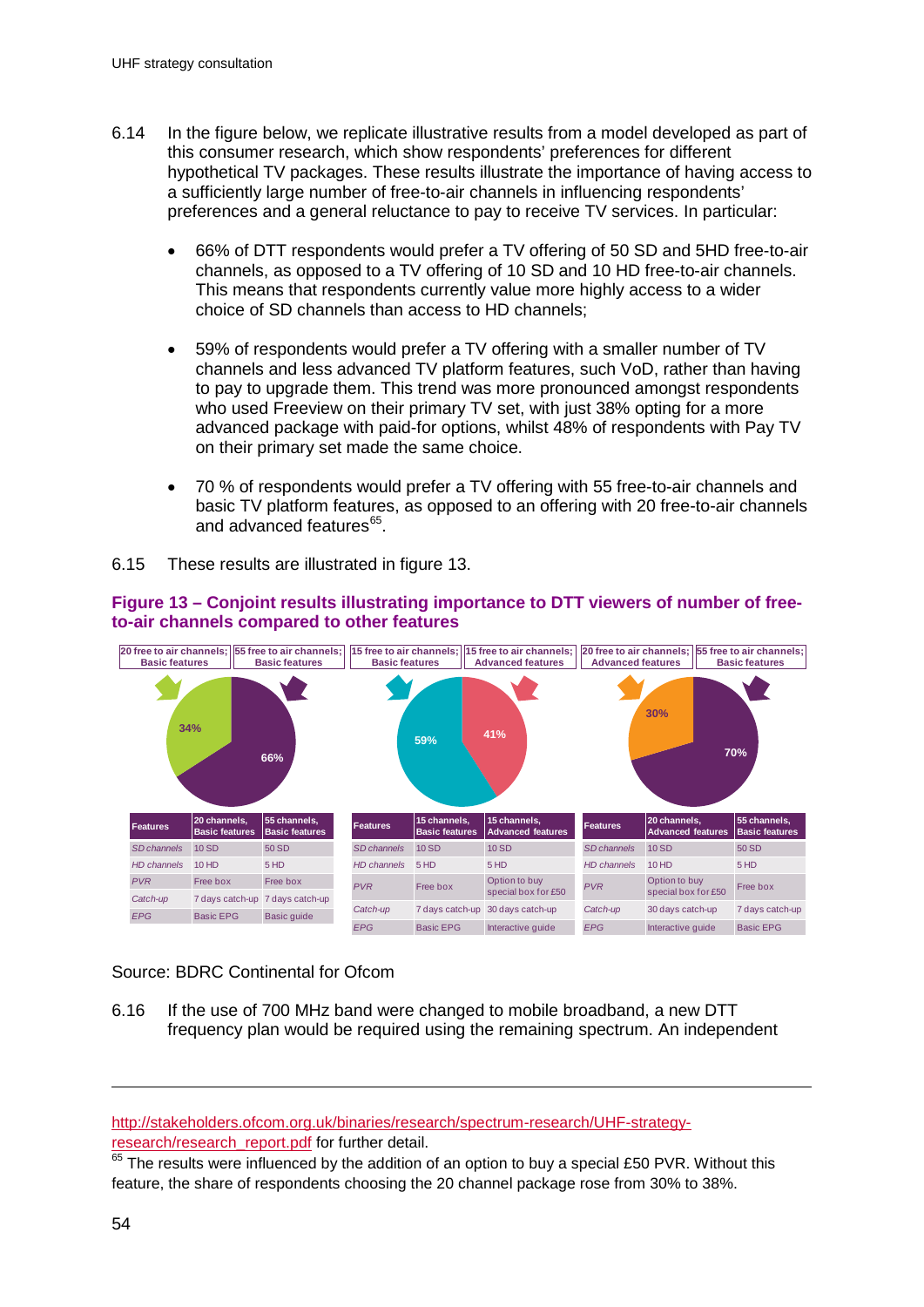spectrum re-planning study commissioned by Ofcom<sup>[66](#page-56-0)</sup> suggests that the remaining DTT spectrum could potentially support 3 multiplexes with 98.5% coverage (the same coverage level that the current three PSB multiplexes will provide after switchover), independent of whether the 600 MHz band is used for DTT or not.

- 6.17 This high level planning work assumes the use of a combination of regional MFNs and some regional SFNs to provide a more spectrally efficient outcome. This approach would allow the continuing provision of regional programming on the DTT platform.
- 6.18 There are two further factors to consider in establishing whether the 600 MHz band should be used for DTT as part of a future re-plan of the DTT platform:
	- 6.18.1 **The ability to practically secure PSB coverage:** In practice, the ability to secure PSB coverage for 3 multiplexes will be dependent on future amendments to the Geneva 06 agreement and the outcome of bi-lateral frequency planning negotiations with neighbouring countries. We believe that an outcome that seeks to maintain only 3 multiplexes with PSB coverage without using the 600 MHz band is, on balance, likely to be secured through international negotiation. However, if in addition to the 3 PSB multiplexes, there was also an objective to ensure the continuing provision of 3 commercial multiplexes without using the 600 MHz band, there would be a significant risk that PSB coverage will be reduced. This is because:
		- **There would be insufficient DTT spectrum available to provide the** number of high power channel frequencies needed at each DTT transmitter site to support 6 multiplexes;
		- Under this planning scenario the UK would not have access to a sufficient number of high power DTT transmitter frequency assignments (because it could not use those in the 600 MHz band) to exchange with other countries assignments in bi-lateral frequency co-ordination negotiations, to secure a better planning outcome for the DTT platform after 700 MHz clearance.

We would not consider this to be an acceptable outcome as it would be inconsistent with the public policy objective of ensuring that DTT platform provides coverage for the PSB channels post switchover, which substantially matches the coverage of the analogue terrestrial PSB channels.

<span id="page-57-0"></span>6.18.2 **The ability to secure commercial multiplex coverage**: Re-planning the DTT platform without 600 and 700 MHz spectrum could, in principle, provide 3 PSB multiplexes and 3 further commercial DTT multiplexes. As set out above, under this scenario there would be a significant risk that PSB coverage will be reduced. The coverage of the three commercial multiplexes would also be significantly reduced from today's coverage level

<sup>&</sup>lt;sup>66</sup> See report by Argiva Spectrum Planning, commissioned by Ofcom to provide independent technical advice on high-level options for re-planning DTT following a potential future clearance of the 700MHz band: <http://stakeholders.ofcom.org.uk/binaries/consultations/uhf-strategy/arqiva.pdf>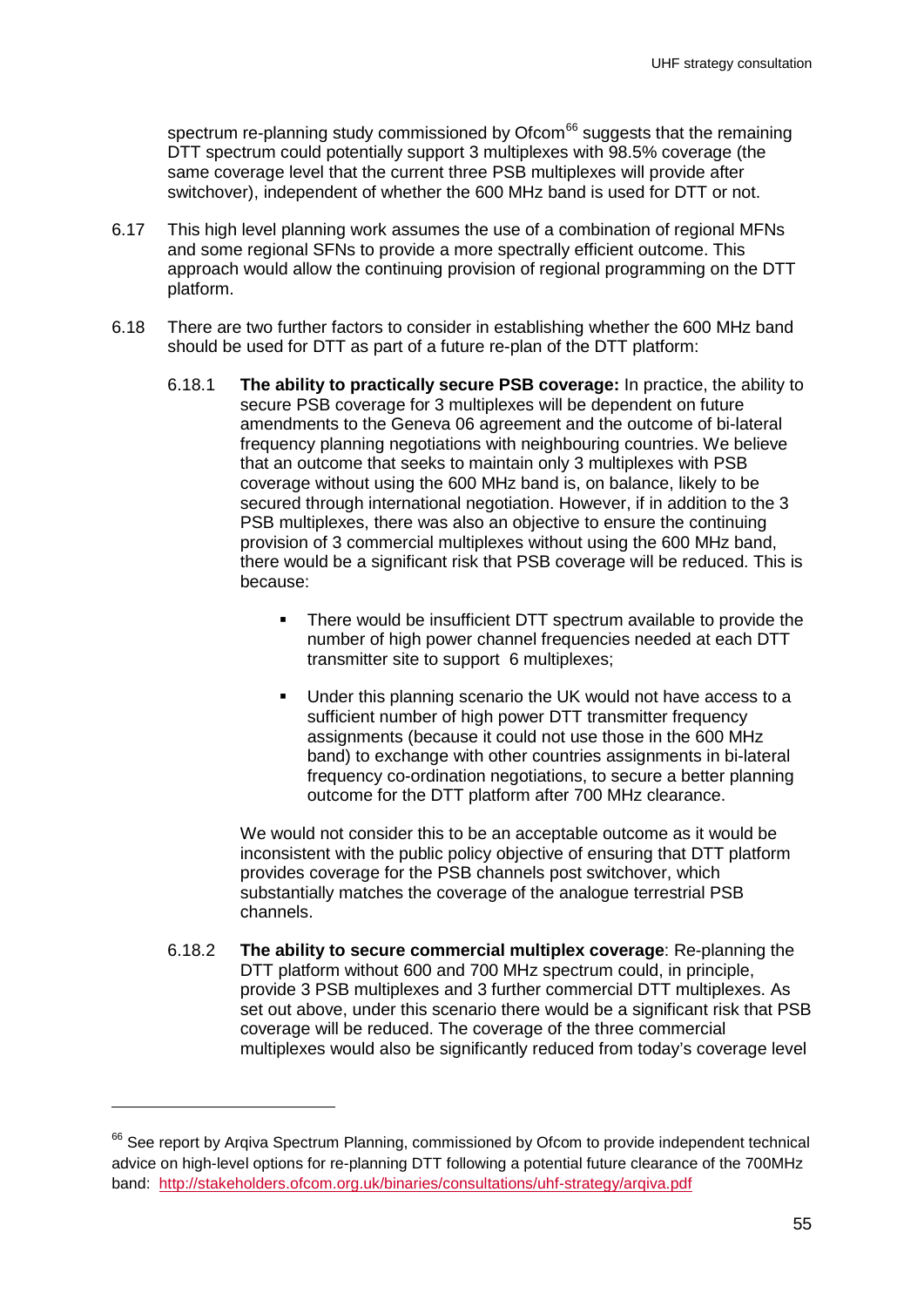defined as commercial multiplexes<sup>57</sup>, which will provide coverage to approximately 91% of the UK households after digital switchover. All of these commercial multiplexes currently deliver SD services.

- 4.35 There are various developments which could change the amount of spectrum required to broadcast TV channels on the DTT platform in the future:
	- Improved digital transmission and compression efficiency technologies, including DVB-T2 and H264/AVC, could enable more TV channels to be delivered using the same amount of spectrum;
	- There could be greater use of Single Frequency Networks (SFNs) as opposed to  $\bullet$ Multi-Frequency Networks (MFNs). SFNs enable the same frequencies to be reused at adjacent transmitter sites, thus providing greater spectrum efficiency;
	- On the other hand, HD could become the preferred viewer television format. This  $\bullet$ would require a greater amount of broadcast capacity to be used to deliver each TV channel. Looking further ahead, new immersive broadcast display formats including 3DTV and ultra high definition television could further increase the amount of broadcast capacity required to deliver each TV channel.
- A study by ZetaCast on the technical evolution of DTT<sup>58</sup> commissioned by Ofcom 4.36 investigated the likely improvements in digital compression and transmission efficiency to 2030. This study has identified anticipated improvements to the platform that will be brought by successive first, second and third generation DTT multiplex technologies:
- First generation multiplex technology: The DTT platform currently operates with 4.37 five first generation DVB-T multiplexes. Two of these are PSB multiplexes and have a capacity of 24.1 Mbit/s, whilst the remaining three commercial multiplexes use slightly less robust DVB-T transmission parameters and provide a capacity of 27.1 Mbit/s. On each DVB-T multiplex approximately 1.5 Mbit/s is required to deliver services other than the broadcast TV channels including EPG and interactive data. The remaining 22.6 Mbit/s or 25.6 Mbit/s is available to deliver broadcast TV and radio channels. No further improvements in DVB-T transmission efficiency are expected.
- 4.38 The broadcast TV channels services delivered on first generation DVB-T multiplexes operate using first generation MPEG 2 video and audio compression. This first generation compression technology is now relatively mature and no further major improvements in MPEG-2 encoder efficiency are likely to occur. This means that over the next decade we can reasonably assume that each first generation PSB multiplex will carry around nine SD broadcast TV channels and each first generation commercial multiplex will carry around ten SD broadcast TV channels.
- 4.39 Second generation multiplex technology: The DTT platform currently operates with one second generation DVB-T2 multiplex which provides an increased multiplex capacity of 40.1 Mbit/s. This second generation multiplex delivers HD channels encoded using H.264/AVC compression. Assuming again that 1.5 Mbit/s is required

<sup>&</sup>lt;sup>57</sup> Two of these are operated by Argiva with the remaining multiplex under the control of SDN, which is owned by ITV.

<sup>58</sup> http://stakeholders.ofcom.org.uk/binaries/consultations/uhf-strategy/zetacast.pdf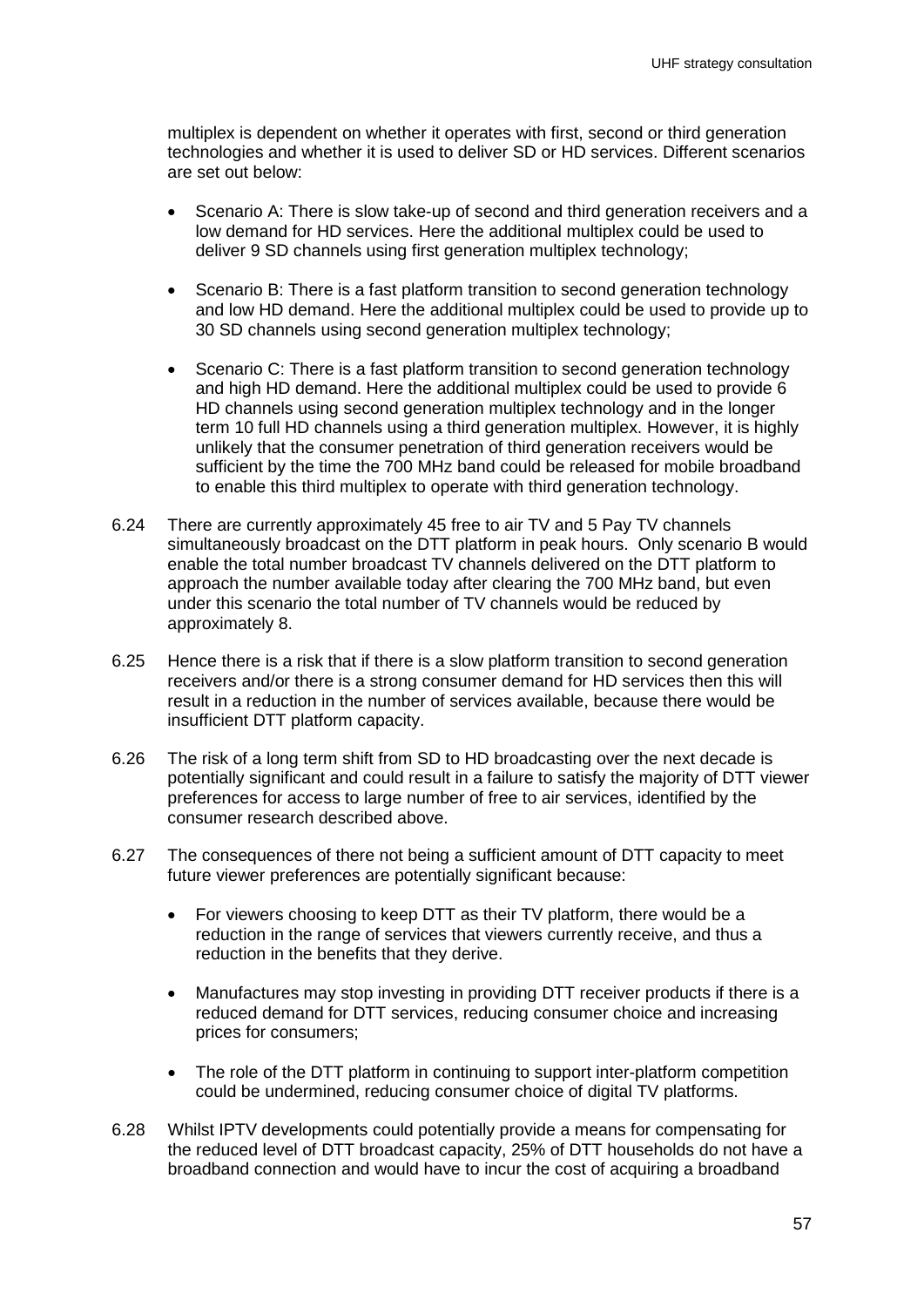connection to access IPTV services. The consumer research set out above suggests that DTT viewers tend to have low propensity to pay for access to TV services and to invest in additional equipment<sup>[67](#page-57-0)</sup>. However, IPTV could potentially provide an attractive means of:

- Complementing the broadcast free-to-air DTT platform offer with video-ondemand services on new broadband enabled TV sets and set top boxes;
- Delivering Pay TV services to broadband customers, where the necessary IPTV reception equipment is typically provided by the service provider.

#### Recreating 3 PSB multiplexes and 3 COM multiplexes with reduced coverage without access to the 600MHz band

- 6.29 We now consider the alternative frequency re-planning outcome for the DTT platform after changing the use of the 700 MHz band that provides in addition to the 3 PSB multiplexes, 3 commercial DTT multiplexes with reduced coverage.
- 6.30 As noted in the spectrum planning report published alongside this consultation<sup>68</sup>, it is not clear whether this is a realistic outcome of the re-negotiation process of international rights to high power assignments.
- 6.31 Nevertheless, if it was possible to coordinate such an outcome, this would significantly mitigate the risk that the DTT platform will have insufficient capacity available in the future to meet viewer preferences.
- 6.32 However, under this scenario the coverage of the three commercial multiplexes would fall from 91% to 58%. This could mean a significant proportion of viewers would lose access to the full range of channels offered by the DTT platform.
- 6.33 In addition, there is a significant risk that PSB multiplex coverage would need to be reduced in order to provide these additional 3 commercial multiplexes.

#### These scenarios raise risks for the benefits delivered by DTT

- 6.34 In conclusion, the different DTT frequency re-planning scenarios associated with clearing the 700 MHz band for mobile broadband without using the 600 MHz spectrum in a re-plan if the DTT platform will mean either:
	- There is a risk that there will be a reduction in the number and range of services that viewers currently have access to via the DTT platform, in particular, if there is

<span id="page-60-0"></span> $67$  Pages 12 to 18 of the BDRC continental report discuss findings of the conjoint exercise conducted as part of the consumer research study we commissioned. The model illustrating simulations that incorporate the results of this exercise is available at this link:

<span id="page-60-1"></span><http://www.ofcom.org.uk/static/uhf/simulator.zip> . Conjoint results indicate that all options associated to price premiums tended to have a negative influence on the preferences of Freeview respondents (i.e. respondents who indicated having Freeview on their main TV set). Such negative impact on the preferences for paid-for features was less marked for pay TV respondents (i.e. respondents who indicated having pay TV on their main TV set).

<sup>&</sup>lt;sup>68</sup> See report by Argiva Spectrum Planning, commissioned by Ofcom to provide independent technical advice on high-level options for re-planning DTT following a potential future clearance of the 700MHz band: <http://stakeholders.ofcom.org.uk/binaries/consultations/uhf-strategy/arqiva.pdf>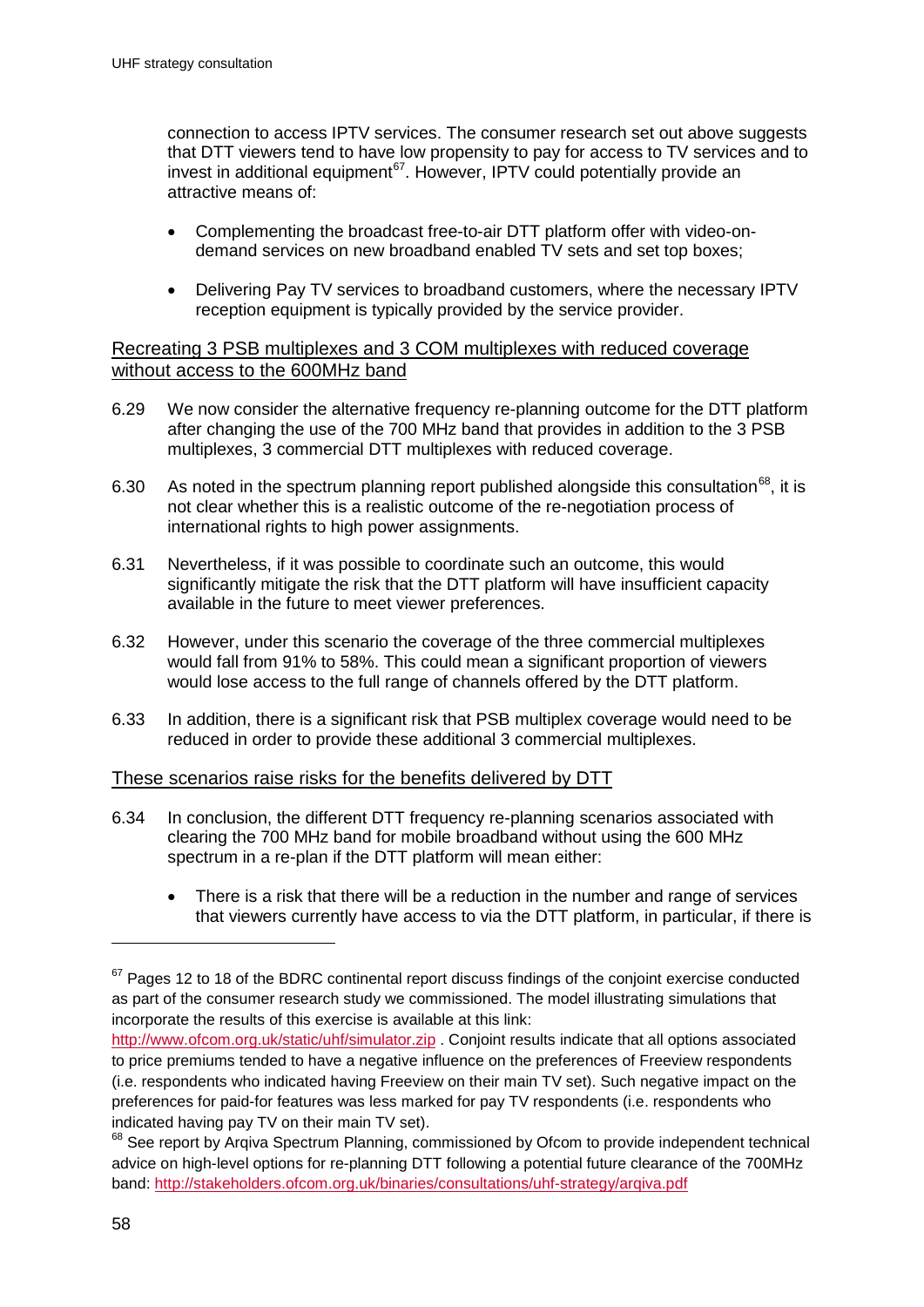slow consumer take-up of second generation receivers or there is a strong consumer demand for HD;

- There is a risk that, following international negotiations, the DTT platform is no longer able to provide universal access to the PSB channels at the level of coverage that substantially matches the coverage of analogue terrestrial PSB channels.
- There is a high likelihood that the coverage of any additional commercial multiplexes would be significantly reduced.

*Question 16: Do you believe there is a material risk that the DTT platform will have insufficient spectrum to continue to deliver important benefits (including providing universal low cost access to PSB content) if the 600MHz band is not used for DTT after clearance of the 700 MHz band?* 

#### **Releasing 700 MHz for mobile broadband using additional spectrum for DTT**

- 6.35 In light of the risks identified above to the benefits delivered by DTT following a future change of use at 700 MHz band, we have considered whether, and if so how, additional spectrum might be used for DTT to mitigate these risks.
- 6.36 This spectrum would need to fall within the frequency range that is tuneable by existing DTT receivers. The only spectrum band capable of meeting this requirement is the 600 MHz band being released by digital switchover.
- 6.37 Technical planning work commissioned by Ofcom has found that by re-planning the DTT spectrum remaining after clearing the 700 MHz band with the 600 MHz band, 6 DTT multiplexes could be delivered, 3 with 98.5% coverage and 3 with coverage broadly similar to that currently provided by commercial multiplexes. To achieve this outcome there would need to be a complete re-plan of the DTT platform transmitter frequencies using both regional SFN and MFN networks, and the commercial multiplexes may need to operate with a most robust transmission mode using DVB- $T2^{69}$  $T2^{69}$  $T2^{69}$ .
- 6.38 Again, the number of additional TV channels that could be delivered on these 6 multiplexes is dependent on whether they operate with first, second or third generation technologies and whether they are used to deliver SD or HD services. Different scenarios are set out below:
	- Scenario A: There is slow take-up of second and third generation receivers and a low demand for HD services. Here these multiplexes could be used to deliver 45 SD channels using first generation multiplex technology and 6 HD channels using second generation multiplex technology;

<span id="page-61-0"></span><sup>&</sup>lt;sup>69</sup> The independent planning study by Arqiva Spectrum Planning for Ofcom found that if the commercial multiplexes were to operate with a DVB-T2 transmission mode, their coverage levels post re-plan could be very similar to today's. If instead they continued to operate in DVB-T, coverage post re-plan could be at around 88% of what is currently achieved. We note that a more comprehensive replanning, taking into account further options to optimise spectrum usage, might result in higher levels of coverage.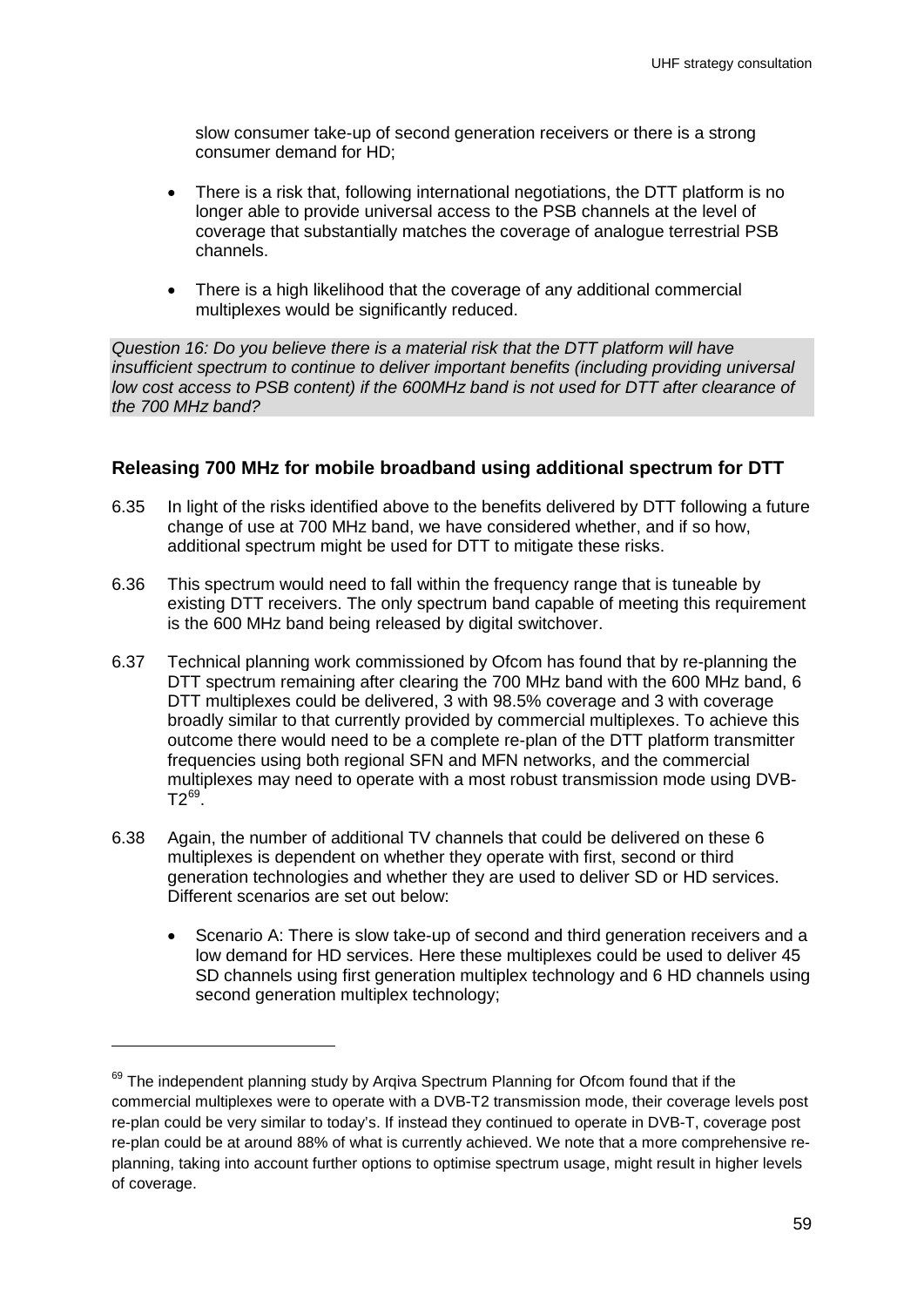- Scenario B: There is a fast platform transition to second generation technology and low HD demand. Here five of the DTT multiplexes could be used to deliver up to 100 SD channels and 6 HD channels using second generation multiplex technology. The remaining DTT multiplex could be used to deliver 10 SD PSB channels to legacy first generation receivers;
- Scenario C: There is a fast platform transition to second generation technology and high HD demand. Here five of the DTT multiplexes could be used to provide 30 HD channels using second generation multiplex technology and in the longer term 50 full HD channels using third generation multiplex technology. The remaining DTT multiplex could be used to deliver 10 SD PSB channels to legacy first generation receivers.
- 6.39 Scenario A would deliver the same number of broadcast TV channels as today. Scenario B would result in there being a significant increase in the number of broadcast TV channels, whilst scenario C would result in a short term reduction and then a potential longer term increase in the number of TV channels.
- 6.40 In conclusion, we consider that re-planning the DTT platform using the 600 MHz band would enable the DTT platform to continue to support viewers' choice for a range of channels similar to today's, but could also support more SD and HD channels depending on the level of demand and the development of technology.
- 6.41 This is likely to significantly reduce risks to the role the DTT platform performs in delivering important benefits, including the provision of universal low cost access to the PSB channels and in supporting to wider consumer choice in the TV delivery market.

*Question 17: Do you believe that using the 600 MHz band for DTT after clearing the 700 MHz band would reduce the risk that DTT platform is not able to continue to provide important citizen and consumer benefits?* 

# **The implications of using 600 MHz for DTT in long term**

- 6.42 Before the recent WRC 12 planning conference agreed a co-primary allocation to mobile and broadcasting in the 700 MHz band, to come into effect after the next WRC conference in 2015, thereby raising the prospect of using 700 MHz spectrum for mobile broadband within the current decade, Ofcom had intended to hold an award for the neighbouring 600 MHz band. In line with conclusions reached in the Digital Dividend Review (DDR)<sup>70</sup>, we had a presumption towards a market led award through an auction of the available spectrum.
- 6.43 In September 2011 we published an update on the award<sup>[71](#page-62-0)</sup> setting out the prospect of an auction before the end of 2012, and expected to publish a consultation document on our detailed proposals in Q1. We had anticipated awarding indefinite licences with relatively long minimum terms (i.e. more than 10 years). This would provide investors with an opportunity to achieve a return over time taking into account any initial capital expenditure.

<span id="page-62-1"></span><span id="page-62-0"></span>[<sup>70</sup>http://www.ofcom.org.uk/consult/condocs/ddr/statement/statement.pdf](http://www.ofcom.org.uk/consult/condocs/ddr/statement/statement.pdf)

[<sup>71</sup>http://stakeholders.ofcom.org.uk/binaries/spectrum/spectrum-awards/awards-in-preparation/2011/600mhz/600](http://stakeholders.ofcom.org.uk/binaries/spectrum/spectrum-awards/awards-in-preparation/2011/600mhz/600-rd-update.pdf) [rd-update.pdf](http://stakeholders.ofcom.org.uk/binaries/spectrum/spectrum-awards/awards-in-preparation/2011/600mhz/600-rd-update.pdf)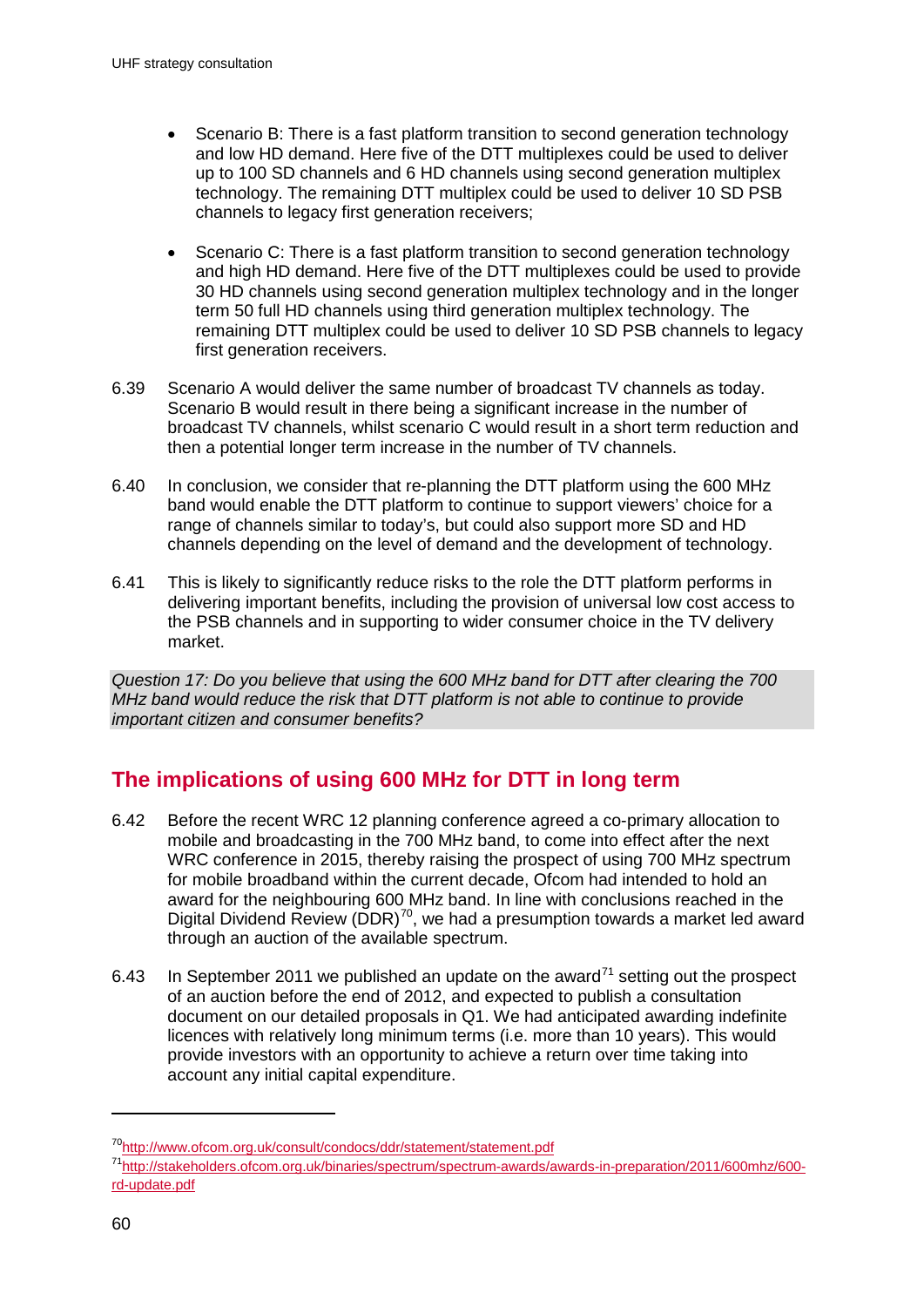- 6.44 The developments at WRC 12, coupled with our assessment of how to best maximise benefits for citizens and consumers from the UHF spectrum set out in this consultation, mean we have reconsidered our approach to the 600 MHz award. In particular, the possibility that DTT might start to be cleared from the 700 MHz band as early as 2018 means the use of the 600 MHz spectrum must be considered more carefully.
- 6.45 We have identified above the option of using the 600 MHz band to maintain the capacity of the DTT platform as part of a frequency re-plan if the 700 MHz band is cleared for use by mobile broadband. This could significantly reduce the risks to the benefits to citizens and consumers provided by the DTT platform. However, such an approach would mean the 600 MHz spectrum could not be used for other uses beyond that point.
- 6.46 In February 2010 we published a consultation on the likely uses of the band once DSO clearance was complete<sup>[72](#page-62-1)</sup>. There was agreement among most respondents that the spectrum was particularly suited to the provision of additional DTT multiplexes<sup> $73$ </sup>. This is consistent with its primary allocation for broadcasting services across Europe and the wide availability of DTT equipment that can receive services in this frequency range. We also believed it might be plausible for the 600 MHz band to be used instead to sustain new or enhanced WiFi-like services using technology derived from white-space devices, but based on spectrum access on a licenced basis.
- 6.47 As a result, and in line with band's most likely use, we anticipated auctioning the spectrum in lots suitable for DTT, but without restriction on alternative uses so long as they did not interfere with DTT in the same or neighbouring bands.
- 6.48 We have considered the potential cost of losing the long-term opportunity to provide a significant increase in DTT platform broadcast capacity to that provided today by the DTT platform, in the event that the 700 MHz band is cleared for mobile broadband and the 600 MHz spectrum is used instead to maintain existing levels of DTT capacity and coverage. We have also considered the cost of losing the opportunity to use the spectrum for services based on licensed use of the 600 MHz band through adapted white-space device technology.
	- **Potential loss in value from being unable to significantly increase current levels of DTT broadcast capacity on a long term basis:** In respect of the unrealised consumer value from not using the 600 MHz band for additional DTT services, the loss is the value that might have been delivered from the provision of up to three new multiplexes in addition to the existing 6 DTT multiplexes. Each additional new multiplex could provide today capacity for 4 or 5 additional HD channels or 30 SD channels using second generation multiplex technology, in principle expanding the present set of DTT channels from around 45 SD to a maximum of 135 SD channels, or some other combinations of SD and HD channels. Provision of a significant number of channels, even where consumer willingness to pay for each channel was very low, could in principle generate reasonable consumer value over the population of DTT viewers over a 10 or 20

<span id="page-63-0"></span>[<sup>72</sup>http://stakeholders.ofcom.org.uk/consultations/600mhz\\_geographic](http://stakeholders.ofcom.org.uk/consultations/600mhz_geographic)

<span id="page-63-1"></span>[<sup>73</sup>http://stakeholders.ofcom.org.uk/binaries/consultations/600mhz\\_geographic/statement/summary-of](http://stakeholders.ofcom.org.uk/binaries/consultations/600mhz_geographic/statement/summary-of-responses.pdf)[responses.pdf](http://stakeholders.ofcom.org.uk/binaries/consultations/600mhz_geographic/statement/summary-of-responses.pdf)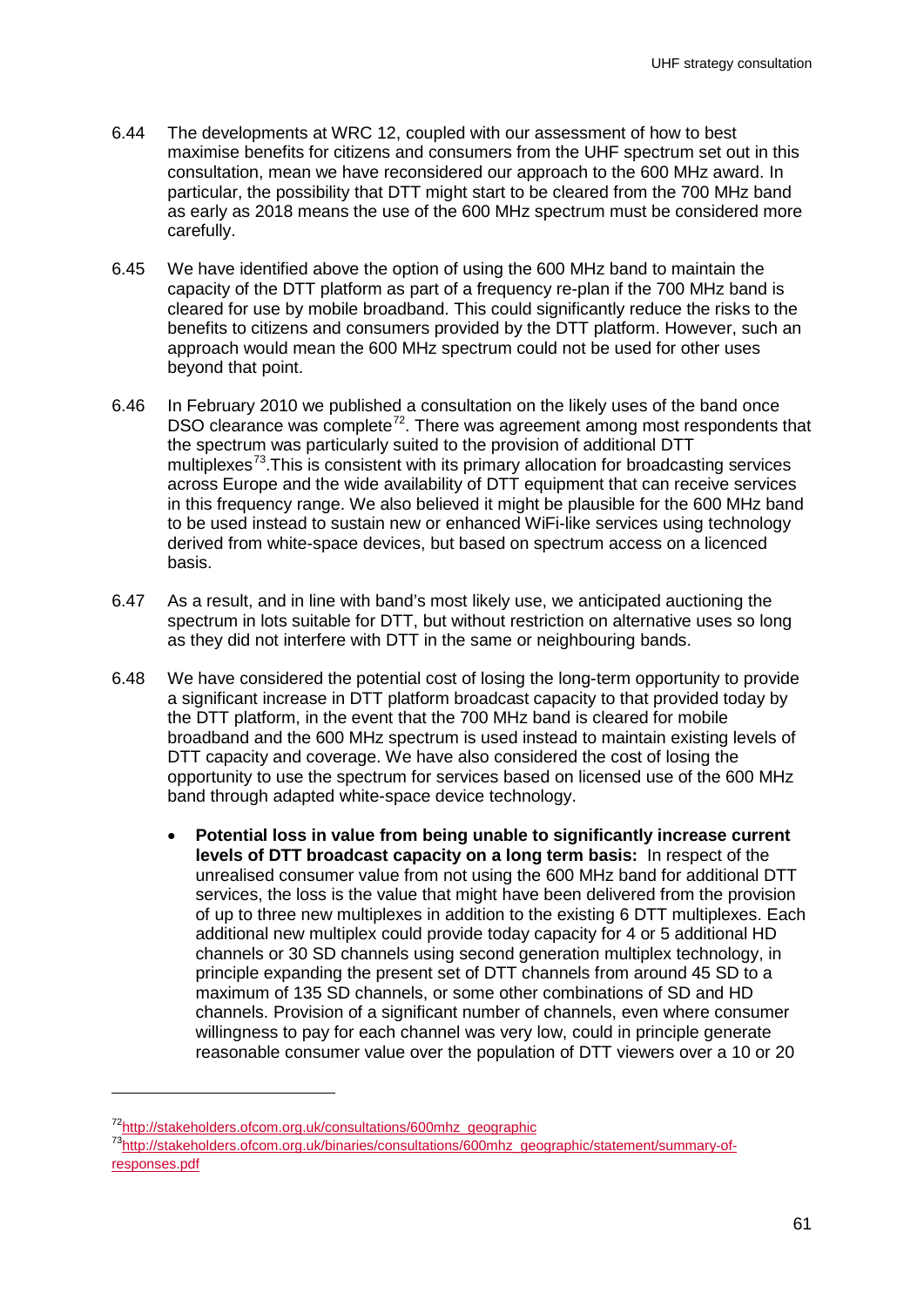year horizon. However, at the same time there is considerable uncertainty over the actual commercial value of additional channels and other associated variables, such as the impact on new channels on the DTT advertising market, a possible stagnation of TV advertising and future prices that broadcasters would need to pay to multiplex operators to access DTT platform capacity. These uncertainties, coupled with the potential impact of longer term IPTV developments on the digital TV broadcast market, raise questions in relation to the commercial viability of a significant expansion of DTT channels. This makes it difficult to predict the opportunity cost of not using 600 MHz spectrum for additional DTT services.

- **Potential loss in value from being unable to use the 600 MHz band for new service innovations on a long term basis:** The lost opportunity for long-term deployment new service innovations such as those based on licensed use of the 600 MHz band through adapted white-space device technology is also very difficult to assess because these are evolving technologies. Whilst we recognise the future potential for such technologies, there are significant uncertainties at present about the future timing and availability of mass market devices, and the applications for which they might be used. As a result, any business projections are likely to be somewhat speculative at this stage. The actual value of such deployments would depend on the level of take-up by consumers; the capital expenditure involved for investors; and the time-scale for mass-market availability. It is also uncertain to what extent licensed WSDs in the 600 MHz band could bring additional benefits compared to their licence exempt use in interleaved spectrum. In particular, licence exempt use would be possible in the 600 MHz band if it were used for DTT services following the release of 700 MHz spectrum.
- 6.49 These lost opportunities must be set against the benefits to society and the economy of clearing 700 MHz for mobile broadband and maintaining the role of DTT, which as set out above and in sections 3 and 4 could be significant.
- 6.50 An alternative approach would be to award 600 MHz licences that gave a sufficiently long period of certainty to licensees (eg to 2026 or later) to allow new services to be deployed in the band, whilst enabling the spectrum to be taken back after 2026 to facilitate 700 MHz release. However, we have already identified that there is a prospect of 700 MHz clearance starting as early as 2018 and that the value of 700 MHz is greater if it is available before other capacity enhancing techniques become exhausted at existing mobile sites<sup>74</sup>. This means that such an approach would be likely to significantly delay the availability of 700 MHz spectrum and reduce the benefits it could bring.
- 6.51 Therefore, on balance, our current view is that the value secured through meeting our key objectives of making the 700 MHz spectrum available for mobile broadband and ensuring a continuing role for DTT in providing important benefits is likely to outweigh the potential loss of opportunity from proceeding with the 600 MHz award as originally planned.

*Question 18: Do you agree that the future benefits for citizens and consumers of enabling the release of the 700 MHz band whilst maintaining the role of DTT are likely to outweigh the* 

<span id="page-64-0"></span> $74$  The timing of this is uncertain but analysis by Real Wireless suggests that in plausible scenarios this could take place well in advance of 2026.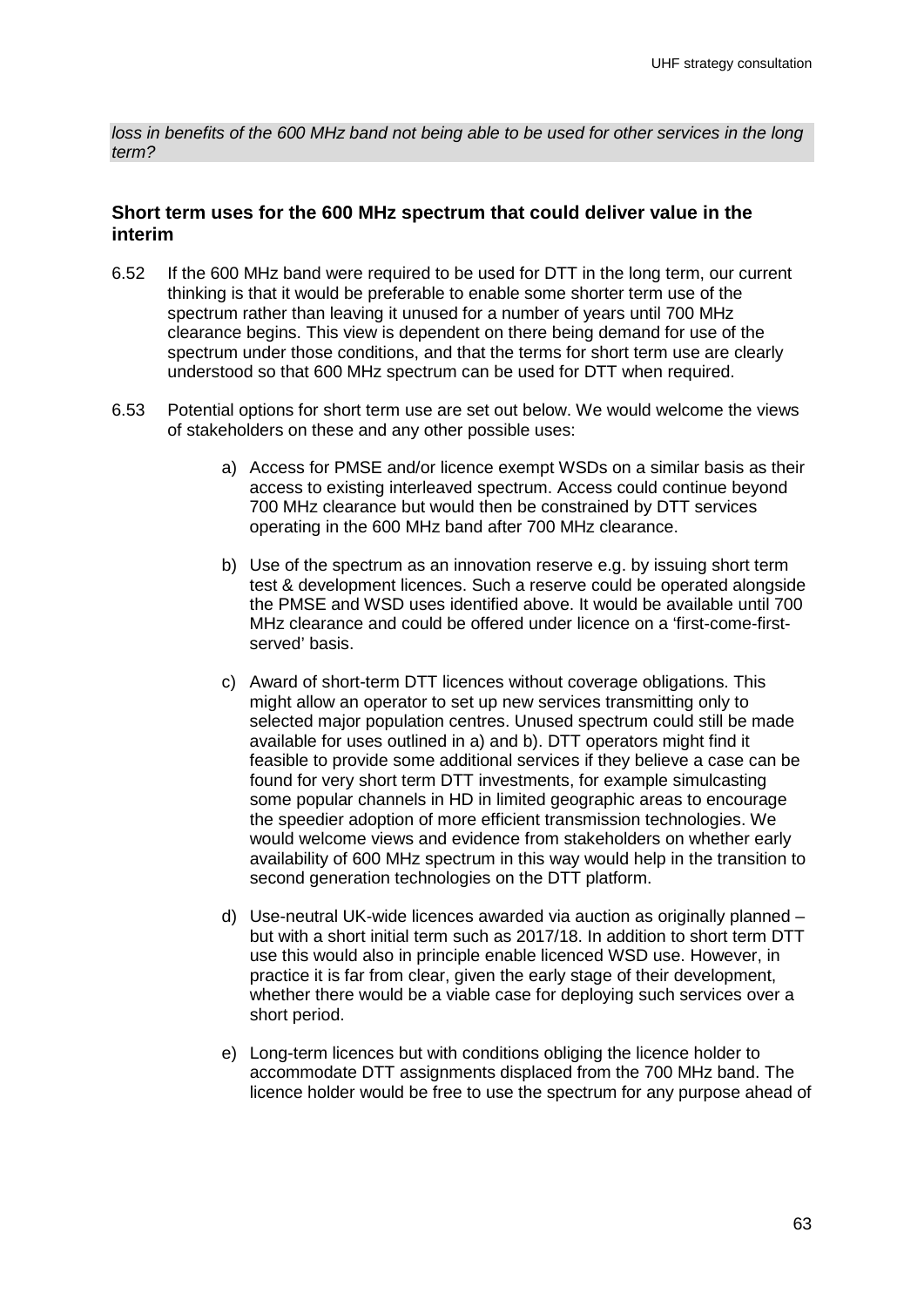700 MHz clearance and would retain 'overlay rights<sup>'[75](#page-64-0)</sup> to any remaining unused spectrum thereafter - although they would need to take account of interference issues.

- 6.54 We believe that options for anything other than short-term use are likely to be extremely limited taking into account the recent WRC 12 decision and our proposed strategic aims set out above. Additionally, short-term use under options d) and e) are likely to present additional practical difficulties. For example, there is a possibility of consumer disruption if services are established successfully in the band only to be cut-off when the spectrum needs to be reclaimed for DTT displaced from the 700 MHz band.
- 6.55 Further, the option of issuing encumbered longer term licences option e) above might be an unattractive proposition. This is because of the additional complexity such an approach would introduce without bringing significant benefits that could not be realised in other ways. For example similar benefits might be realised via a short term licence with an award of future rights once it becomes clear if any spectrum will be available after current DTT multiplexes are accommodated within 600MHz.
- 6.56 Accordingly, options a) to c) might represent the most realistic approaches to shortterm use of the 600 MHz band.
- 6.57 In any event, it is clear that changed circumstances mean it would be unwise at this stage for us to proceed with an award of the 600 MHz band, as originally envisaged. For this reason, we have decided to postpone concluding on how to release the 600 MHz band until the conclusion of this consultation.
- 6.58 Use of the 600 MHz band for PMSE was due to cease at the end of 2012 because of the planned auction of the spectrum. In the absence of a 2012 award this is no longer necessary and we have decided that PMSE use can continue until the spectrum is released for an alternative use. Consequently, access to the band (550 – 606 MHz) will continue until at least 1<sup>st</sup> April 2013 and might carry on beyond that time subject to Ofcom's conclusions about the approach to releasing this band. JFMG will continue to issue 12-month licences but with a condition allowing for revocation with a minimum of six months notice.

*Question 19: Have we identified correctly the possible short-term uses of the 600 MHz spectrum? Are there other short-term uses we should consider?*

*Question 20: Which option(s) for releasing 600 MHz in the short term would maximise its value whilst supporting our proposed longer term objectives?* 

<span id="page-66-0"></span> $75$  In practice, overlay rights are likely to be useable only for PMSE, licensed WSDs or for compatible DTT services.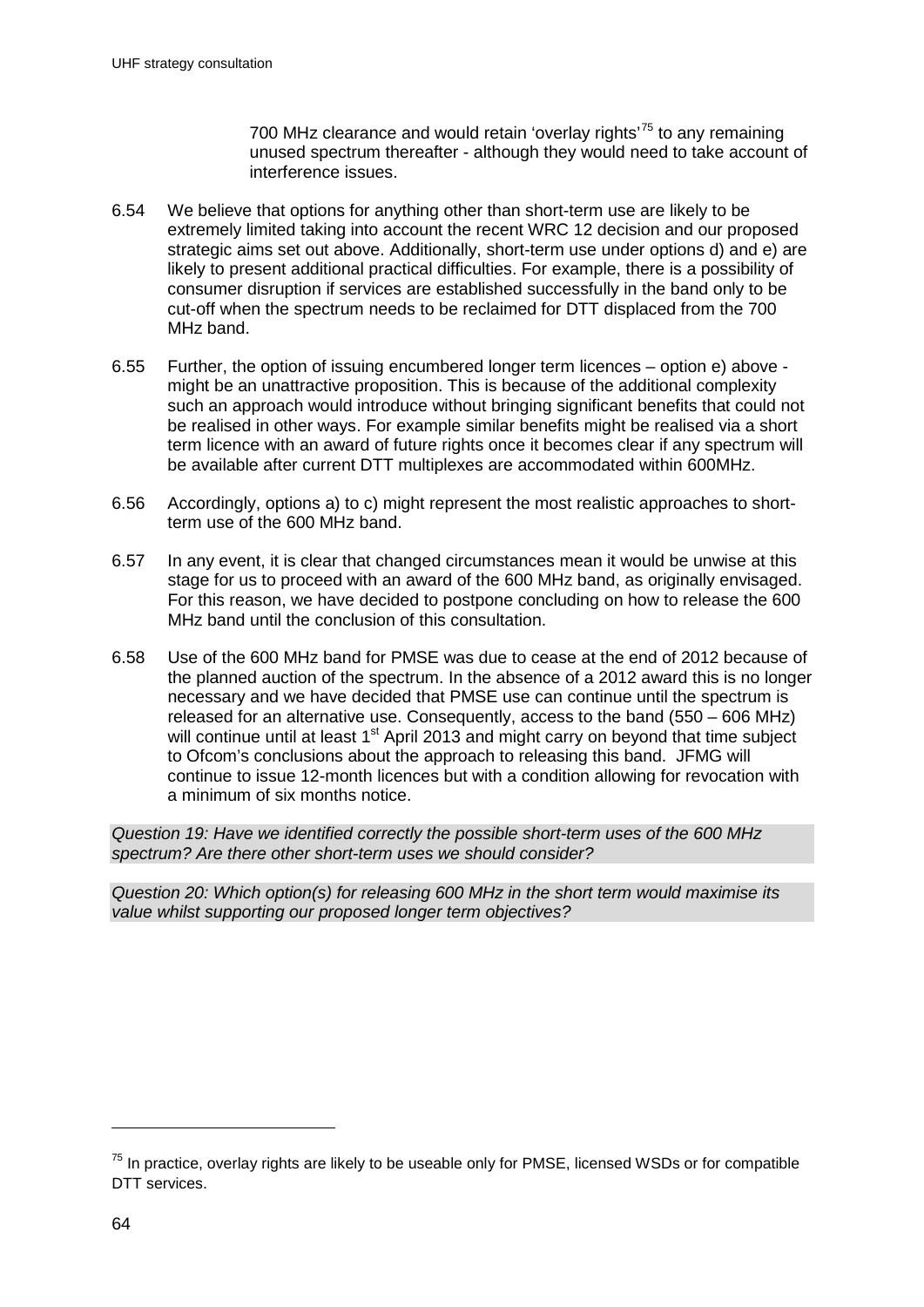#### **Section 7**

# The wider impacts of changing the use of the 700 MHz band

- 7.1 In section 6 we set out our view that, on the basis of present evidence, significant benefits are likely to provided to citizens and consumers over the long term by securing dual objectives of:
	- a) Being able to release the 700 MHz band once it is harmonised and co-ordinated for mobile broadband in ITU Region 1;
	- b) Ensuring that the DTT platform can continue to provide important benefits, including its public policy role in providing low cost universal access to the PSB channels, if the 700 MHz is released for mobile broadband.
- 7.2 In this section we set out our view that by establishing a long term strategic approach for a future change of use of the 700 MHz band now we can better prepare for and manage its impact on DTT users and the provision of other important services in this band.
- 7.3 The range of relevant preparatory actions would include:
	- Ensuring that a future frequency re-plan of the DTT platform remains compatible with roof top aerials by signalling the need to use wideband aerials capable of receiving signals from across the whole of the DTT band;
	- Ensuring that potential interference between mobile broadband services operating in the 700 MHz band and DTT is understood as fully and as early as possible. Any interference issues should then be managed where feasible through an appropriate design of a new 700 MHz band plan and the early signalling of the benefits of new DTT receivers being capable of co-existing with mobile broadband services in the 700 MHz band, reducing the need for more direct forms of intervention;
	- Ensuring the continuing provision of PMSE services by early signalling the need for future equipment to be capable of operating in the interleaved spectrum of a re-planned DTT platform, and the need for more efficient uses to be made of this spectrum in the future, which, for example, could be achieved through a progressive digitisation of PMSE services and cognitive radio developments.
	- Ensuring the continuing provision of suitable local TV broadcast frequencies needed to deliver these services as part of a future re-plan of the DTT platform;
	- Ensuring an ongoing opportunity for applications based White Space Devices to continue to be able to operate in the interleaved spectrum of a re-planned DTT platform, by updating the geolocation database used by these services.
- 7.4 These are discussed in more detail below.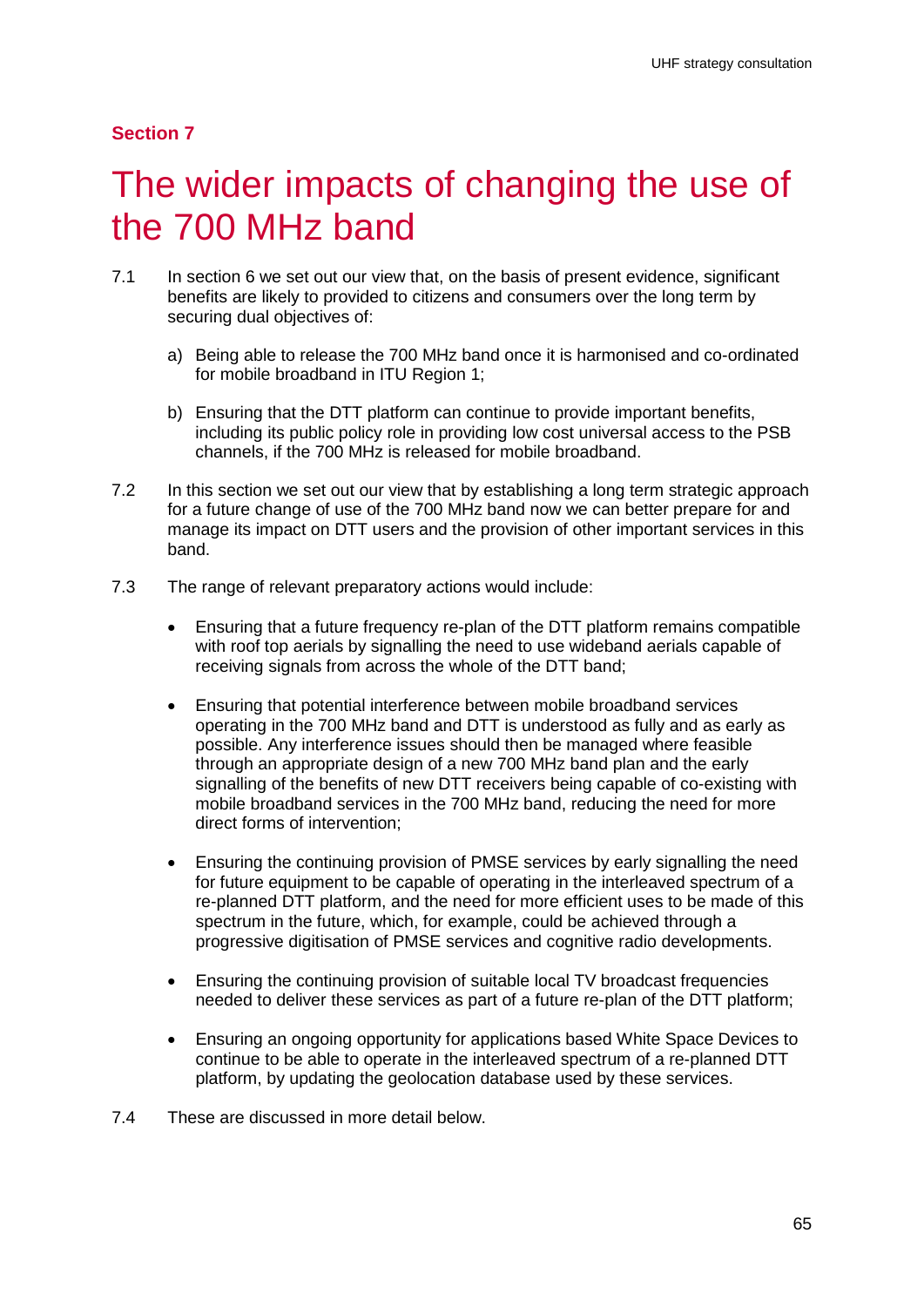# **DTT re-plan and consumer aerials**

- 7.5 A change of use of the 700 MHz band for mobile broadband would require a frequency re-plan of the existing DTT platform. One aspect of this re-plan is that it could create a need for some DTT households to use a wideband aerial.
- 7.6 We anticipate that the number of households that could require a wideband aerial could be significantly reduced if the 600 MHz band is used a part of the DTT re-plan, as this increases the number of high power assignments that could be chosen at each transmitter site to be compatible with existing roof top aerials. Using this approach we estimate that around 0.3% households could require a wideband aerial to receive the PSB channels and 30% of households to receive the PSB and commercial multiplex channels after a re-plan of the DTT platform.
- 7.7 These predictions are only indicative and are dependent on the actual outcomes of a new frequency co-ordination agreement for UHF band IV and V spectrum, enabling the release of the 700 MHz band for mobile broadband, and the results of bi-lateral co-ordination agreements reached with neighbouring counties.
- 7.8 In practice, only 40% of UK households are using DTT as their main means of receiving TV, reducing the number of households that may need to use a wideband aerial to continue to receive the PSB services on their main TV set to 0.12% and all six multiplexes to 12%.
- 7.9 It should also be noted that many of the households that would potentially need a wideband aerial have already installed one for digital switchover. Previous research<sup>[76](#page-66-0)</sup> has shown that approximately 26% of rooftop aerials have been upgraded to wideband aerials. This further reduces the number of households that would need to install a new wideband aerial to approximately 0.1% (25,000 households) to receive the PSB services and all six multiplexes to 9% (2.5m households).
- 7.10 One of benefits of developing a forwards looking strategy for the future release of the 700 MHz band is that advice can be provided to consumers and equipment installers to install a wideband antenna when replacing or installing new DTT antennas over the coming decade, which would further reduce the number of new wideband aerials that would need to be installed following a future frequency re-plan of the DTT platform.

# **Co-existence of DTT and 700 MHz mobile services**

- 7.11 The different planning criteria and locations of DTT and mobile sites means that additional steps are needed to prevent interference occurring between these services. For example, to ensure the co-existence of mobile services in the 800 MHz band cleared by DSO with DTT services, filters will be required to be used with DTT receivers in some locations to reduce interference from mobile services and maintain reliable DTT reception.
- 7.12 A similar approach may be required if mobile services operate in the 700 MHz band in the future, using filters adapted to this band. However, it is too soon to say what these filtering requirements might be and whether they would be required until decisions have been reached over the 700 MHz band plan to be used for mobile

<span id="page-68-0"></span><sup>76</sup> [http://stakeholders.ofcom.org.uk/binaries/research/tv-research/aerials\\_research.pdf](http://stakeholders.ofcom.org.uk/binaries/research/tv-research/aerials_research.pdf)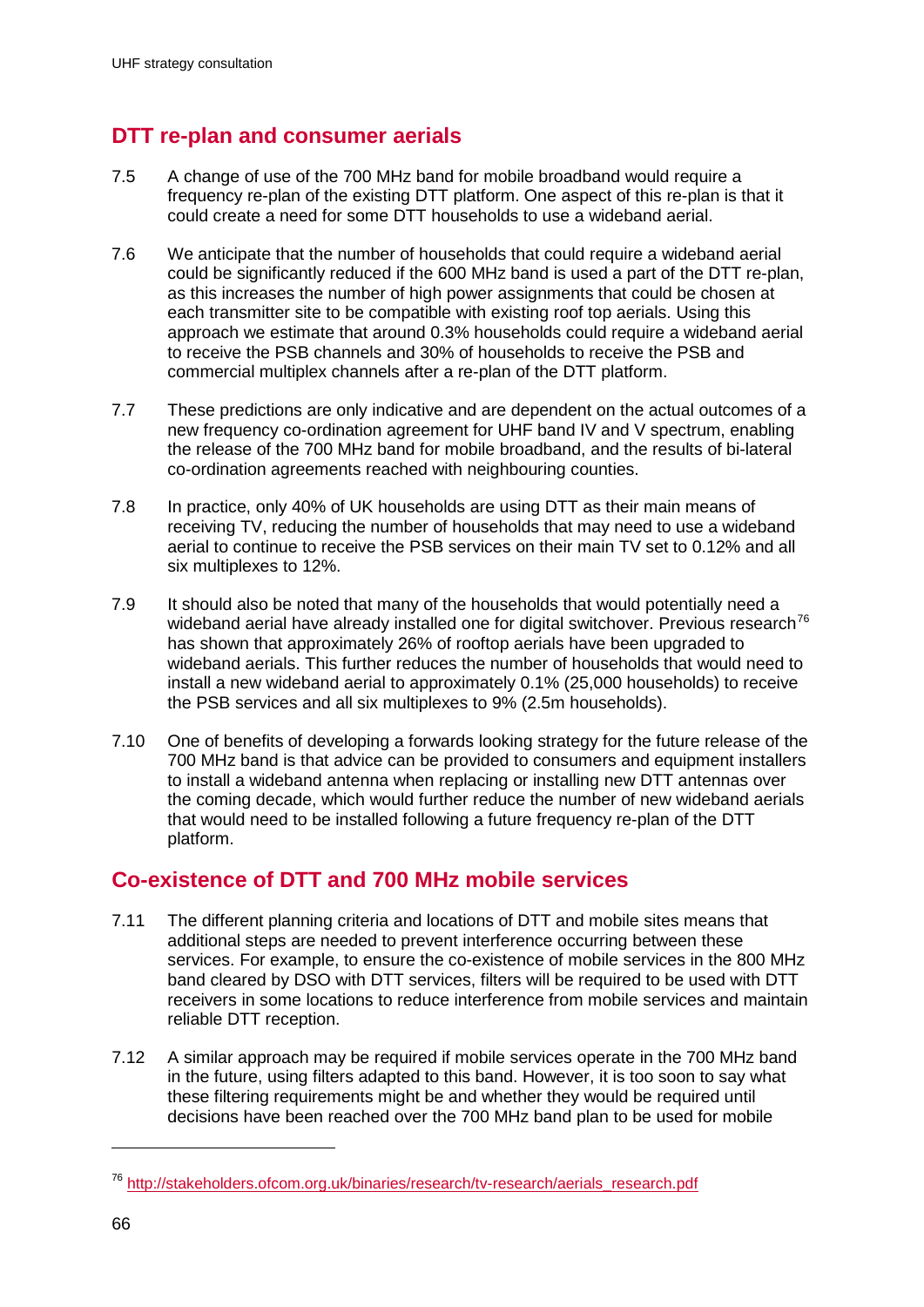broadband services in ITU Region 1 and the size of any guard band has been determined between the 700 MHz band and retained DTT spectrum.

7.13 One of the benefits of developing a forwards looking strategy for the future release of the 700 MHz band is that these considerations can be built into international negotiations over the future 700 MHz band plan to be adopted for mobile broadband services. It also enables an early signalling to be provided to DTT equipment manufacturers to recommend the design of future products such that these would be capable of co-existing with future mobile broadband services operating in the 700 MHz band.

### **700 MHz frequency range for mobile broadband services**

- 7.14 The 700 MHz band occupies the frequency range 694 to 790MHz. This band is adjacent to the 800MHz band, which has been allocated for mobile broadband use and occupies the frequency range 790 to 862MHz.
- 7.15 In February 2012, the International Telecommunication Union's (ITU's) World Radiocommunication Conference (WRC) decided that the 700 MHz band would be allocated on a co-primary basis for broadcast and mobile broadband use. This new allocation will be effective following the next WRC in 2015 on completion of relevant technical studies, before becoming applicable to ITU Region 1, which includes Europe, Africa and parts of the Middle East.
- 7.16 Other parts of the world use a slightly different range of frequencies for their 700 MHz band. For example, the United States' 700 MHz band occupies the frequency range 698 to 806 MHz. This band in its entirety would not be compatible for use in the UK as it overlaps with the 800 MHz band. Work under the auspices of the ITU will seek to address the harmonisation of bands between different ITU regions ahead of the next WRC in 2015 to facilitate the realisation of economies of scale in mobile handsets and equipment.

## **Local TV services**

- 7.17 Local TV services will operate in the spectrum used by DTT services on a geographically interleaved basis, with each local TV area served by a single multiplex occupying an 8 MHz channel.
- 7.18 Ofcom recently published a draft Note for Applicants on Coverage of Local Television<sup>[77](#page-68-0)</sup> which details the proposed minimum coverage requirements and transmission arrangements for local TV services. Many of the proposed local TV transmitter sites would need to move to a new frequency following a future frequency re-plan of the DTT platform.
- 7.19 The ability to find a new transmitter frequency for these services is dependent on the choice of interleaved spectrum that will be available at particular locations after a frequency re-plan, which is not straightforward to estimate as it is subject to international negotiations and agreements.

[<sup>77</sup>http://stakeholders.ofcom.org.uk/binaries/consultations/localtv/annexes/Note\\_on\\_Local\\_TV\\_coverag](http://stakeholders.ofcom.org.uk/binaries/consultations/localtv/annexes/Note_on_Local_TV_coverage.pdf) [e.pdf](http://stakeholders.ofcom.org.uk/binaries/consultations/localtv/annexes/Note_on_Local_TV_coverage.pdf)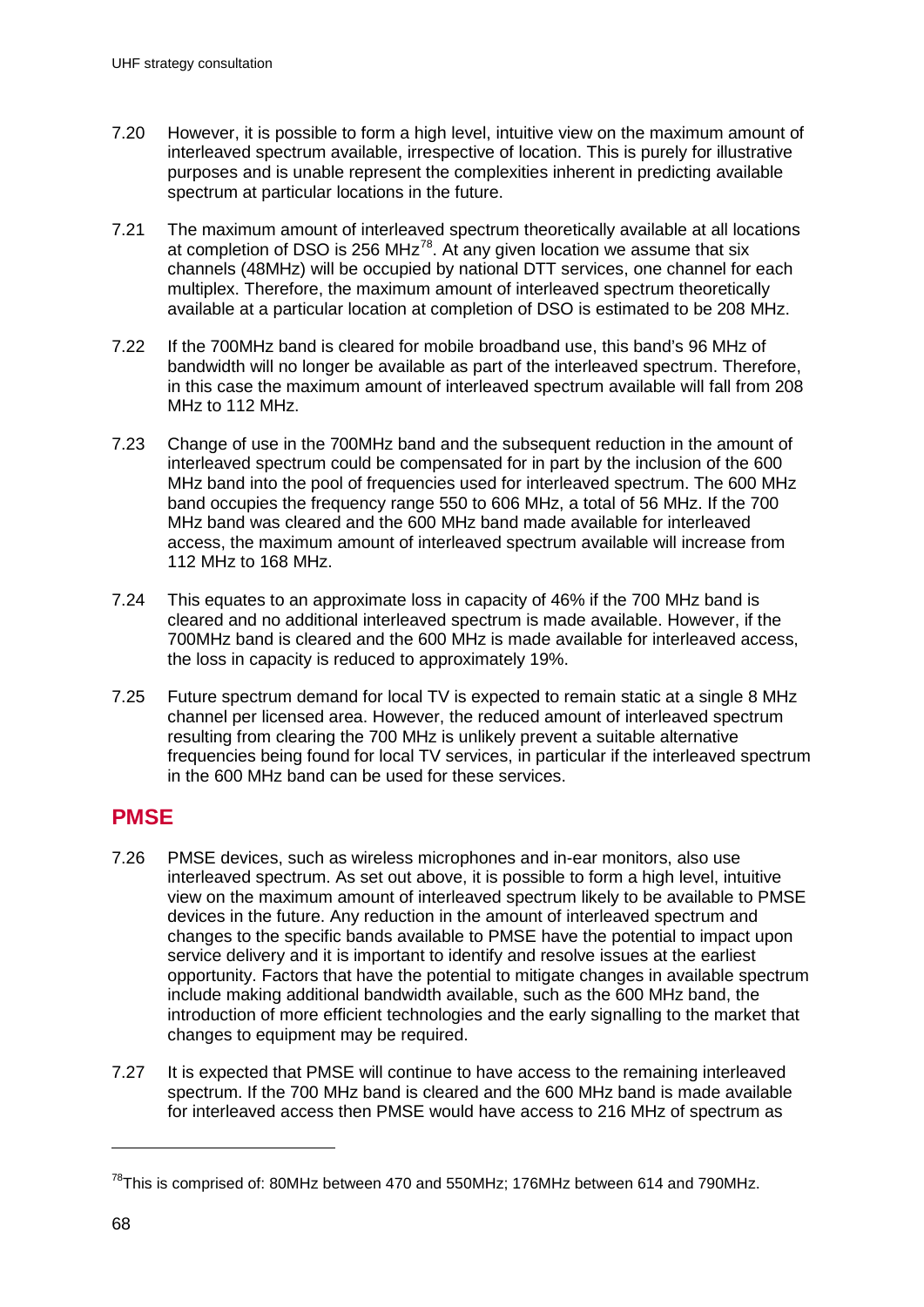compared with 256 MHz as identified in our statement on future access to interleaved spectrum for programme making and special events published on 16 May 2011<sup>[79](#page-70-0)</sup>. This does not include channel 38 which is exclusively allocated to PMSE and does not form part of the interleaved spectrum.

- 7.28 Spectrum availability for PMSE is dependent on the requirement to protect DTT and the interference from DTT services. This is specific to any given location including whether the use is indoors or outdoors. As laid out in our May 2011 statement all interleaved spectrum would be available indoors with various levels of 'quality' depending on incoming DTT interference. Outdoor use would be restricted by the need to protect DTT.
- 7.29 In the future, there may be possibilities to enable the existing levels of PMSE use to continue by taking advantage of more efficient technologies, such as digital microphones, or the more efficient allocation of frequencies. We welcome further engagement with the PMSE community and manufacturers of PMSE devices on these approaches and would, in particular, like to understand more about ongoing research to improve the efficiency of PMSE equipment.
- 7.30 Clearing the 700 MHz band for mobile broadband use will also have an impact on the range of frequencies available for interleaved access. In order to keep complexity and costs down, PMSE equipment often has a limited tuneable range, i.e. equipment can operate on only a subset of the available interleaved frequencies. The tuneable range of equipment varies between device type and manufacturer and can range from approximately 40 MHz to 180 MHz. Equipment operating in the 700 MHz band and with a small tuneable range will be unable to be used in the event that this band is cleared. Equipment is currently available with a tuneable range covering the 600 MHz band.
- 7.31 One of benefits of developing a forwards looking strategy for the future release of the 700 MHz band is that it enables an early signalling to European PMSE equipment manufacturers and operators to ensure that any new equipment is compatible with this change.

## **White spaces**

- 7.32 White space devices (WSDs), like PMSE equipment, will operate in the DTT spectrum on a geographically interleaved basis. As with PMSE equipment above, it is possible to provide a high level illustration of the maximum, theoretical amount of spectrum likely to be available to WSDs in the future if the 700 MHz band is cleared for mobile broadband use.
- 7.33 The amount of interleaved spectrum available to WSDs will be approximately the same as previously calculated for PMSE devices, i.e. 104MHz if the 700MHz band is cleared for use for mobile broadband, 160 MHz if, in addition, the 600MHz band is available for interleaved use. In practice, the actual amount is likely to be available will be less and is highly dependent on the parameters adopted to protect incumbent services and the wanted transmit power of the WSD.
- 7.34 On the basis of this simple illustration, it can be seen that clearing the 700MHz band for mobile broadband use will lead to a reduction in the amount of interleaved

<sup>79</sup> <http://stakeholders.ofcom.org.uk/consultations/bandmanager09/statement/>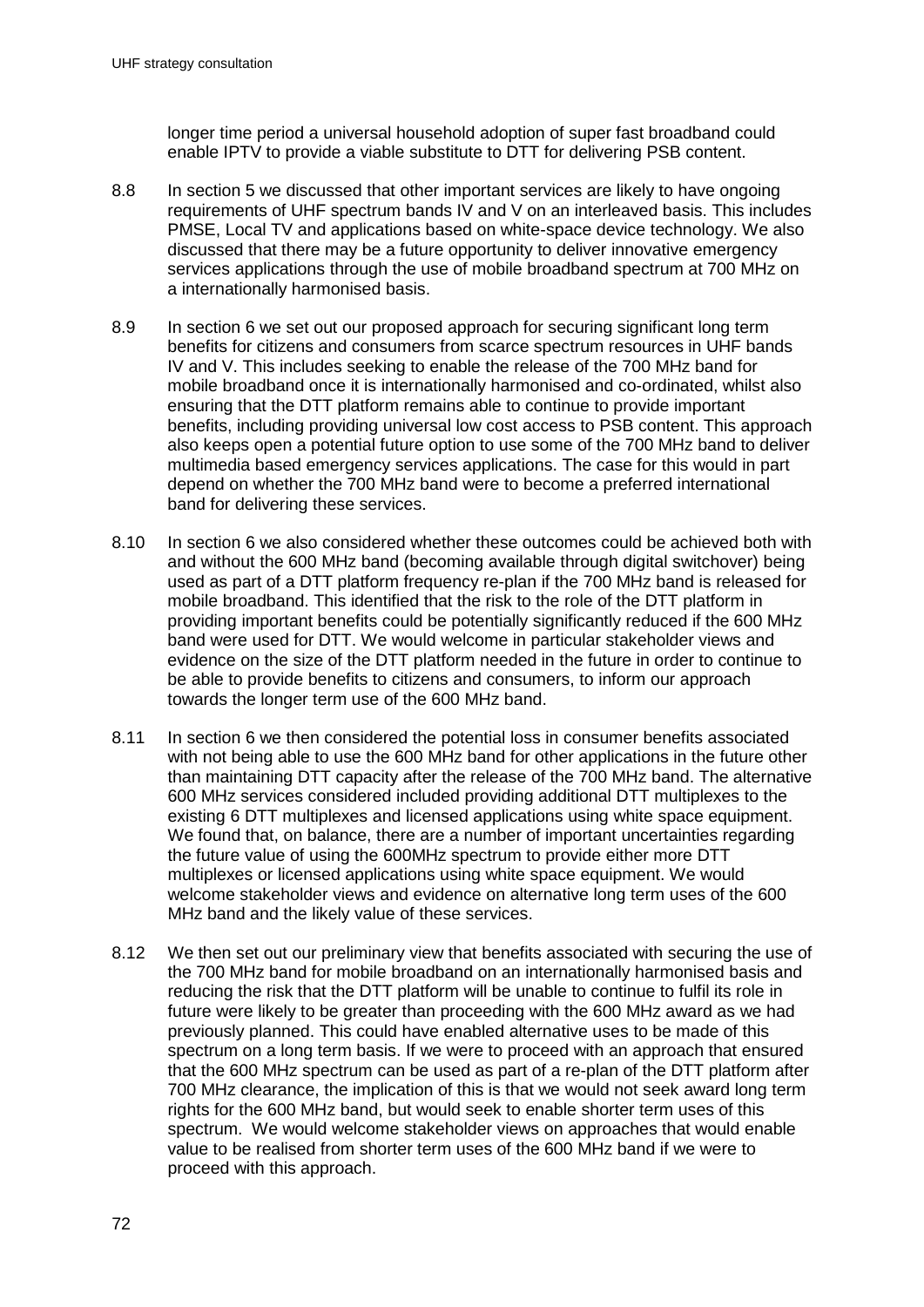- 8.13 In this section 7 we set out our view that by establishing a long term strategic approach for a future change of use at 700 MHz band sufficiently early we can better prepare for and manage this change, so to minimise disruption to consumers and to the provision of other important services in this band.
- 8.14 The range of relevant preparatory actions would include:
	- Ensuring that a future frequency re-plan of the DTT platform remains compatible with roof top aerials also by signalling the need for wideband aerials capable of receiving signals from across the whole of the DTT band;
	- Ensuring that potential interference between mobile broadband services operating in the 700 MHz band and DTT is managed through an appropriate design of a new 700 MHz band plan and the early signalling of the benefits of new DTT receivers being capable of co-existing with mobile broadband services in the 700 MHz band;
	- Ensuring the continuing provision of PMSE, local TV and white-space-device based services, by the early signalling the need for future equipment to be capable of operating in the interleaved spectrum of a re-planned DTT platform, and the need for more efficient uses to be made of this spectrum in the future. This, for example, could be achieved through a progressive digitisation of PMSE services and cognitive radio developments.
- 8.15 We also noted that the long term use of the 600MHz band for DTT is likely to be instrumental to a frequency re-plan of the DTT platform that remains as far as possible compatible with existing roof-top aerials, and supports the delivery of services relying on DTT interleaved spectrum.

## **Next steps**

- 8.16 The main purpose of this consultation is to establish a strategic approach to secure benefits to citizens and consumers over the long term from the use of scarce spectrum resources in UHF bands IV and V. Such an approach should provide clarity to stakeholders on future policy direction, whilst being flexible enough to respond to future international and market developments.
- 8.17 Our preferred strategic approach is to seek to enable the release of the 700 MHz band for mobile broadband once it is internationally harmonised and co-ordinated, whilst ensuring, also through the potential long term use of the 600MHz band, that DTT can continue to provide important citizen and consumer benefits.

*Question 22: Do you agree that the approach set out in this consultation is likely to secure significant benefits for citizens and consumers over the long term?*

8.18 We are not seeking in this consultation to reach final decisions on the process and timescales of any future release of the 700 MHz band. In practice, we believe that these decisions will have to be informed by further work, and should be taken closer to the time of actual implementation, so to take into account the effective evolution of market developments and the international context on spectrum harmonisation and coordination.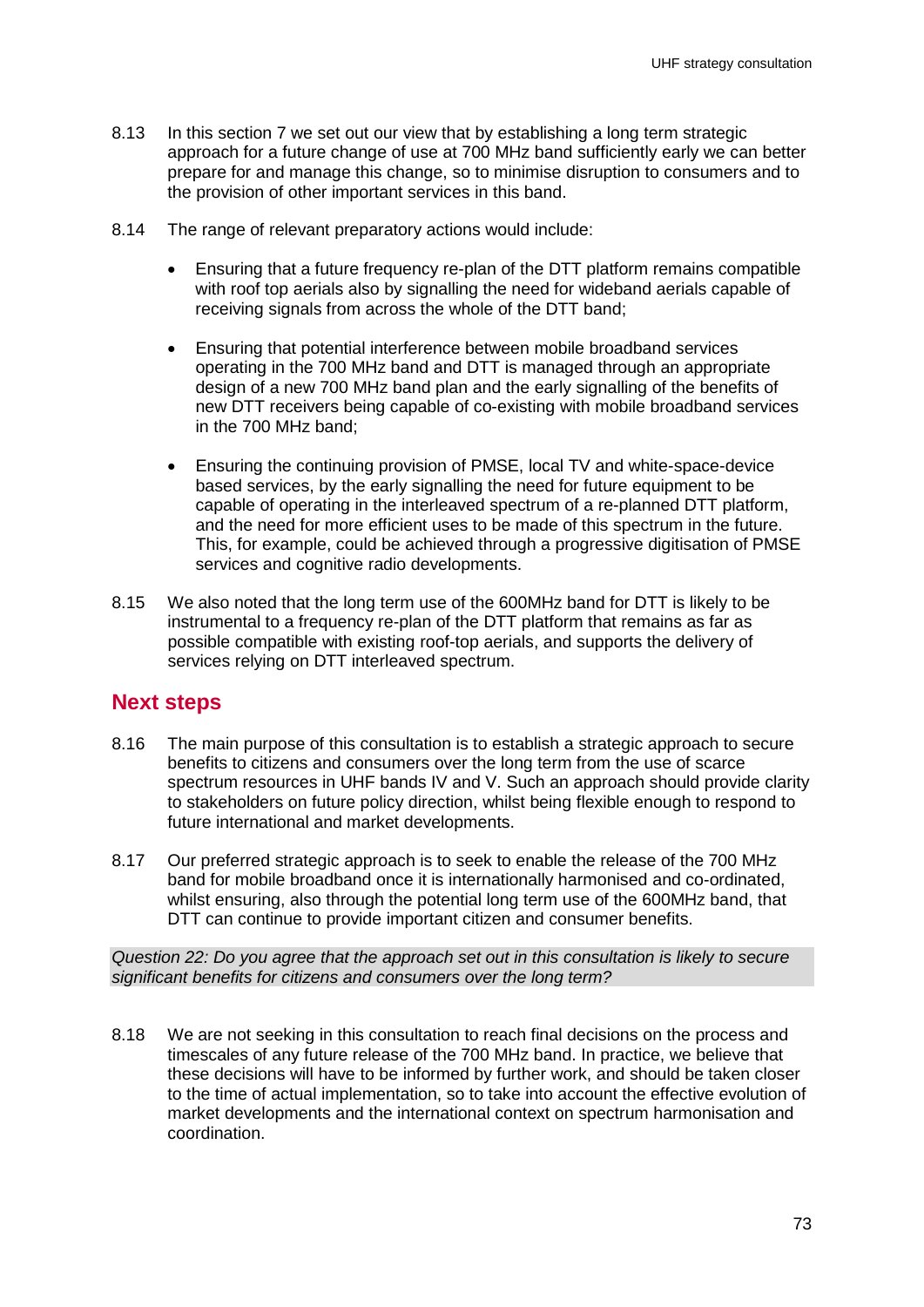- 8.19 The outcomes of this consultation will inform a number of important areas of further work, including:
	- **Use of 600MHz spectrum**: we will determine next steps on the release of the 600MHz band in light of responses to this consultation, as well as previous relevant consultations. If possible, we will make a statement on how to release this spectrum for short term use in a way that is consistent with the longer term approach determined through this consultation. Alternatively, we will consult again on a more detailed set of options for the release of this band, whilst still seeking to ensure consistency with our strategic approach.
	- **International engagement**: we will continue to represent UK's interest in international fora, including participating in further work under the auspices of the ITU on the harmonisation of the 700MHz band, and in longer term work on the international coordination of high power broadcast assignments that is likely to follow a resolution at WRC 2015.
	- **Preparing for a future DTT re-plan**: we will work to define an approach for facilitating any required industry led re-plan of the DTT spectrum which minimises costs and disruption for relevant stakeholders. Particular consideration will have to be given to minimising disruption for consumers and any new coexistence issues that may be associated with any such re-plan.
	- **Licensing arrangements**: the potential future changes to the use of spectrum we have outlined in this condoc will have important implications to spectrum and service licenses. Further work will be required this area, to understand how best to ensure that licensing arrangements enable the achievement of optimal outcomes for citizens and consumers.
	- **Managing impact on uses of interleaved spectrum**: we will have to work further with stakeholders to understand how best to facilitate the current and future potential uses of DTT interleaved spectrum.

*Question 23: Have we correctly identified the main areas of future work that could follow this consultation process subject to its outcome?*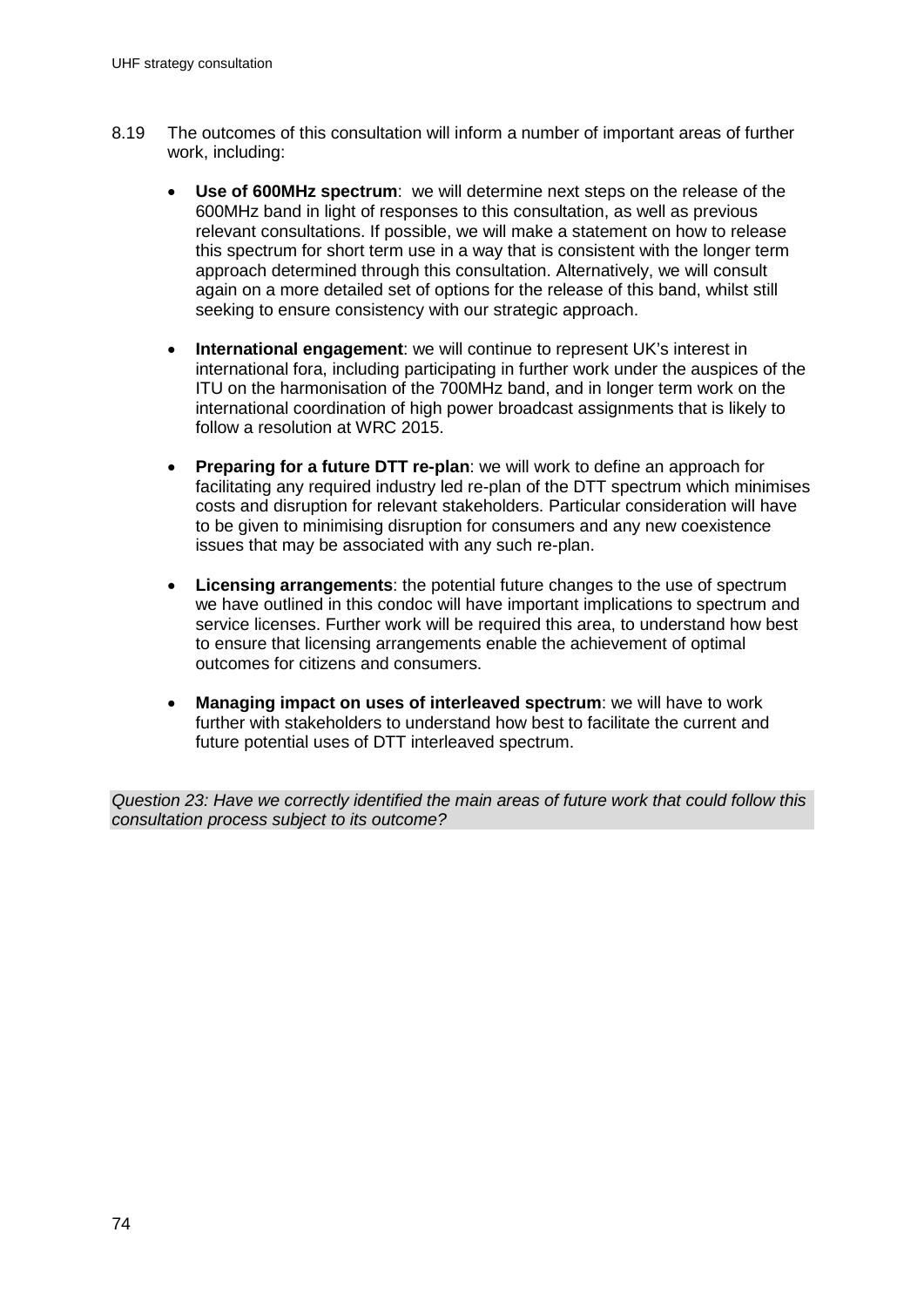# **Responding to this consultation**

## **How to respond**

- A1.1 Ofcom invites written views and comments on the issues raised in this document, to be made **by 5pm on 7 June 2012**.
- A1.2 Ofcom strongly prefers to receive responses using the online web form at <http://stakeholders.ofcom.org.uk/consultations/uhf-strategy/howtorespond/> , as this helps us to process the responses quickly and efficiently. We would also be grateful if you could assist us by completing a response cover sheet (see Annex 3), to indicate whether or not there are confidentiality issues. This response coversheet is incorporated into the online web form questionnaire.
- A1.3 For larger consultation responses particularly those with supporting charts, tables or other data - please email [UHFframework@ofcom.org.uk](mailto:UHFframework@ofcom.org.uk) attaching your response in Microsoft Word format, together with a consultation response coversheet.
- A1.4 Responses may alternatively be posted or faxed to the address below, marked with the title of the consultation.

Marco Marini Strategy, Chief Economist and Technology Group Riverside House 2A Southwark Bridge Road London SE1 9HA

Fax: 020 7981 3706

- A1.5 Note that we do not need a hard copy in addition to an electronic version. Ofcom will acknowledge receipt of responses if they are submitted using the online web form but not otherwise.
- A1.6 It would be helpful if your response could include direct answers to the questions asked in this document, which are listed together at Annex 4. It would also help if you can explain why you hold your views and how Ofcom's proposals would impact on you.

## **Confidentiality**

- A1.7 We believe it is important for everyone interested in an issue to see the views expressed by consultation respondents. We will therefore usually publish all responses on our website, [www.ofcom.org.uk,](http://www.ofcom.org.uk/) ideally on receipt. If you think your response should be kept confidential, can you please specify what part or whether all of your response should be kept confidential, and specify why. Please also place such parts in a separate annex.
- A1.8 If someone asks us to keep part or all of a response confidential, we will treat this request seriously and will try to respect this. But sometimes we will need to publish all responses, including those that are marked as confidential, in order to meet legal obligations.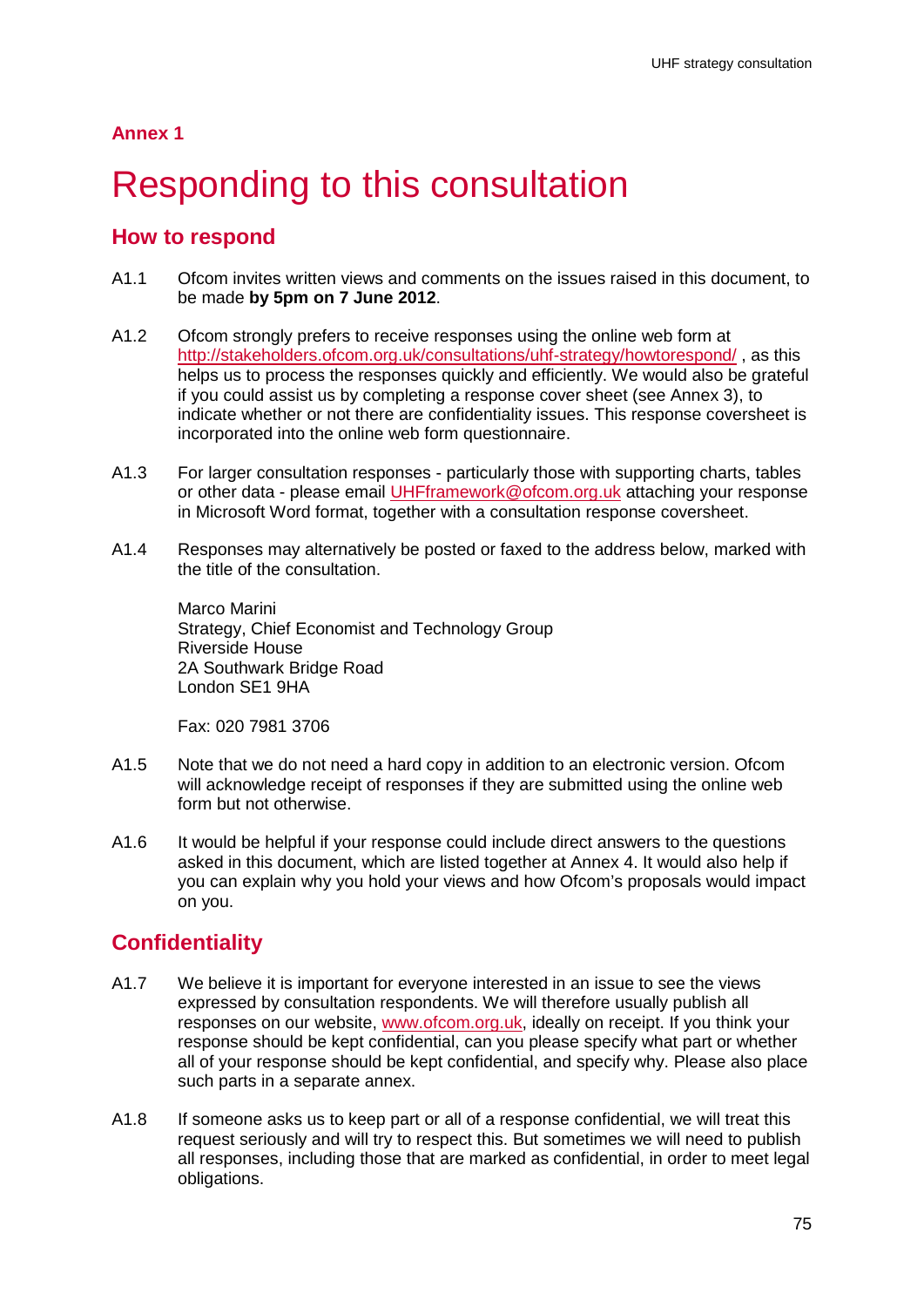A1.9 Please also note that copyright and all other intellectual property in responses will be assumed to be licensed to Ofcom to use. Ofcom's approach on intellectual property rights is explained further on its website at <http://www.ofcom.org.uk/about/accoun/disclaimer/>

## **Next steps**

- A1.10 Following the end of the consultation period, Ofcom intends to publish a statement in Autumn 2012.
- A1.11 Please note that you can register to receive free mail Updates alerting you to the publications of relevant Ofcom documents. For more details please see: [http://www.ofcom.org.uk/static/subscribe/select\\_list.htm](http://www.ofcom.org.uk/static/subscribe/select_list.htm)

### **Ofcom's consultation processes**

- A1.12 Ofcom seeks to ensure that responding to a consultation is easy as possible. For more information please see our consultation principles in Annex 2.
- A1.13 If you have any comments or suggestions on how Ofcom conducts its consultations, please call our consultation helpdesk on 020 7981 3003 or e-mail us at [consult@ofcom.org.uk](mailto:consult@ofcom.org.uk) . We would particularly welcome thoughts on how Ofcom could more effectively seek the views of those groups or individuals, such as small businesses or particular types of residential consumers, who are less likely to give their opinions through a formal consultation.
- A1.14 If you would like to discuss these issues or Ofcom's consultation processes more generally you can alternatively contact Graham Howell, Secretary to the Corporation, who is Ofcom's consultation champion:

Graham Howell **Ofcom** Riverside House 2a Southwark Bridge Road London SE1 9HA

Tel: 020 7981 3601

Email [Graham.Howell@ofcom.org.uk](mailto:Graham.Howell@ofcom.org.uk)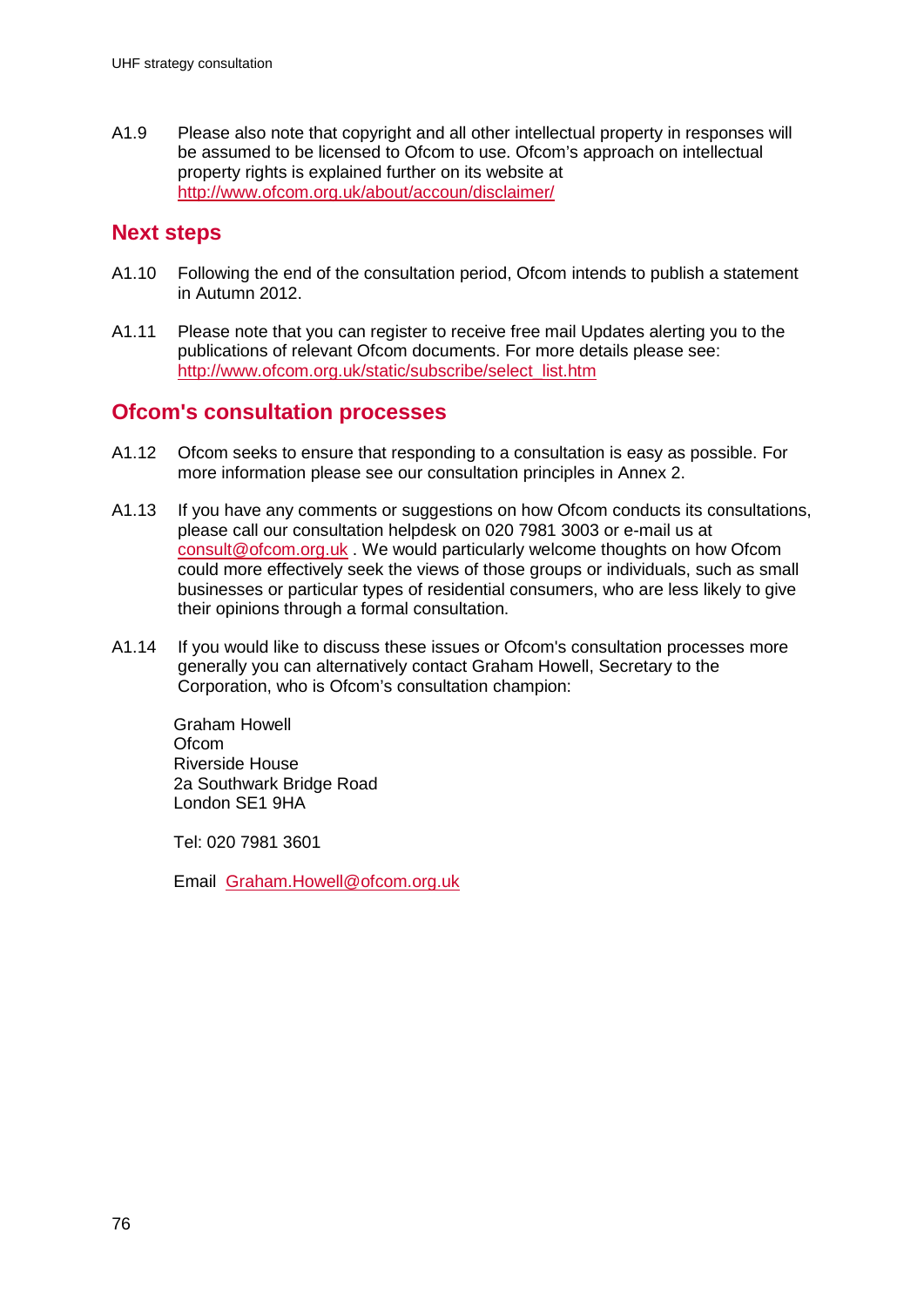# Ofcom's consultation principles

A2.1 Ofcom has published the following seven principles that it will follow for each public written consultation:

## **Before the consultation**

A2.2 Where possible, we will hold informal talks with people and organisations before announcing a big consultation to find out whether we are thinking in the right direction. If we do not have enough time to do this, we will hold an open meeting to explain our proposals shortly after announcing the consultation.

## **During the consultation**

- A2.3 We will be clear about who we are consulting, why, on what questions and for how long.
- A2.4 We will make the consultation document as short and simple as possible with a summary of no more than two pages. We will try to make it as easy as possible to give us a written response. If the consultation is complicated, we may provide a shortened Plain English Guide for smaller organisations or individuals who would otherwise not be able to spare the time to share their views.
- A2.5 We will consult for up to 10 weeks depending on the potential impact of our proposals.
- A2.6 A person within Ofcom will be in charge of making sure we follow our own guidelines and reach out to the largest number of people and organisations interested in the outcome of our decisions. Ofcom's 'Consultation Champion' will also be the main person to contact with views on the way we run our consultations.
- A2.7 If we are not able to follow one of these principles, we will explain why.

## **After the consultation**

A2.8 We think it is important for everyone interested in an issue to see the views of others during a consultation. We would usually publish all the responses we have received on our website. In our statement, we will give reasons for our decisions and will give an account of how the views of those concerned helped shape those decisions.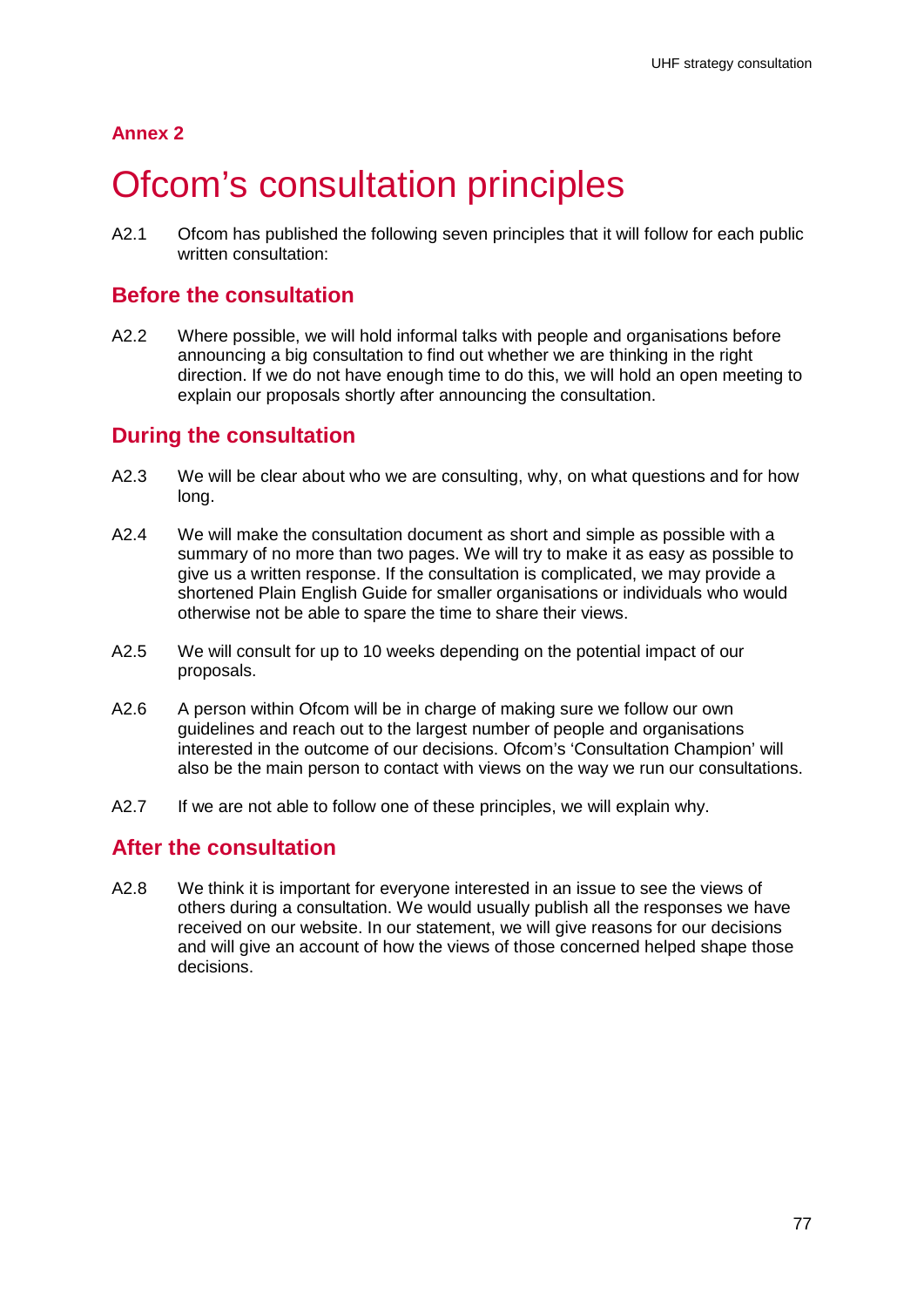# 3 Consultation response cover sheet

- A3.1 In the interests of transparency and good regulatory practice, we will publish all consultation responses in full on our website, [www.ofcom.org.uk.](http://www.ofcom.org.uk/)
- A3.2 We have produced a coversheet for responses (see below) and would be very grateful if you could send one with your response (this is incorporated into the online web form if you respond in this way). This will speed up our processing of responses, and help to maintain confidentiality where appropriate.
- A3.3 The quality of consultation can be enhanced by publishing responses before the consultation period closes. In particular, this can help those individuals and organisations with limited resources or familiarity with the issues to respond in a more informed way. Therefore Ofcom would encourage respondents to complete their coversheet in a way that allows Ofcom to publish their responses upon receipt, rather than waiting until the consultation period has ended.
- A3.4 We strongly prefer to receive responses via the online web form which incorporates the coversheet. If you are responding via email, post or fax you can download an electronic copy of this coversheet in Word or RTF format from the 'Consultations' section of our website at [www.ofcom.org.uk/consult/.](http://www.ofcom.org.uk/consult/)
- A3.5 Please put any parts of your response you consider should be kept confidential in a separate annex to your response and include your reasons why this part of your response should not be published. This can include information such as your personal background and experience. If you want your name, address, other contact details, or job title to remain confidential, please provide them in your cover sheet only, so that we don't have to edit your response.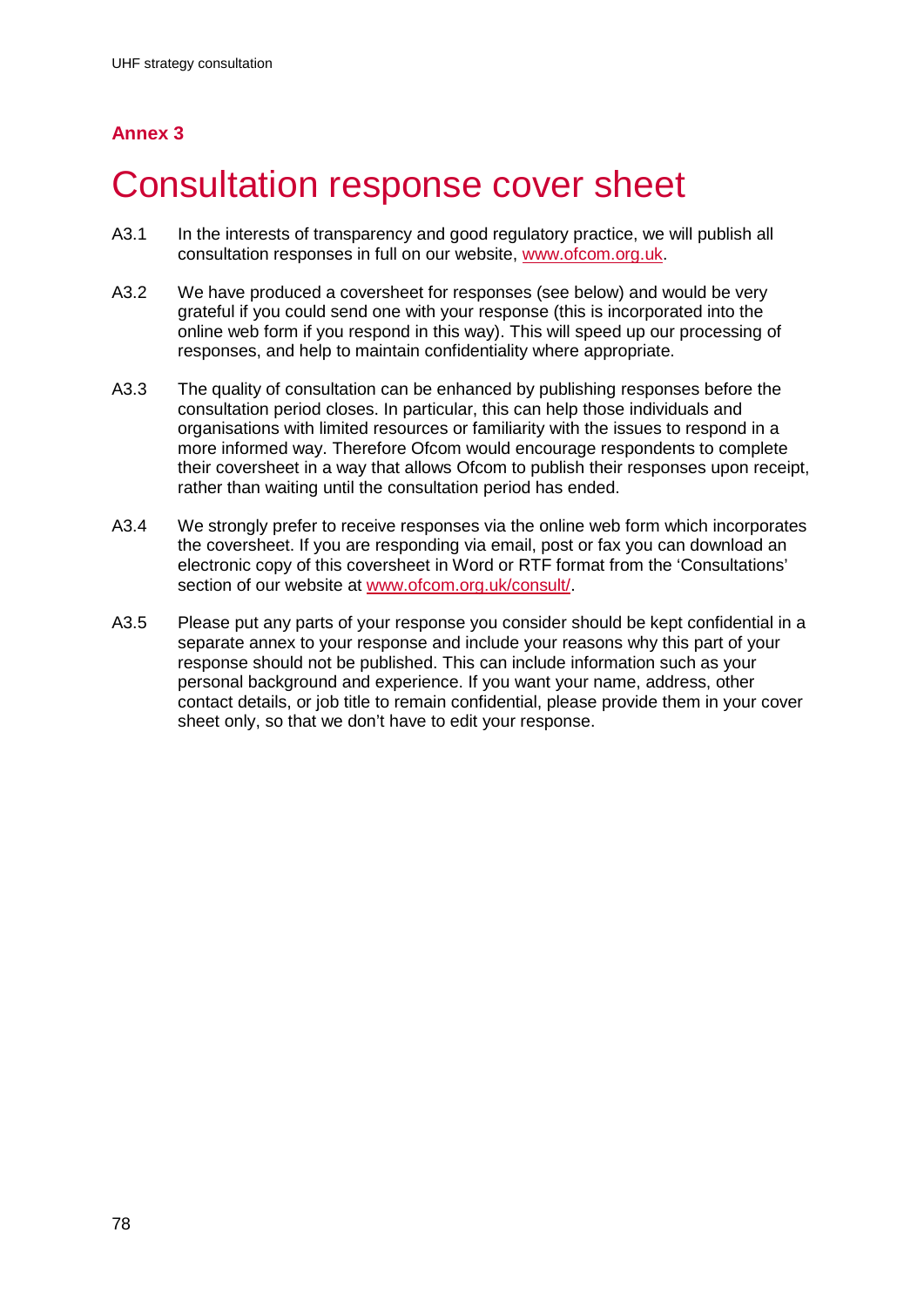## **Cover sheet for response to an Ofcom consultation**

| <b>BASIC DETAILS</b>                                                                                                                                                                                                                                                                                                                                                                                                                                                |
|---------------------------------------------------------------------------------------------------------------------------------------------------------------------------------------------------------------------------------------------------------------------------------------------------------------------------------------------------------------------------------------------------------------------------------------------------------------------|
| Consultation title:                                                                                                                                                                                                                                                                                                                                                                                                                                                 |
| To (Ofcom contact):                                                                                                                                                                                                                                                                                                                                                                                                                                                 |
| Name of respondent:                                                                                                                                                                                                                                                                                                                                                                                                                                                 |
| Representing (self or organisation/s):                                                                                                                                                                                                                                                                                                                                                                                                                              |
| Address (if not received by email):                                                                                                                                                                                                                                                                                                                                                                                                                                 |
| <b>CONFIDENTIALITY</b>                                                                                                                                                                                                                                                                                                                                                                                                                                              |
| Please tick below what part of your response you consider is confidential, giving your<br>reasons why                                                                                                                                                                                                                                                                                                                                                               |
| Nothing<br>Name/contact details/job title                                                                                                                                                                                                                                                                                                                                                                                                                           |
| Organisation<br>Whole response                                                                                                                                                                                                                                                                                                                                                                                                                                      |
| Part of the response<br>If there is no separate annex, which parts?                                                                                                                                                                                                                                                                                                                                                                                                 |
| If you want part of your response, your name or your organisation not to be published, can<br>Ofcom still publish a reference to the contents of your response (including, for any<br>confidential parts, a general summary that does not disclose the specific information or<br>enable you to be identified)?                                                                                                                                                     |
| <b>DECLARATION</b>                                                                                                                                                                                                                                                                                                                                                                                                                                                  |
| I confirm that the correspondence supplied with this cover sheet is a formal consultation<br>response that Ofcom can publish. However, in supplying this response, I understand that<br>Ofcom may need to publish all responses, including those which are marked as confidential,<br>in order to meet legal obligations. If I have sent my response by email, Ofcom can disregard<br>any standard e-mail text about not disclosing email contents and attachments. |
| Ofcom seeks to publish responses on receipt. If your response is<br>non-confidential (in whole or in part), and you would prefer us to<br>publish your response only once the consultation has ended, please tick here.                                                                                                                                                                                                                                             |
| Name<br>Signed (if hard copy)                                                                                                                                                                                                                                                                                                                                                                                                                                       |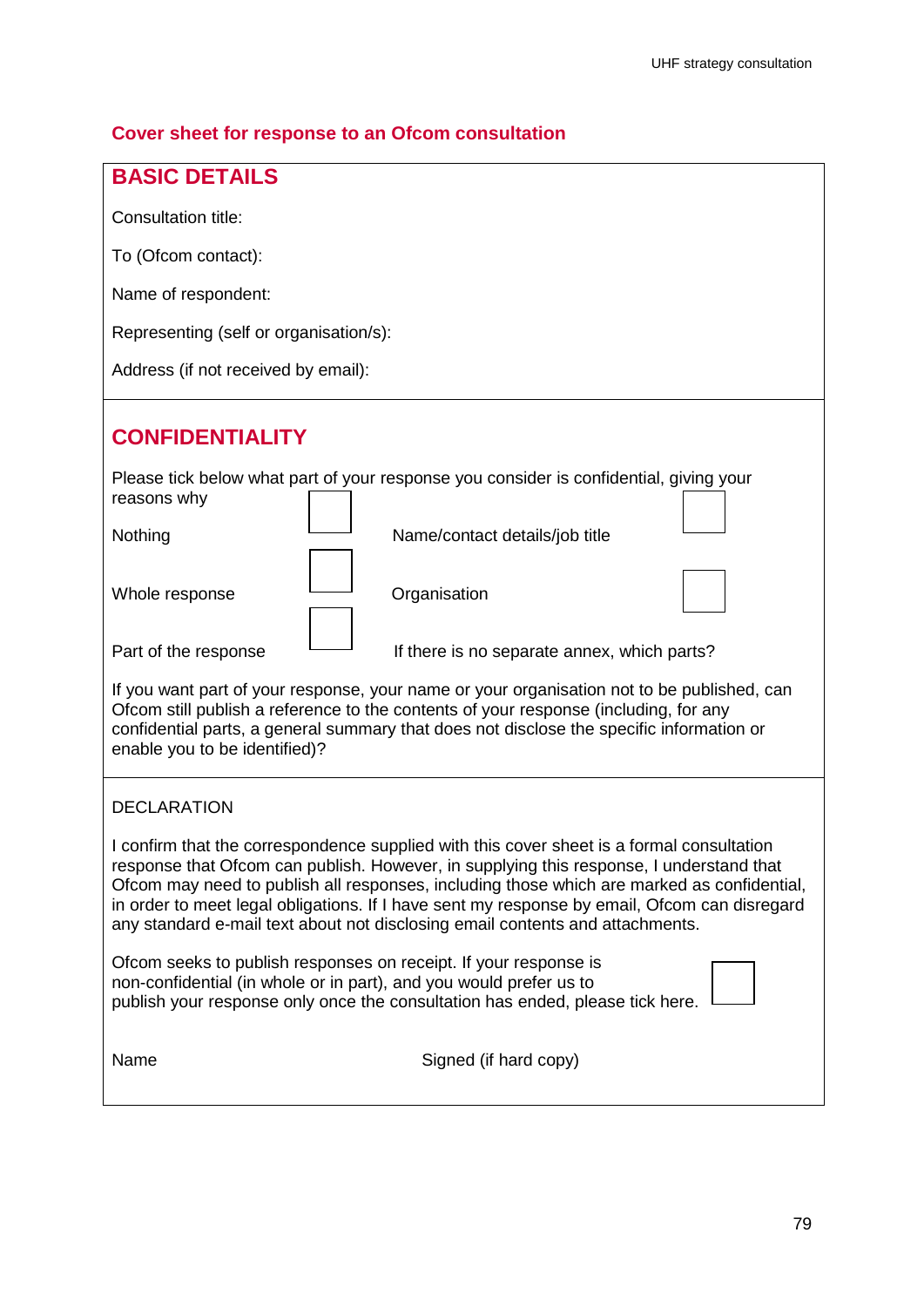# **Consultation questions**

#### **Future mobile broadband spectrum requirements**

*Question 1: Do you agree that meeting the future growth in demand for mobile broadband capacity will deliver significant benefits to citizens and consumers?*

*Question 2: Do you agree that additional harmonised mobile broadband spectrum will play an important role in meeting the future growth in demand for mobile broadband capacity? What are your views on the overall quantity of harmonised spectrum that will be required to meet future demand? How does this compare with the expected increase in spectrum for mobile use discussed in this section?*

*Question 3: Do you agree that additional harmonised spectrum provided by the 700 MHz band could play an important role in meeting the future growth in mobile broadband capacity?* 

*Question 4: Do you agree that the value of the role played by the 700 MHz band in meeting the future growth in mobile broadband capacity would be greater if it becomes available before other capacity enhancing techniques have been exhausted at existing mobile sites?*

*Question 5: What timing of 700MHz release would maximise the benefits associated with its use for mobile broadband?*

#### **Future DTT spectrum requirements**

*Question 6: Do you agree that DTT will continue to play an important role in providing universal low cost access to PSB content over at least the next decade?*

*Question 7: Do you agree that, absent major changes in available spectrum, DTT would continue to remain attractive to viewers and deliver important benefits to citizens and consumers over at least the next decade?*

*Question 8: What are your views on the future technical evolution of the DTT platform? Are there other relevant factors affecting future DTT spectrum requirements that we should consider as we develop an approach to secure benefits from UHF band IV and V over the long term?* 

*Question 9: Do you agree that a longer term approach to secure benefits from UHF band IV and V should consider how to safeguard benefits delivered by the DTT platform?*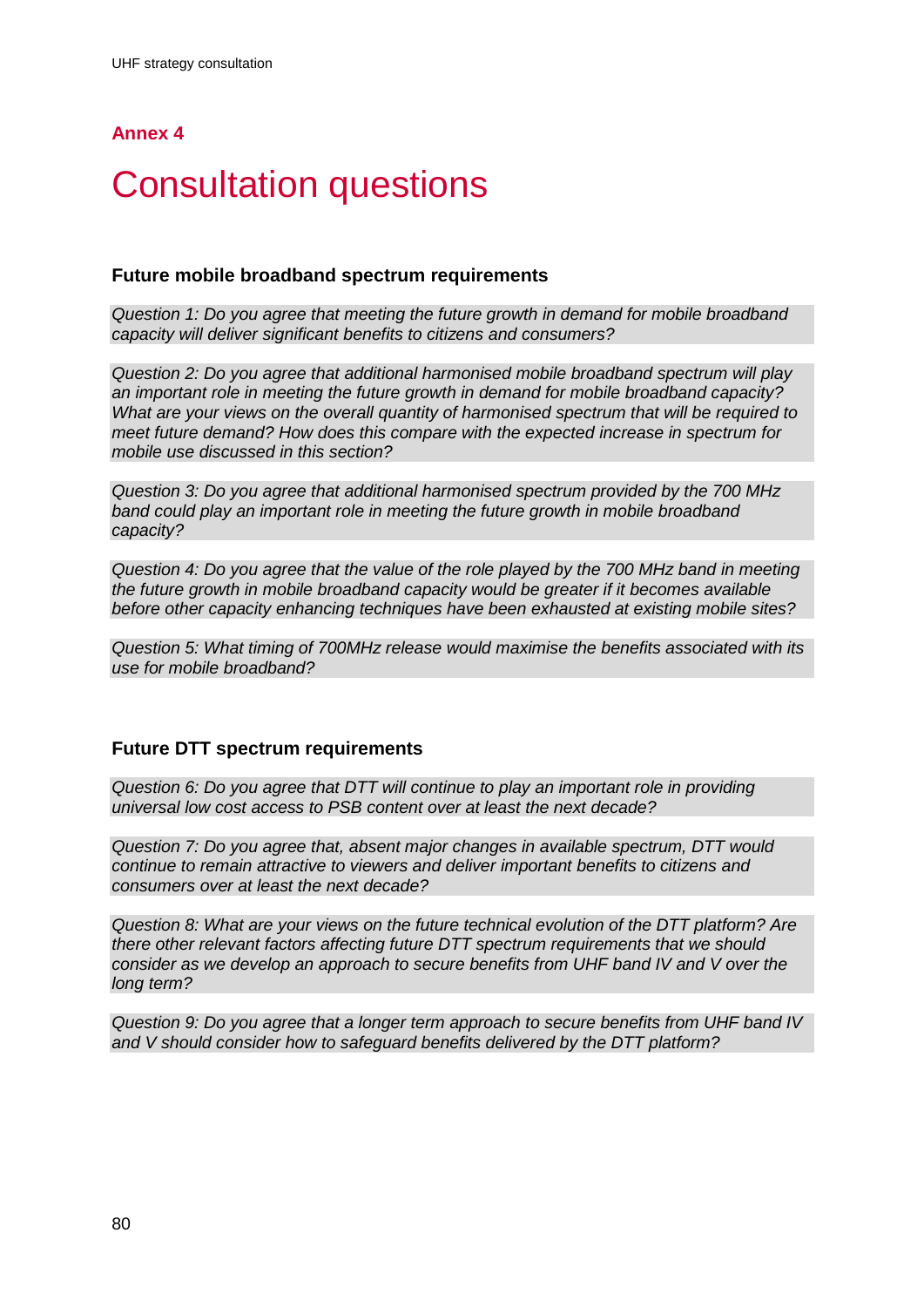#### **Other uses of UHF bands IV and V**

*Question 10: Are there other material factors affecting the future requirements of PMSE that we should consider as we develop an approach to secure long term benefits from UHF band IV and V?*

*Question 11: Are there other material factors affecting the future requirements of Local TV that we should consider as we develop an approach to secure long term benefits from UHF band IV and V?*

*Question 12: Are there other material factors affecting the future requirements of WSD applications that we should consider as we develop an approach to secure long term benefits from UHF band IV and V?*

*Question 13: Aside from WSDs, are there other innovative ways in which to use UHF bands IV and V to deliver services and, therefore, material benefits to users*

*Question 14: Are there other material factors affecting the future requirements of emergency services applications that we should be aware of as we develop an approach to secure long term benefits from UHF band IV and V?*

#### **Securing long term benefits for citizens and consumers**

*Question 15: Do you agree that the approach that is most likely to secure significant benefits from UHF band IV and V over the long term is one that enables the release of the 700 MHz band for mobile broadband whilst also ensuring the role of the DTT platform is safeguarded?* 

*Question 16: Do you believe there is a material risk that the DTT platform will have insufficient spectrum to continue to deliver important benefits (including providing universal low cost access to PSB content) if the 600MHz band is not used for DTT when the after clearance of the 700 MHz band?* 

*Question 17: Do you believe that using the 600 MHz band for DTT after clearing the 700 MHz band would reduce the risk that the DTT platform will not be able to continue to provide important citizen and consumer benefits?* 

*Question 18: Do you agree that the future benefits for citizens and consumers of enabling the release of the 700 MHz band whilst maintaining the role of DTT are likely to outweigh the loss in benefits of the 600 MHz band not being able to be used for other services in the long term?*

*Question 19: Have we identified correctly the possible short-term uses of the 600 MHz spectrum? Are there other short-term uses we should consider?*

*Question 20: Which option(s) for releasing 600 MHz in the short term would maximise its value whilst supporting our proposed longer term objectives?*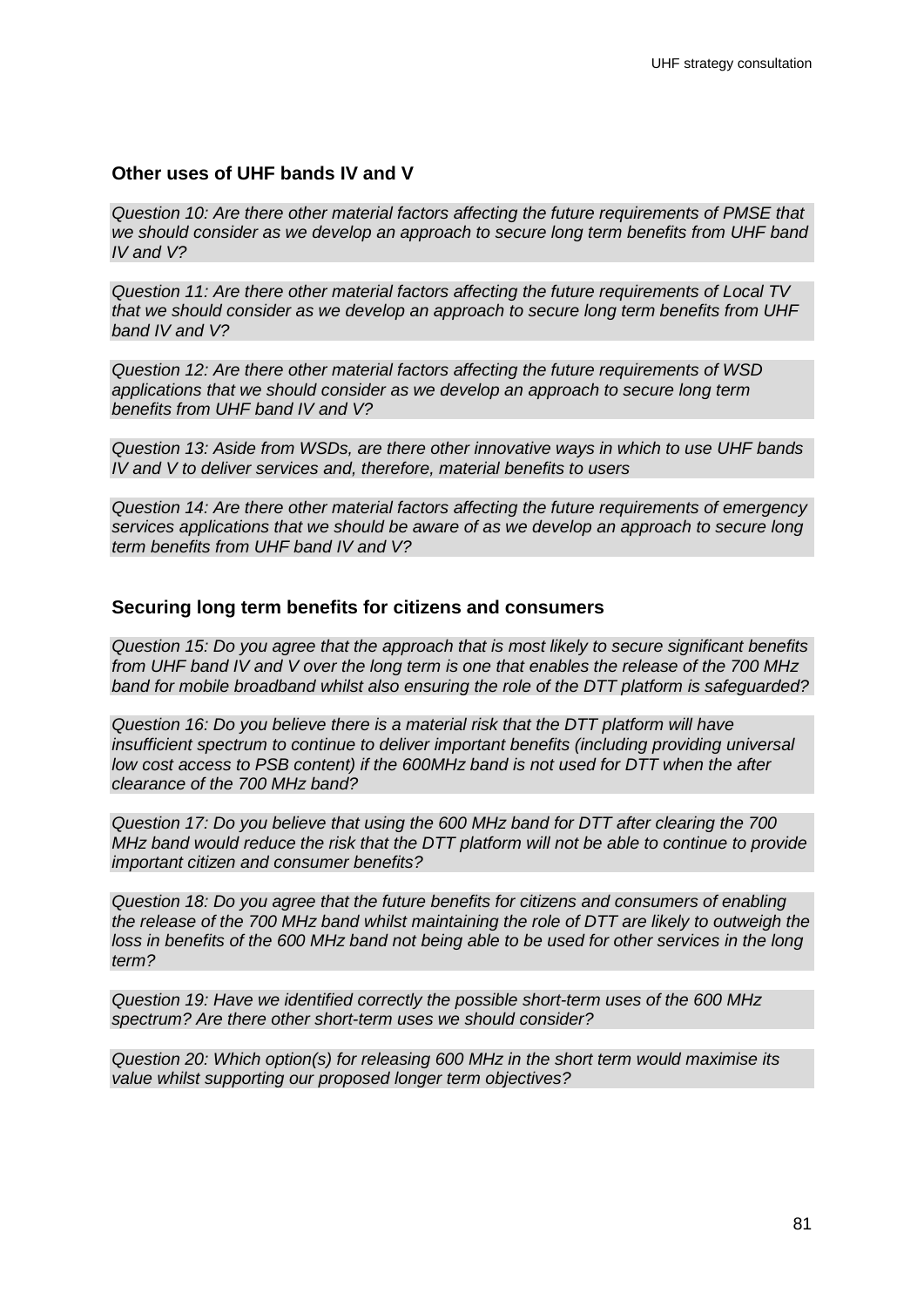### **The wider impacts of changing the use of the 700MHz band**

*Question 21: Do you agree that the wider impacts of a future change of use of the 700MHz band could be managed to prevent them having a detrimental impact on consumers and the services operating in this band?*

### **Proposed approach for securing future benefits and next steps**

*Question 22: Do you agree that the approach set out in this consultation is likely to secure significant benefits for citizens and consumers over the long term?*

*Question 23: Have we correctly identified the main areas of future work that could follow this consultation process subject to its outcome?*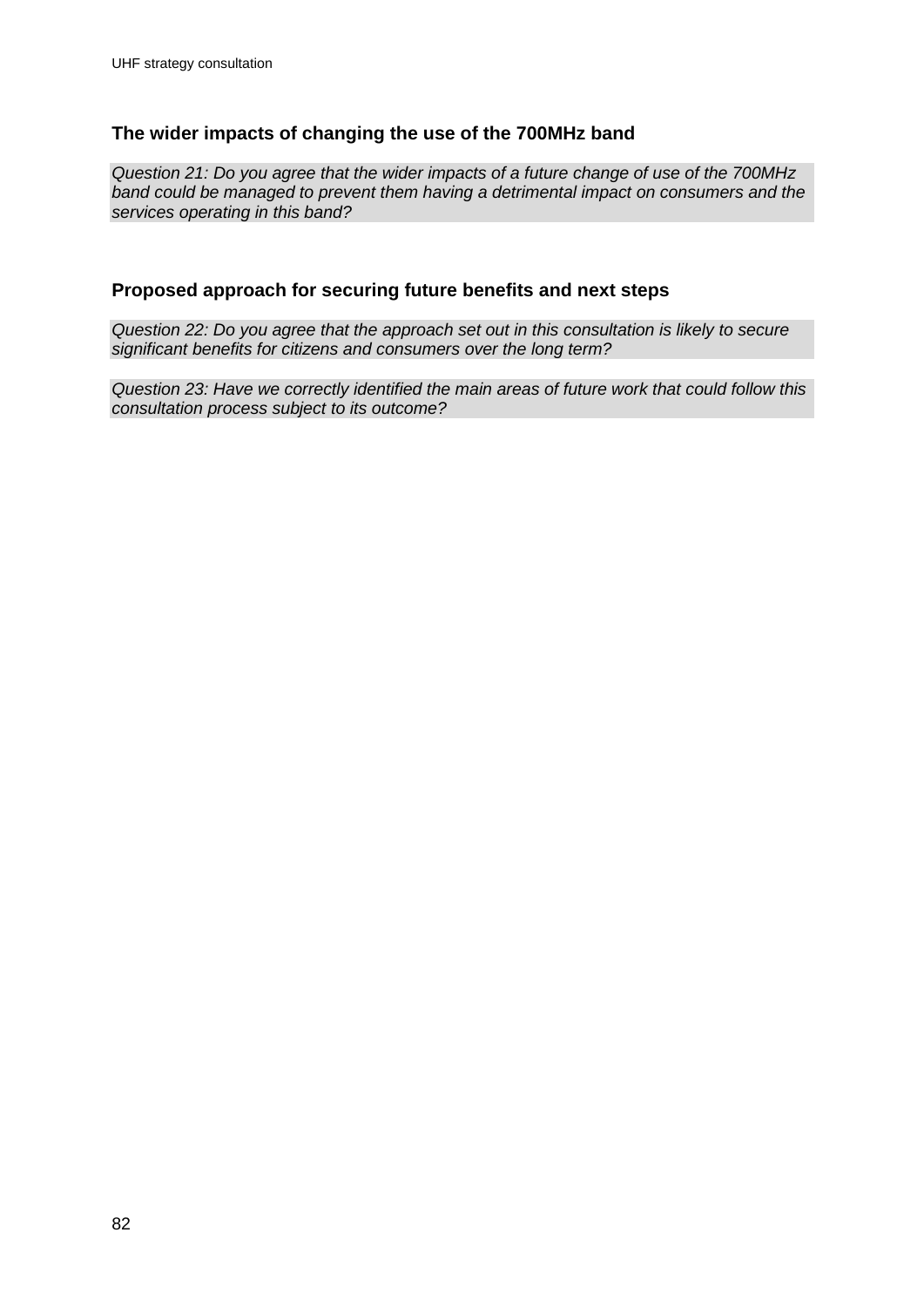# 5 Summary of responses to the April 2011 Call for Input

- A5.1 On 20 April 2011 we published a call for input inviting stakeholders to submit their views on the long term future of UHF spectrum bands IV and V. We received 32 responses from a variety of stakeholders, including:
	- Broadcasters and DTT multiplex license holders including a joint submission from the BBC, ITV, Channel 4, Channel 5, S4/C, Arqiva and SDN (referred to as "the joint PSB / MUX operators' submission" in the remainder of this summary), a submission from Freeview and a separate individual submission from Arqiva.
	- Mobile operators Everything Everywhere (EE) and Vodafone
	- BT
	- **Sky**
	- Technology companies Motorola Solutions, Ericsson.
	- Representatives of the PMSE community including BEIRG, JFMG and various PMSE users
	- Representatives of the PPDR (Public Protection and Disaster Relief) community – including BAPCO (British Association of Policing Communities), Tetra Association
	- Consumer associations Consumer Focus Scotland, Dorset Broadcast Action **Group**
	- Cable industry stakeholders Virgin Media, Cable Europe
	- Other industry associations Intellect, Confederation of Aerial industries
	- Various interested individuals
- A5.2 Most stakeholders welcomed Ofcom's initiative to undertake work aimed at providing a strategic view over the long term future of UHF spectrum, and the opportunity to contribute early to our thinking.
- A5.3 Here below we summarise views expressed in relation to the key themes we have identified.

## **Future relevance of DTT**

A5.4 The joint PSB / MUX operators' submission, Arqiva, Freeview and BT highlighted DTT is currently the most popular broadcasting platform in the UK, and it will continue to remain highly relevant to UK viewers over the long term, providing near universal FTA access to linear TV and PSB content in particular. This underlines DTT's contribution to public policy objectives and TV platform competition.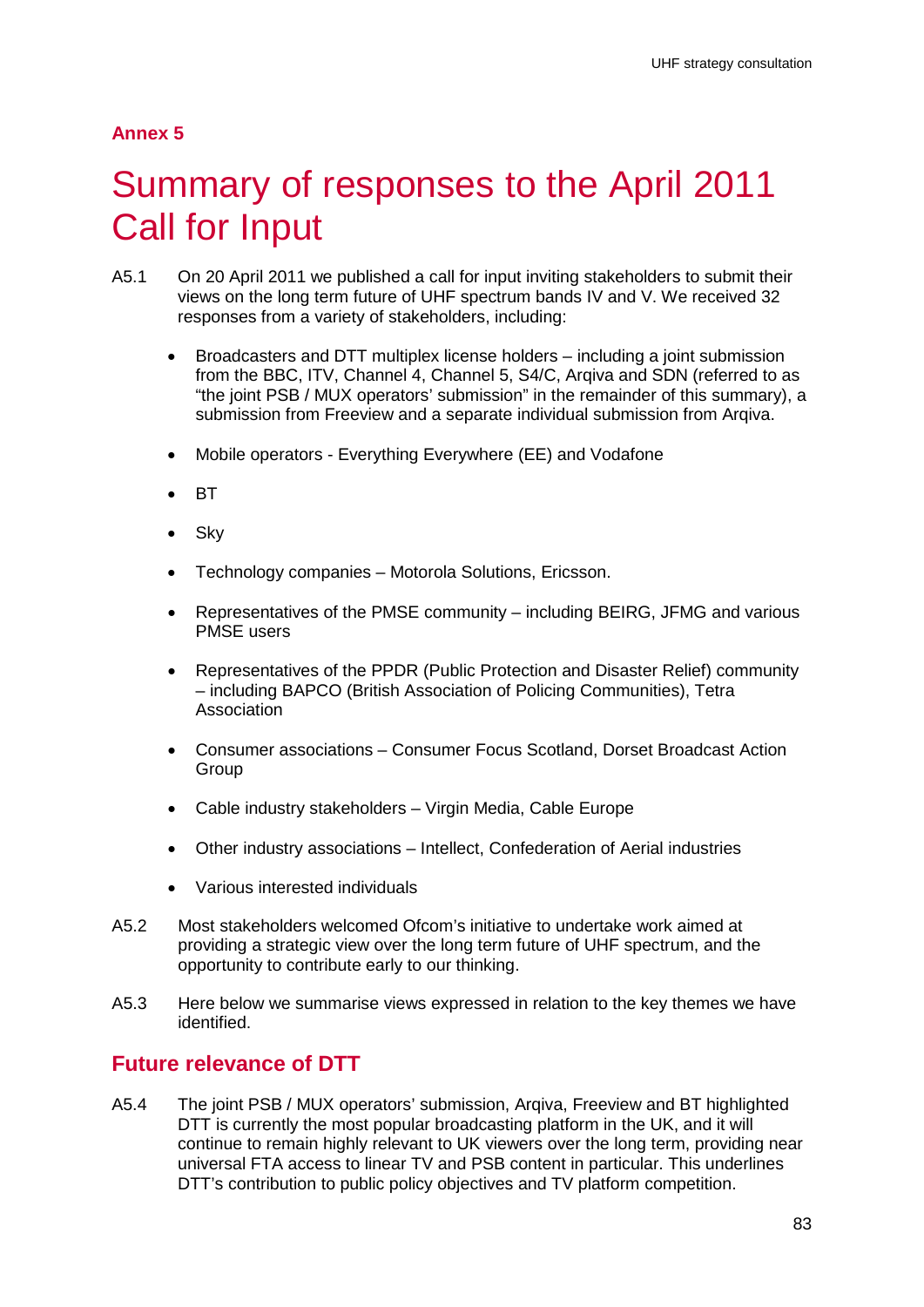- A5.5 BT and Arqiva also argued that the breadth and variety of services available through DTT is an important factor in determining its relevance and popularity, and that additional spectrum (at 600MHz) will be important to sustain DTT's evolution and competition across TV platforms.
- A5.6 Vodafone, EE and Sky took a different view. They argued that DTT faces fundamental challenges in the long term as consumer preferences evolve towards HD, 3D, and non-linear video. Although a substantial proportion of consumers will continue to use DTT, especially for second sets, demand for advanced TV services will shift towards other platforms. This, associated with increasing efficiency resulting from upgrades to DVB-T2 and MPEG-4, will enable the opportunity for a reallocation of UHF spectrum to other services. Sky also stressed it supports moves to incentivise DTT services to use spectrum as efficiently as possible over time, potentially through AIP mechanisms and trading.

## **Alternative primary uses of UHF spectrum**

- A5.7 Vodafone, EE and Ericsson stressed that the expected strong growth in mobile data volumes will result in a general increase in demand for bandwidth for mobile services. Spectrum below 1GHz raise will be particularly important to increase coverage, especially in-building, given most data is consumed indoors. These stakeholders also highlighted the importance of international harmonisation to enable economies of scale. EE raised the issue that differences in sub 1 GHz spectrum allocation amongst the 4 MNOs could inhibit competition. EE also suggested that no further UHF spectrum should be devoted to DTT and once existing DTT licenses come up for review, Ofcom should consider whether the spectrum can be used for mobile broadband.
- A5.8 BT and Sky instead argued that mobile operators will not require spectrum in addition to the bands already expected to be released for mobile use over the next few years (800MHz, 2.6GHz and bands likely to be released by Government). BT stressed that an increasing use of smaller cell sizes and Wi-Fi offloading will help meeting increasing demands for indoor mobile data.
- A5.9 Sky underlined that Wi-Fi will require more spectrum in the near future. It signalled an immediate interest in a primary allocation in the 600MHz band to provide enhanced Wi-Fi services, although it also stressed the importance of TV whitespaces for the same end.
- A5.10 Respondents representing the PPDR community highlighted the US decision to reserve spectrum in the 700 MHz band for emergency services applications. An internationally harmonised reservation of UHF spectrum for PDDR use modelled on the US decision would enable industry and Government to benefit from improved economies of scale. The implementation of solutions based on LTE networks would meet the increasing demand across the public safety community for richer applications and faster emergency responses, which would result in enhanced citizen benefits. Motorola also stressed that it would not be appropriate for new PPDR applications to be delivered through public mobile networks, as this would not meet specific reliability and QoS requirements.
- A5.11 The Joint Radio Company noted that any future re-planning of UHF spectrum in future could also provide an opportunity to meet requirements of the utilities sectors. and underlined these would deliver citizen benefits given the link with Government objectives in relation to critical national infrastructure.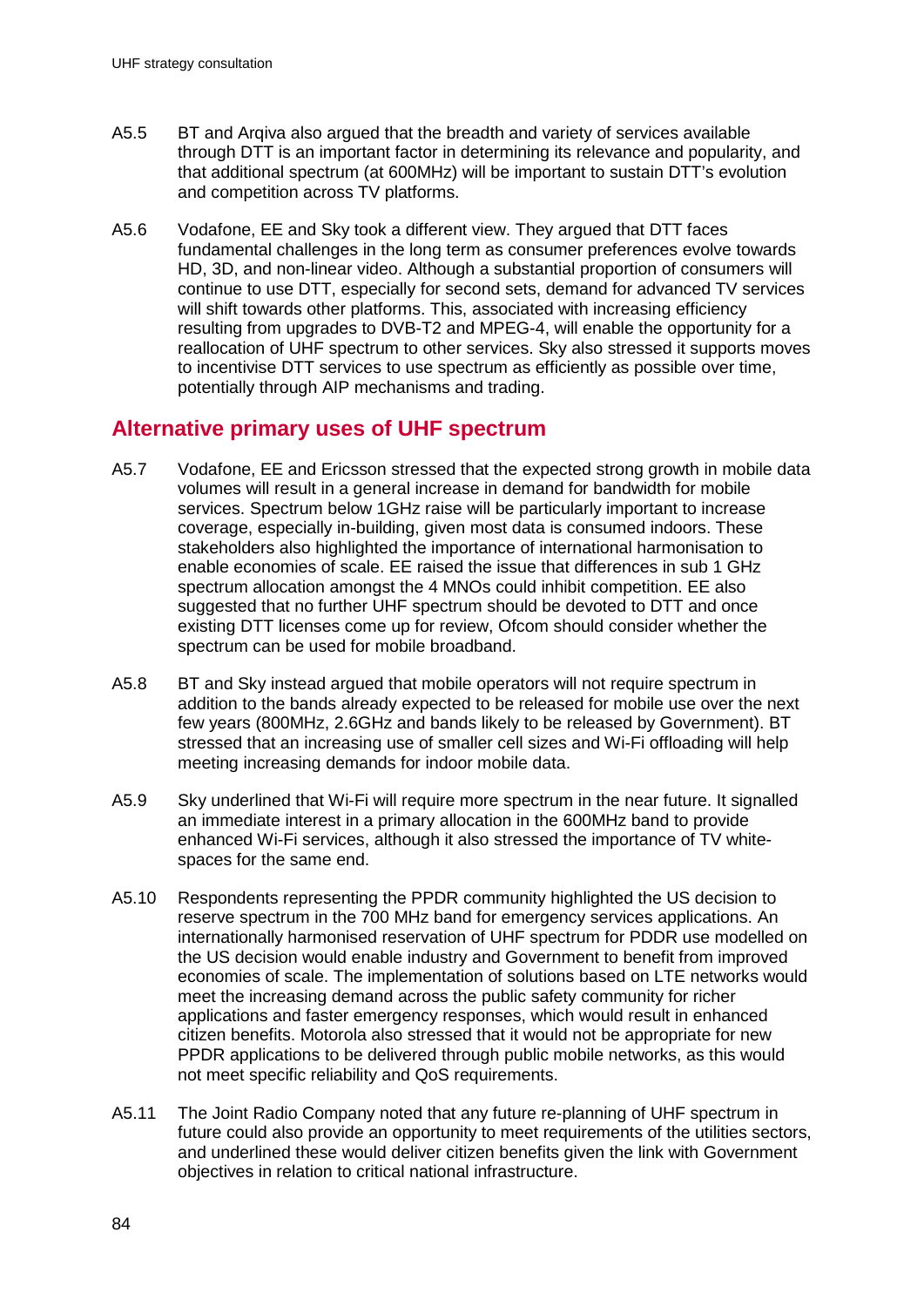## **Secondary and tertiary uses of UHF spectrum**

- A5.12 The PMSE community raised significant concerns that changes to UHF allocations may hinder their ability to access interleaved spectrum. BEIRG, in a submission supported also by other members of the PMSE community, highlighted that any further reduction in DTT interleaved spectrum following the release of the 800MHz band would seriously affect PMSE users. BEIRG argued that in the event that the 700 MHZ band is earmarked for auction PMSE must be granted access to the 600 MHZ band. PMSE users also contended that their current use of spectrum is being challenged by cognitive devices, and that a future migration to other spectrum bands following a re-plan would not be practical due to the limited availability of equipment operating outside UHF spectrum.
- A5.13 BT and Sky encouraged Ofcom to enable white-space devices (WSD) usage in UHF interleaved spectrum. BT highlighted that the continued presence of DTT in UHF spectrum is necessary to the development of WSD applications. Sky underlined that TV white spaces will be particularly relevant for the provision of Wi-Fi services.

## **Views on the 600MHz band**

- A5.14 The joint PSB / MUX operators' submission argued that Ofcom should delay the 600MHz spectrum awards until we have reached a clearer view on the longer term framework for the use of UHF spectrum, so to ensure that any release of UHF spectrum (beyond the 800 MHz band) is carried out in a strategically consistent manner.
- A5.15 EE and Vodafone expressed a very similar position. They encouraged Ofcom to put the award of the 600MHz band on hold while a longer term strategy on UHF spectrum bands IV and V is being developed. Vodafone stressed that spectrum at 600MHz could be extremely valuable in facilitating the clearance of spectrum for a second digital dividend.
- A5.16 Similarly, BEIRG argued that until the fact of UHF bands IV and V have been decided, there should not be further moves towards the release of 600MHz spectrum. BEIRG's view is that in the event that the 700MHZ band is earmarked for auction, the PMSE sector must be granted access to the 600MHZ band.
- A5.17 Arqiva, in its individual submission, highlighted that spectrum at 600MHz would provide the additional capacity needed to overcome constraints to DTT innovation. Arqiva underlined it strongly believes that the 600MHz band should therefore be reserved for broadcast use. BT expressed a similar position and stressed that 600MHz spectrum should be released at the earliest opportunity to help satisfy demand for HD on DTT. BT contended that the present exercise examining the long term use of UHF spectrum should not disrupt the 600 award timeline.
- A5.18 Sky stressed Ofcom should not do anything to risk a delay in the release of 600MHz spectrum. Sky also re-iterated its support to a market-led approach to allocating this spectrum and encouraged Ofcom to limit itself to reasonable and non-intrusive licence conditions.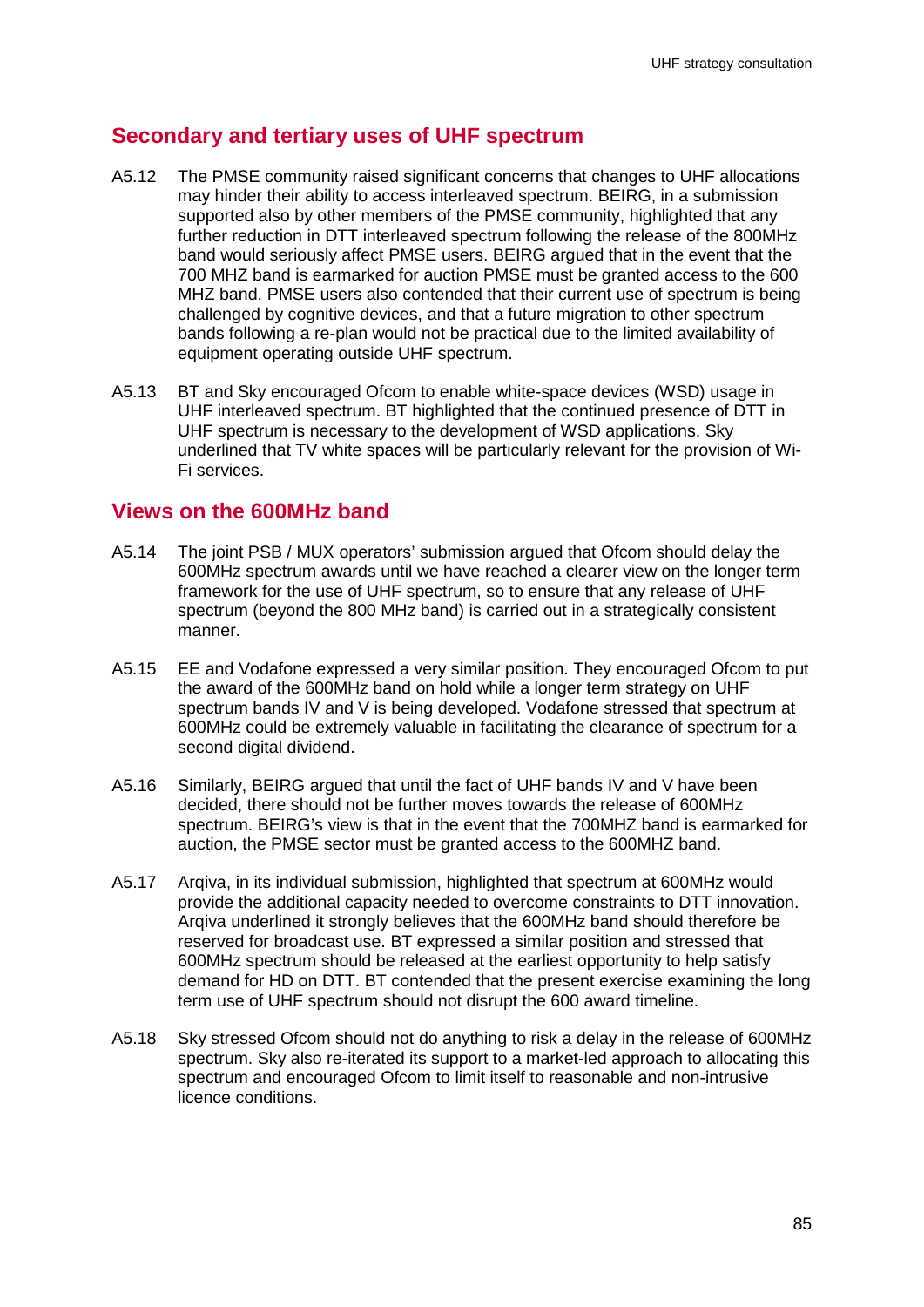## **Comments on timescales associated with possible future changes in use of UHF spectrum**

- A5.19 Arqiva noted that international discussions around potential for further harmonisation of alternative uses of UHF spectrum may begin at WRC 2015/16, and that the inclusion of an agenda item on this matter is currently under consideration. Arqiva estimated the timing associated with an internationally coordinated UHF re-plan, which it suggested may not be initiated until 2022/3.
- A5.20 JFMG highlighted that our August 2010 statement on future spectrum access for PMSE recognised the need to provide 10 year security of tenure to PMSE users. BEIRG also indicated that any future re-balancing should allow for industry to produce compatible equipment and should not be considered until the replacement equipment purchased by PMSE users moving from channel 38 has reached the end of its lifespan.
- A5.21 TETRA Association noted the in the UK there is a need to find a PPDR spectrum solution in good time before the expiry of the Airwave service contracts

## **Consumer issues**

- A5.22 The joint PSB / MUX operators' submission raised concerns about the significant costs to consumers of upgrading equipment and aerials in the event of a re-plan and the need for public communication and support for vulnerable groups, as was conducted for DSO. The same stakeholders suggested that any costs to consumers should be borne by the spectrum users that would benefit from re-balancing. Similarly, Freeview also noted that consumers have already made significant investments in DTT equipment, and expect continuity of service as a result. Vodafone suggested Ofcom should investigate how the TV aerial industry can be encouraged (or required) to install only wideband antennas throughout the UK, so as to minimise the number of domestic TV reception antennas that will need to be replaced following adjustments to the use of UHF spectrum.
- A5.23 Ericsson conversely argued that whilst some DTT antennas would need replacing, a combination of LTE and MIMO networks providing mobile broadband and enhanced broadcast capacity would mean that replacement indoor antennas could be fitted inexpensively.
- A5.24 Some stakeholders also raised concerns about coverage and availability, both of DTT and mobile broadband services. The Dorset Broadcast Action Group raised concerns that there is currently a shortfall in coverage of DTT, with uneven availability of channels in some areas (exacerbated by introduction of HD on one multiplex) which could be resolved by allocating additional spectrum to DTT.
- A5.25 Consumer Focus Scotland highlighted issues related to poor mobile coverage and lack of access to fixed broadband in rural areas. They felt that any future framework developed for spectrum allocation must have a focus on how it can be used to bridge the digital divide, and should have reference to consumer demand.

## **Technical issues**

A5.26 Another issue raised by some stakeholders was the extent to which there should be a guard band between DTT and other services. The Confederation of Aerial Industries contended that any further release of spectrum should provide for a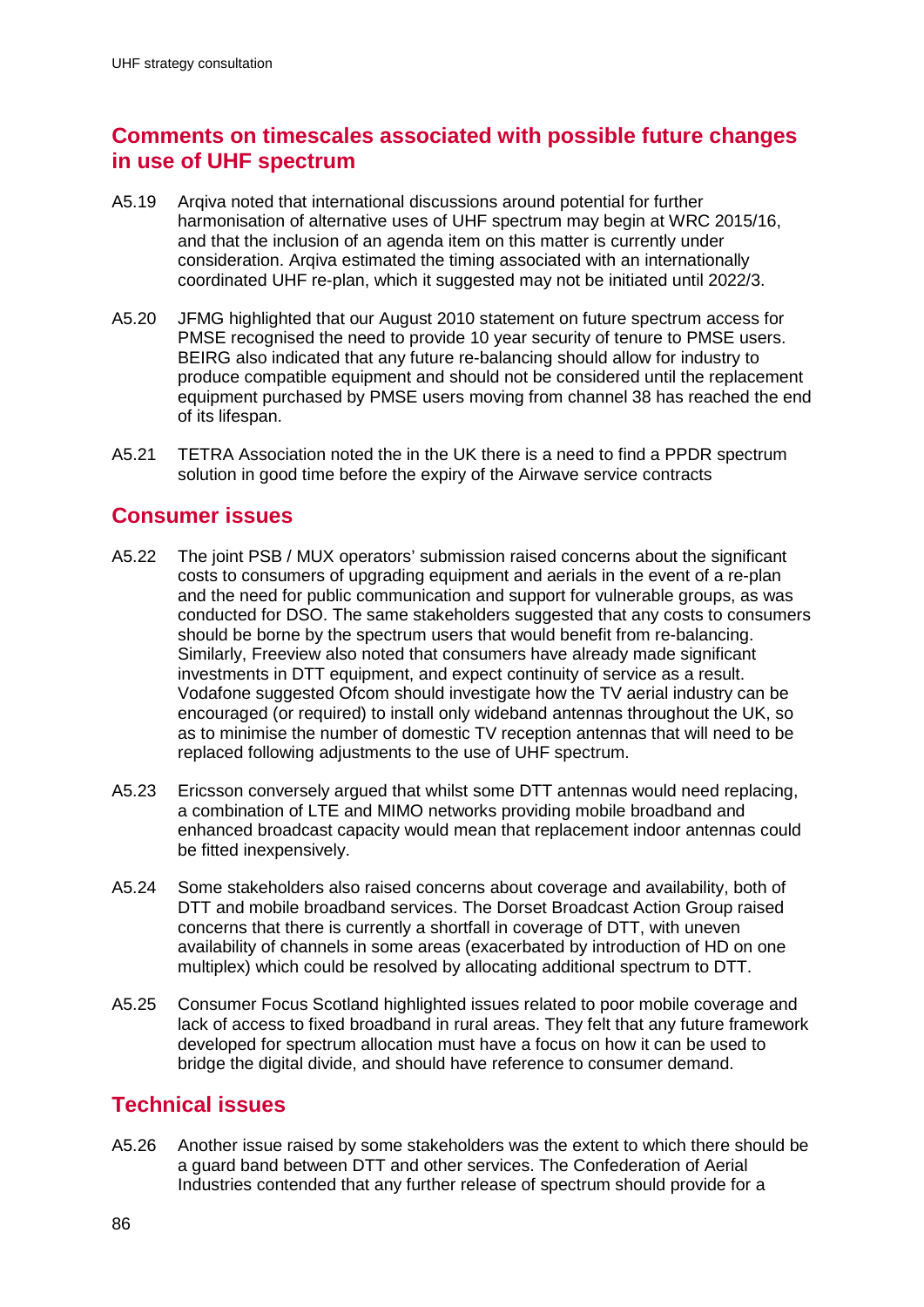greater guard band than 1MHz applied on 800MHz clearance. Intellect also contended that interference/guard band issues between 800MHz and DTT Channel 60 should be addressed and resolved.

- A5.27 In contrast, Sky argued that having a guard band for DTT in 600MHz may be unnecessary and disproportionate and highlighted its concerns that Ofcom may be overstating the risks from interference to DTT.
- A5.28 Both Virgin Media and Cable Europe highlighted concerns about interference to cable CPE services from new services, such as mobile, operating in the UHF bands. Interference issues similar to those highlighted in laboratory tests for 800MHz band could be extremely serious due to large amount of households serviced by cable networks.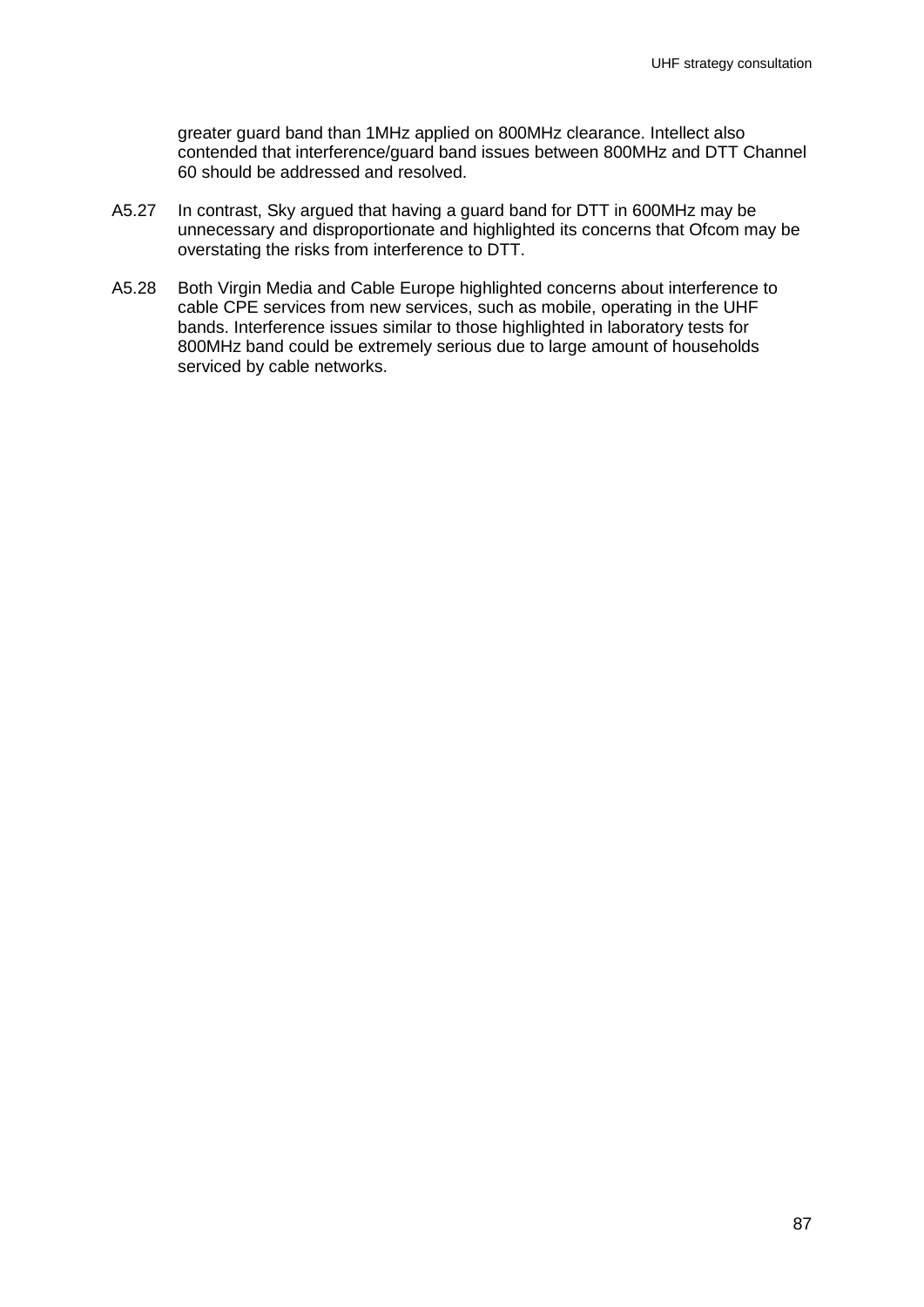# **Glossary of abbreviations**

- **3G** Third generation of mobile telecommunication systems. Provides high-speed data transmission and supports multimedia applications alongside conventional voice services.
- **AVC** Advanced Video Coding
- **DAB** Digital Audio Broadcasting. A UK radio service based on the set of internationallyaccepted standards for terrestrial digital radio broadcasts.
- **DDR** Digital Dividend Review. Ofcom's programme of work to deal with the spectrum that is to become available for use following [digital switchover](http://wiki/wiki/Digital_switchover) from analogue TV. This spectrum is known as the [digital dividend.](http://wiki/wiki/Digital_dividend)
- **Dongle** A device, attached to a PC's USB port, which adds hardware capabilities.
- **DSO** Digital switchover. The process of switching over from analogue television or radio broadcasting systems to digital. Television DSO is due for completion in 2012.
- **DTT** Digital Terrestrial Television. The television technology based on DVB international standards that carries the Freeview service.
- **DVB** Digital Video Broadcasting. A set of internationally-accepted open standards for digital broadcasting, including standards for distribution by satellite, cable, radio and hand-held devices.
- **DVB-T2** The latest digital terrestrial transmission technology developed by DVB. The technology is being used for HDTV on DTT in the UK.
- **DVR** Digital Video Recorder (also known as 'PVR'). A digital TV set-top box with a hard disk drive which allows the user to record, pause and rewind live TV.
- **EPG** Electronic Programme Guide. A programme schedule, typically broadcast alongside digital television or radio services, to provide access to and information on the content and scheduling of current and future programmes.
- **Femtocell** A miniature, low cost and low power [2G/](http://wiki/wiki/2G)3G [mobile](http://wiki/wiki/Mobile) base station for indoor residential use. Typically uses the consumer's broadband connection to connect to the network operator's infrastructure.
- **Fibre-to-the-cabinet** Telecoms access network consisting of optical fibre extending from the access node to the street cabinet usually located close to the subscriber premises. The connection from cabinet to customer is often a copper pair but could use another technology, such as wireless.
- **FM** Frequency Modulation. Type of modulation produced by varying the frequency of a radio carrier in response to the signal to be transmitted. Used by radio broadcasters in VHF band II.
- **Free-to-air** Broadcast content that people can watch or listen to without having to pay a subscription.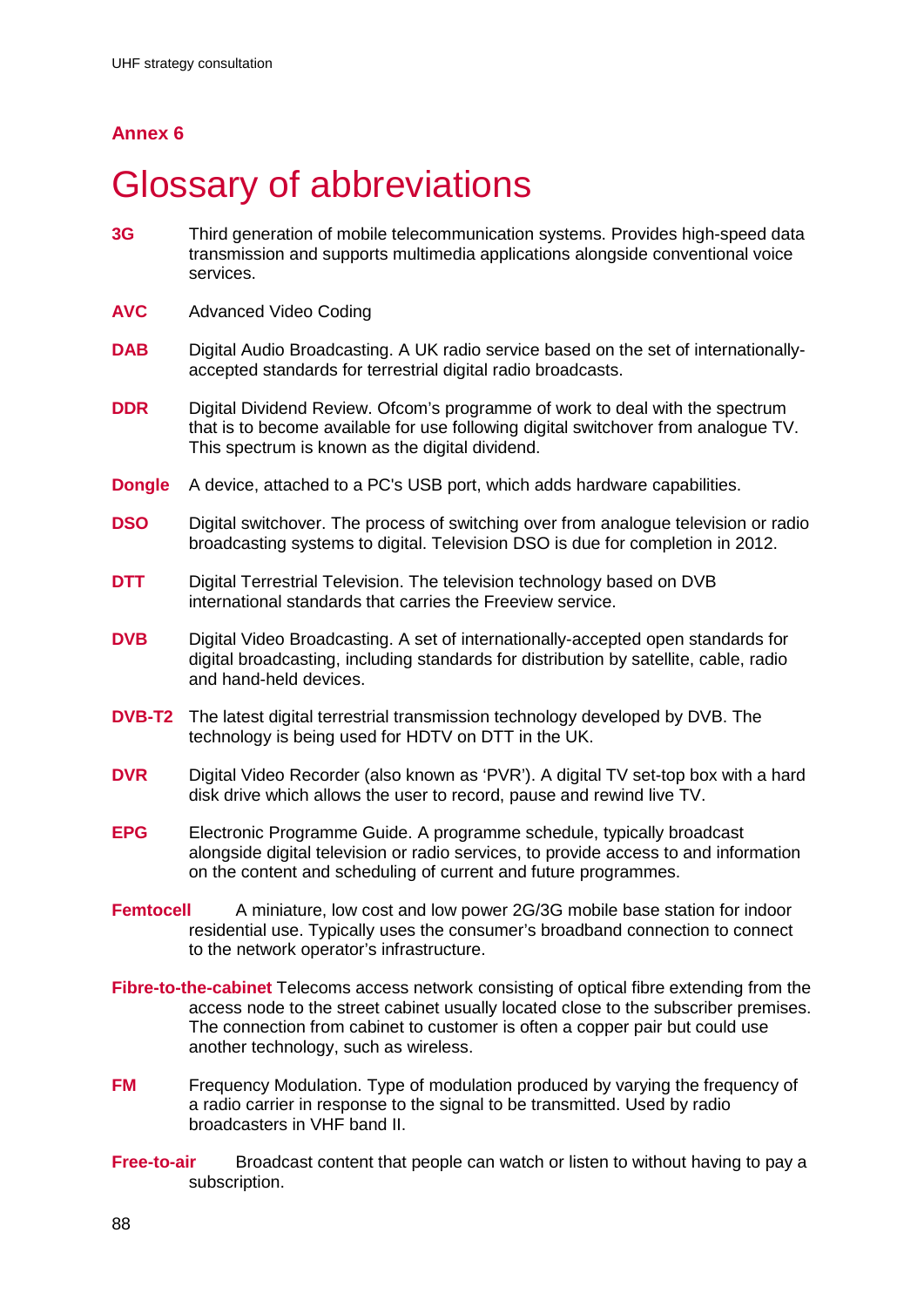#### **GHz** Gigahertz.

- **H264/AVC** A video compression standard which is part of most MPEG4 implementations. Approximately twice as efficient the earlier MPEG2 standard. (See MPEG entry below.)
- **HD** High Definition. A technology that provides viewers with better quality, highresolution pictures.
- **HEVC** High Efficiency Video Coding. An new, more efficient, video compression standard whic h is currently under development.
- **IP** Internet Protocol. The packet data protocol used for routing and carrying messages across data networks including the internet.
- **IPTV** Internet Protocol Television. Television and/or video signals that are delivered to subscribers or viewers using IP. Typically used in the context of streamed linear and on-demand content delivered via home broadband connections.
- **IMT** International Mobile Telecommunications. Refers to a series of requirements for mobile technologies defined by the ITU. Includes technologies branded as 3G (meeting IMT-2000 requirements) and 4G (meeting IMT-Advanced requirements)
- **ITU** International Telecoms Union. The United Nations agency for information and communication technologies. Its role covers radiocommunications, standardization and development. Its membership includes 191 Member States and more than 700 Sector Members and Associates.
- **LTE** Long Term Evolution. Part of the development of 4G mobile telecommunication systems that builds on technologies used for 2G and 3G networks. LTE does not meet the ITU requirements for 4G services.
- **LTE-Advanced** A further development of the 4G LTE mobile system which does meet the ITU requirements for a 4G service.
- **Mbit/s** Mega (million) bits per second. A measure of the speed of transfer of digital information.
- **MFN** Multi-frequency network. A transmission network using different frequencies to cover different areas
- **MHz** Megahertz. A unit of frequency comprising one million cycles per second.
- **MIMO** Multiple-Input and Multiple-Output. The use of multiple antennas in the transmitter and receiver to improve communication performance
- **Mobile Broadband** Various types of wireless high-speed internet access through a portable modem, telephone or other device.
- **MPEG** Moving Picture Experts Group. A set of international standards for compression and transmission of digital audio-visual content. Most UK standard definition digital television services use MPEG2. MPEG4 offers greater efficiency and is used for new services including IPTV and HD TV.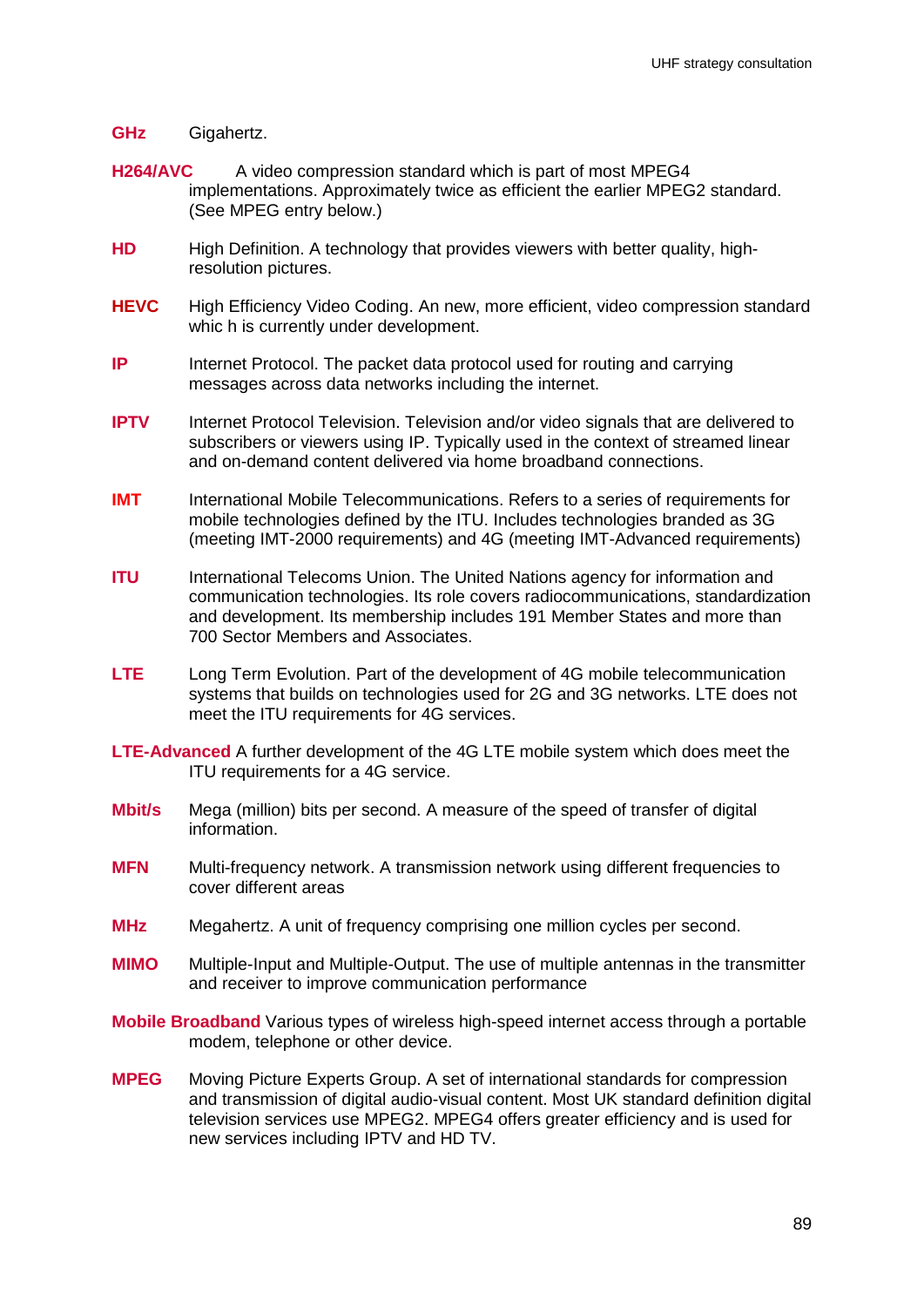- **Multichannel television** The provision or receipt of television services other than the main five channels (BBC One and Two, ITV1, Channel 4/S4C, Channel Five). 'Multichannel homes' comprise all those with DTT, satellite, cable, or IPTV.
- **Multiplex** A transmission consisting of multiple streams of information conveyed at the same time in the form of a single, complex signal. The separate streams are then recovered individually at the receiving end.
- **Non-linear** Content that is delivered 'on demand' as opposed to linear, broadcast content.
- **'Over-the-top' video** Audio-visual content delivered on the 'open' internet rather than over a managed IPTV architecture.
- **Pay TV** Also known as 'subscription television'. Television broadcasts that the viewer pays to receive. UK Pay TV providers include BSkyB, Virgin Media, BT Vision, Top Up TV and Talk Talk TV.
- **PMSE** Programme-Making and Special Events. A class of radio applicatiosn that support a wide range of activities in entertainment, broadcasting, news gathering and community events.
- **PPDR** Public Protection and Disaster Relief. Includes emergency services such as the fire brigade and police.
- **PSB** Public service broadcasting, or broadcaster. The Communications Act defines the PSBs as the BBC, ITV1 (including GMTV1), Channel 4, Channel Five and S4C.
- **PVR** See DVR
- **QoS** Quality of Service
- **SD** Standard definition. The lower, and currently most common, of the resolutions used for television broadcasting.
- **SFN** Single Frequency Network. A transmission network where all transmitters operate on the same frequency.
- **Smartphone** A mobile phone that offers more advanced computing ability and connectivity than a contemporary basic 'feature phone'.
- **Streaming content** Audio or video files sent in compressed form over a communications network such as the internet and consumed by the user as they arrive.
- **TETRA** TErrestrial Trunked Radio. A system to providing communications services, commonly to the emergency services.
- **UHF** Ultra-High Frequency. The frequency range from 300 MHz to 1 GHz.
- **VHF** Very High Frequency. The frequency range from 30 MHz to 300 MHz.
- **VoD** Video on Demand. A service that enables viewers to watch programmes or films whenever they choose to, not restricted by a linear schedule